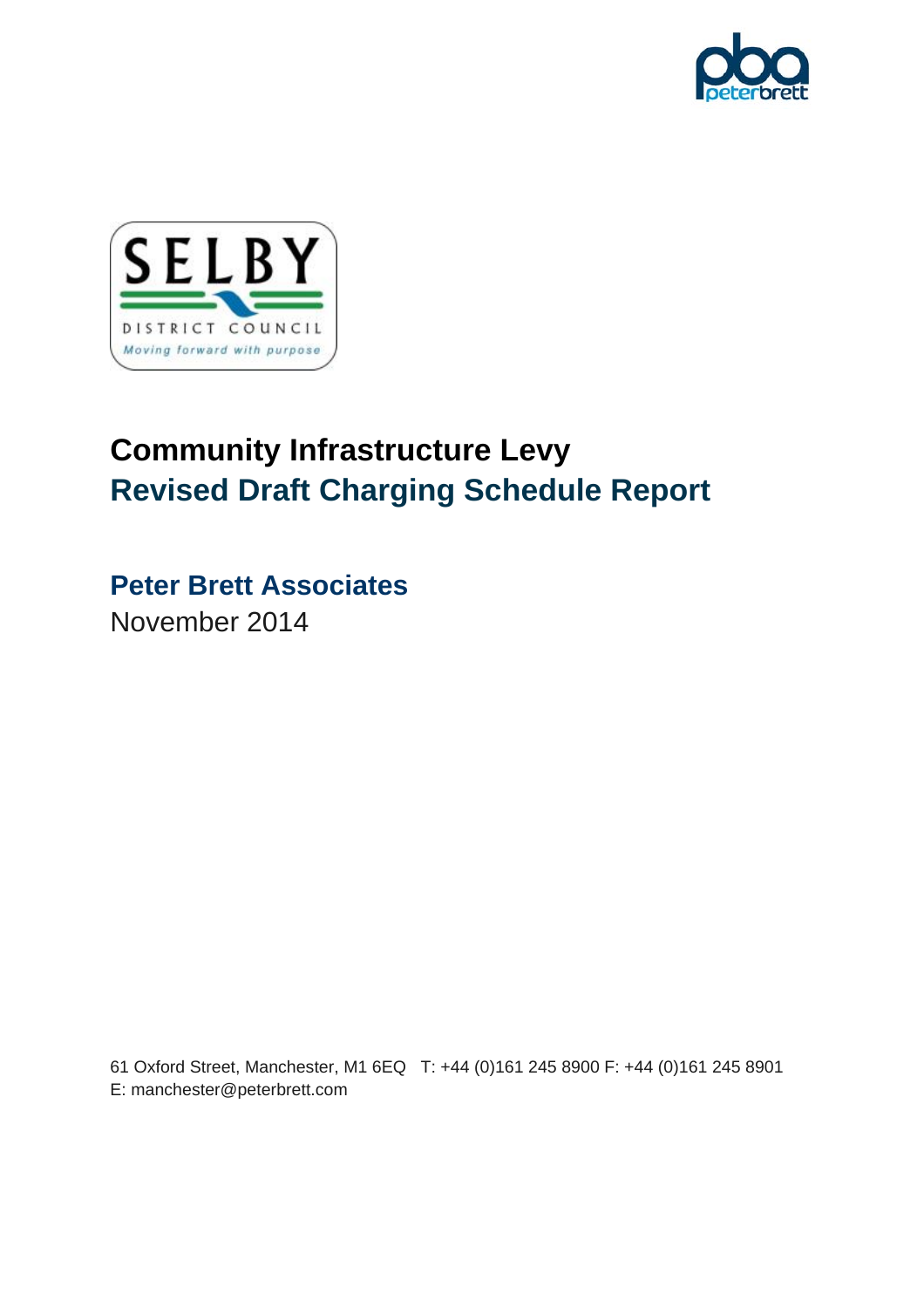

### **Document Control Sheet**

Project Name: **Community Infrastructure Levy**  Report Title: **Revised Draft Charging Schedule Report Project Ref: 27711**  Doc Ref:

|                                                 | <b>Name</b>   | <b>Position</b> | <b>Signature</b> | <b>Date</b> |  |  |  |
|-------------------------------------------------|---------------|-----------------|------------------|-------------|--|--|--|
| <b>Prepared by:</b>                             | James Ashford | Planner         | JA               | 02/11/2014  |  |  |  |
| <b>Reviewed by:</b>                             |               |                 |                  |             |  |  |  |
| <b>Approved by:</b>                             |               |                 |                  |             |  |  |  |
| For and on behalf of Peter Brett Associates LLP |               |                 |                  |             |  |  |  |

| <b>Revision</b> | <b>Date</b> | <b>Description</b> | <b>Prepared Reviewed Approved</b> |  |
|-----------------|-------------|--------------------|-----------------------------------|--|
|                 |             |                    |                                   |  |
|                 |             |                    |                                   |  |

Peter Brett Associates LLP disclaims any responsibility to the client and others in respect of any matters outside the scope of this report. This report has been prepared with reasonable skill, care and diligence within the terms of the contract with the client and taking account of the manpower, resources, investigations and testing devoted to it by agreement with the client. This report has been prepared for the client and Peter Brett Associates LLP accepts no responsibility of whatsoever nature to third parties to whom this report or any part thereof is made known. Any such party relies upon the report at their own risk.

© Peter Brett Associates LLP 2014

### **THIS REPORT IS FORMATTED FOR DOUBLE-SIDED PRINTING**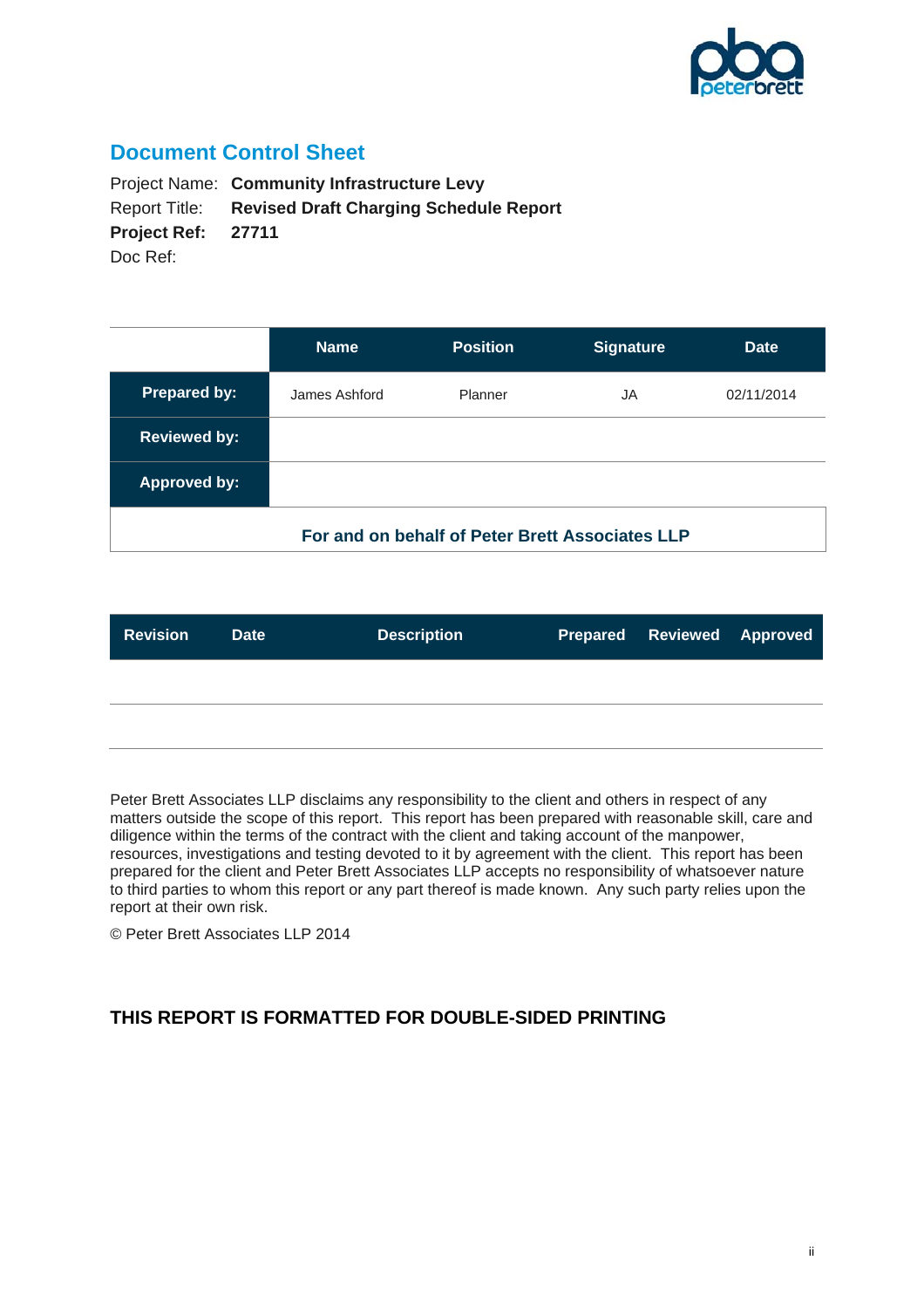

# **CONTENTS**

| 1              |  |
|----------------|--|
| $\overline{2}$ |  |
|                |  |
|                |  |
|                |  |
| 3              |  |
|                |  |
|                |  |
|                |  |
|                |  |
|                |  |
| 4              |  |

## **TABLES**

## **FIGURES**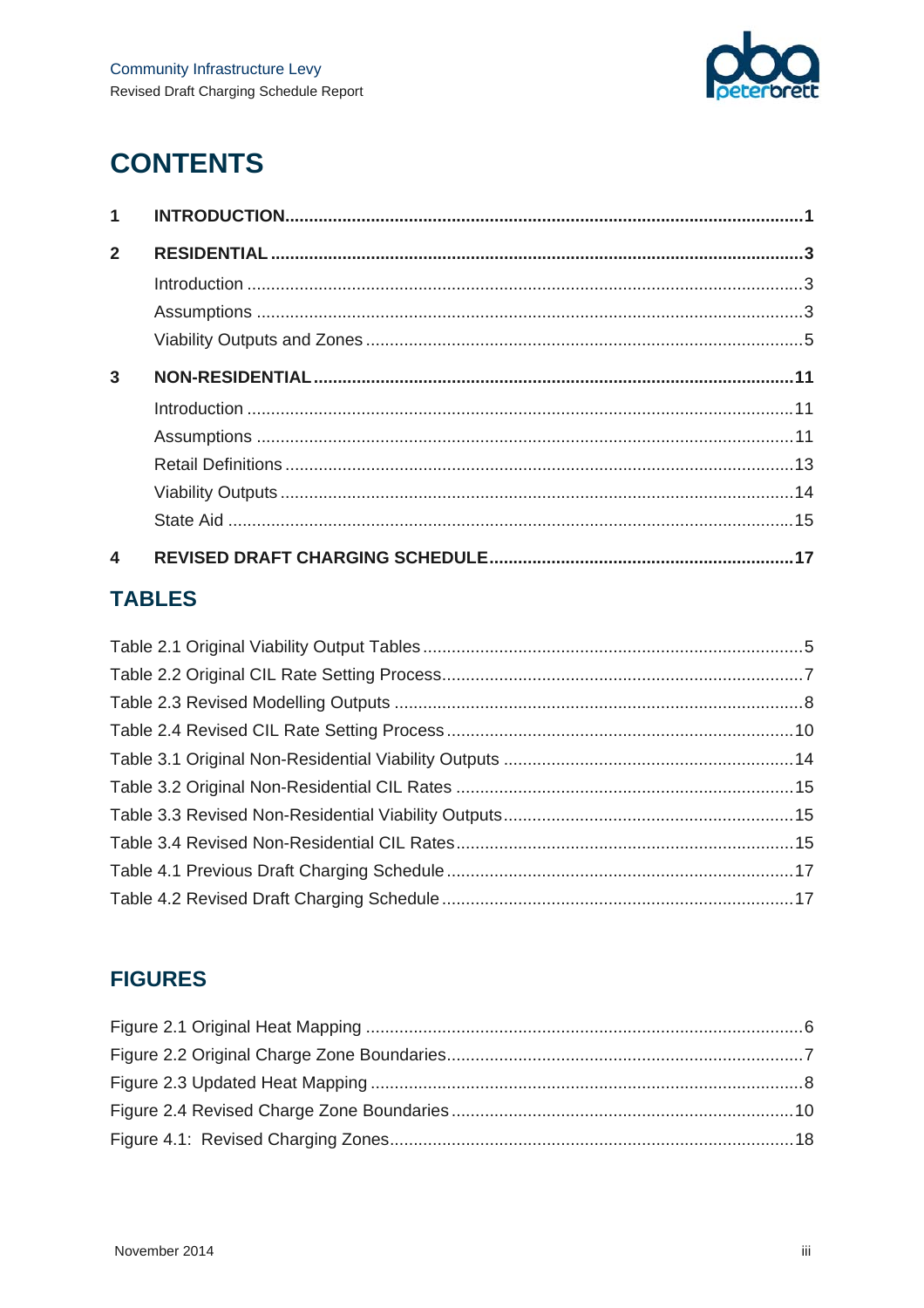

## **APPENDICES**

APPENDIX A RESIDENTIAL DATA APPENDIX B NON-RESIDENTIAL DATA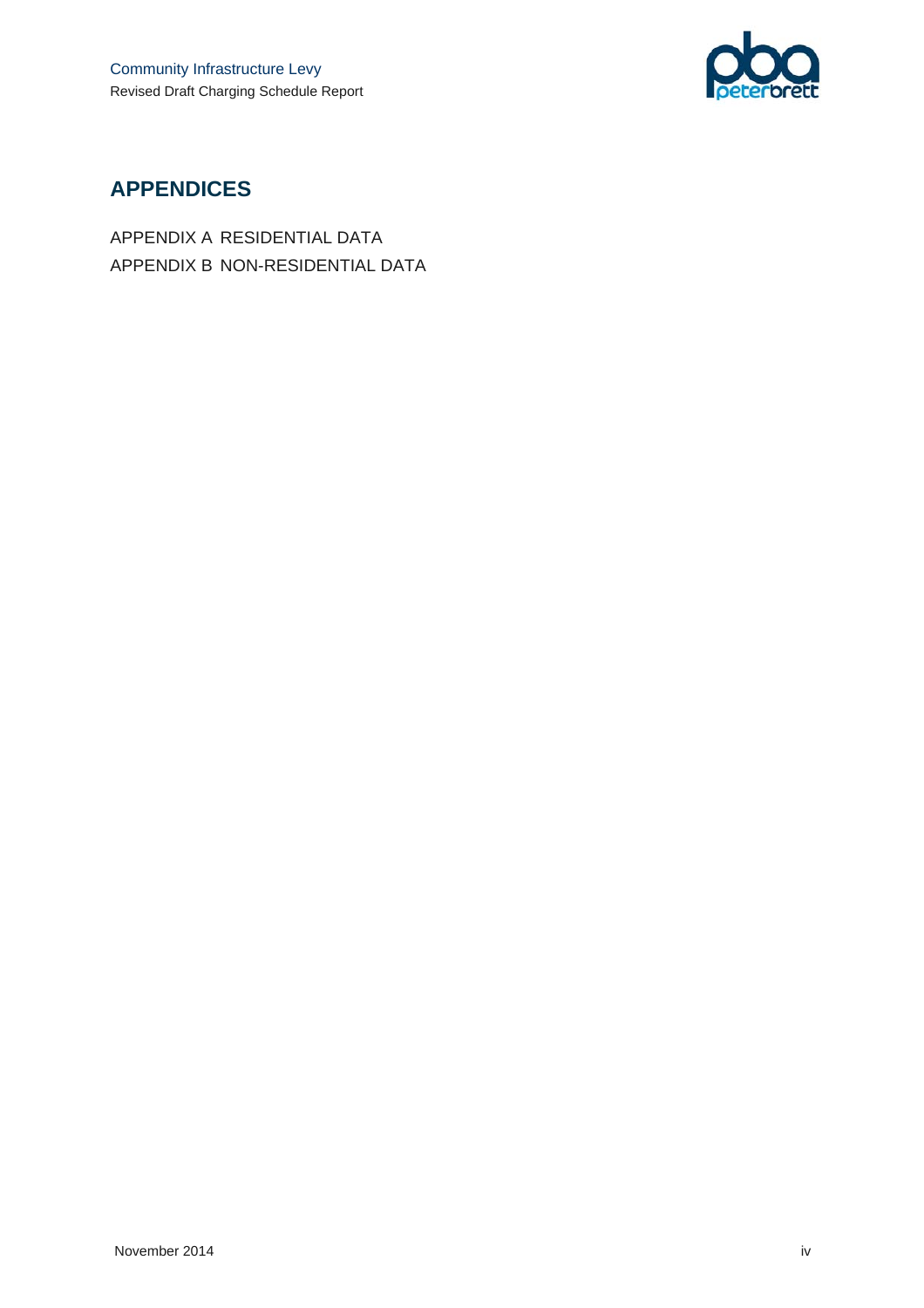

# **1 INTRODUCTION**

- 1.1 Representations received during the consultation on the Selby Community Infrastructure Levy (CIL) Draft Charging Schedule identified a potential error in the model applied in assessing viability in the evidence based documentation. Following an additional detailed review of the model, a cell referencing error was identified which meant that the purchaser's costs were not properly accounted for previously. The purpose of this document is to provide revised assessments that correct this error.
- 1.2 Other representations stated that, given the time elapsed since the previous viability work and the potential for some assumptions to have changed, updated assessments are necessary. As such, and given the changes required to resolve the cell referencing error, it has decided that a review of all the key assumptions that underpin the viability assessments should be undertaken, to ensure that they adequately reflect the appropriate available evidence of current market conditions in Selby.
- 1.3 The remainder of this report addresses residential and non-residential development viability in turn. For each, the report sets out each of the assumptions that has changed and summarises the evidential basis for the changes. Additional information and supporting evidence in this regard is included within appendices, along with viability assessment summaries.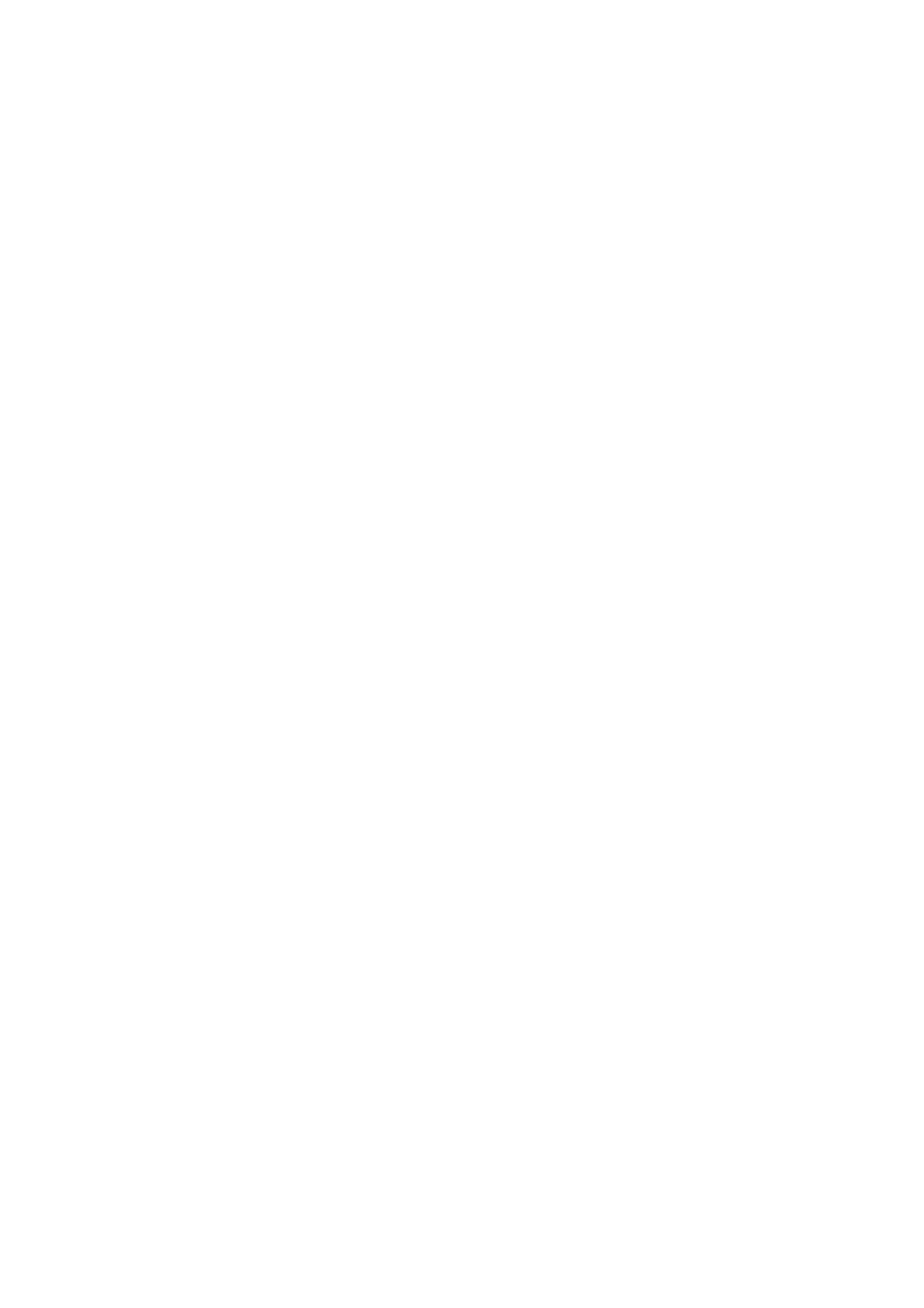

# **2 RESIDENTIAL**

# **Introduction**

- 2.1 This section of the report sets out the revisions to the residential viability modelling, both in correcting the cell referencing error described in the introduction, and in updating key assumptions for the modelling that were last updated in February 2014.
- 2.2 The key assumptions that we have revisited as part of this exercise are sales values, build costs and the benchmark land values. Below we summarise our previous assumptions in these regards, set out the process and evidential basis for any changes to the assumptions and set the updated findings in respect of the viability of residential development and scope for CIL across different zones across the District.

# **Assumptions**

### Sales Values

- 2.3 The original modelling was based on three value scenarios reflecting lower, moderate and higher values prevalent in the district. The assumptions were as follows:
	- Lower value: £1,850 per sq. m.
	- Moderate value: £2,000 per sq. m.
	- Higher value: £2,150 per sq. m.
- 2.4 These assumptions were based on two principal data sources, as well as consultations with agents and developers. These sources were Land Registry data providing achieved sales prices for new houses in the district; and analysis of newbuild houses that are currently on the market in the area. Both of these sources have been revisited and the data gathered from them has been updated.
- 2.5 Our review of new-build properties currently being marketed identified a number of additional units that have been added to our database. The average asking price for these houses is £2,237 per sq. m. Typically, discounts of between 5% -10% are available on these price, suggesting achieved values in a range between £2,013 and £2,125 per sq. m.
- 2.6 The updated Land Registry data shows that the average achieves sale value for newbuild detached houses in Selby, based on an assumed average size of 120 sq. m, is £2,074 per sq. m. This is central within the range suggested by the discount adjusted asking prices described above. Detached houses are by far the most common newbuild house type in data. The achieved values for new semi-detached and terraced houses are slightly lower on a per sq. m basis at £1,853 per sq. m and £1,918 per sq. m respectively, although these represent a smaller proportion of the new-build market.
- 2.7 In addition to the above, we have also taken into account data on the performance of the housing market in Selby in general since our previous work. Data is not available at a district level, but the Land Registry data shows that average house prices have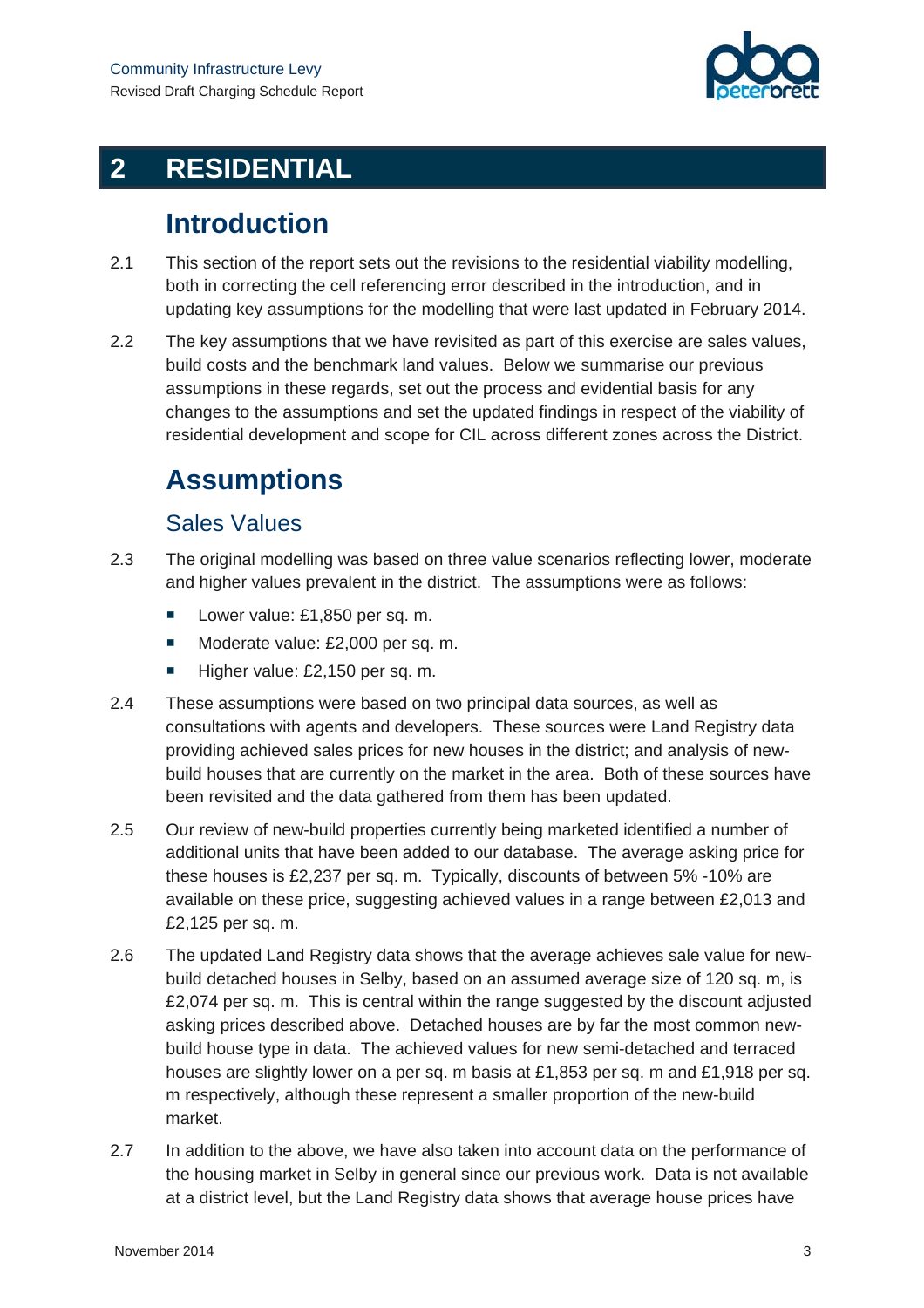

increased by 3.4% across North Yorkshire between January 2014 and August 2014 (the latest data available). More locally, the property website Home.co.uk provides average price data at a postcode sector level. The data for the YO8 postcode, that covers the majority of Selby District, whilst more erratic given the smaller geography, suggests average prices across all house types have risen by 9% over the same period.

- 2.8 As a function of the analyses set out above, adjustments to the sales value assumptions are proposed. The moderate sale value is proposed to be increased by £75 per sq. m to £2,075 per sq. m. The represents an increase of 3.75%. The assumed value therefore reflects not only the more conservative of the two average price change indicators above, but is also central within the range of discounted asking prices shown by the analysis of the new-build comparables, and is in line with the average value per sq. m of new-build detached houses in the Land registry data.
- 2.9 The lower value scenario is increased by a lesser amount from £1,850 per sq. m to £1,910 per sq. m. This revised value broadly reflects the achieved sales values for new semi-detached and terraced properties shown through the Land Registry data and represents an increase of 3.25%. It is also in line with the discount adjusted asking prices of the new-build comparables with the highest quartile of data excluded.
- 2.10 The higher value scenario is assumed to have increased by £100 per sq. m to £2,250 per sq. m. This represents an increase of 4.7% and reflect the fact the better market location tend to recover more quickly following periods of market decline. This assumption also reflect the discounted adjusted asking prices in the new-build comparables dataset, excluding the lowest value quartile.
- 2.11 In summary, therefore, the revised sales value assumptions are as follows:
	- Lower value: £1,910 per sq. m.
	- Moderate value: £2,075 per sq. m.
	- Higher value: £2,250 per sq. m.
- 2.12 The data behind these assumptions is included in the appendices to this report.

#### Build Costs

- 2.13 The build cost data on which our modelling is based, is derived from the industry standard BCIS cost database. Small increases to this base build cost are made to account for the cost of higher specifications in moderate and higher value scenarios. The previous build cost assumptions we as follows:
	- **Lower value area: £830 per sq. m.**
	- Moderate value area: £840 per sq. m.
	- Higher value area: £850 per sq. m.
	- Affordable housing (across all areas): £830 per sq. m.
- 2.14 This data has been updated to reflect the latest figures available from BCIS, rebased for Selby. These figures show that build cost have risen materially since the previous assessments were undertaken. As such, it is proposed to revise the build cost assumptions to the following: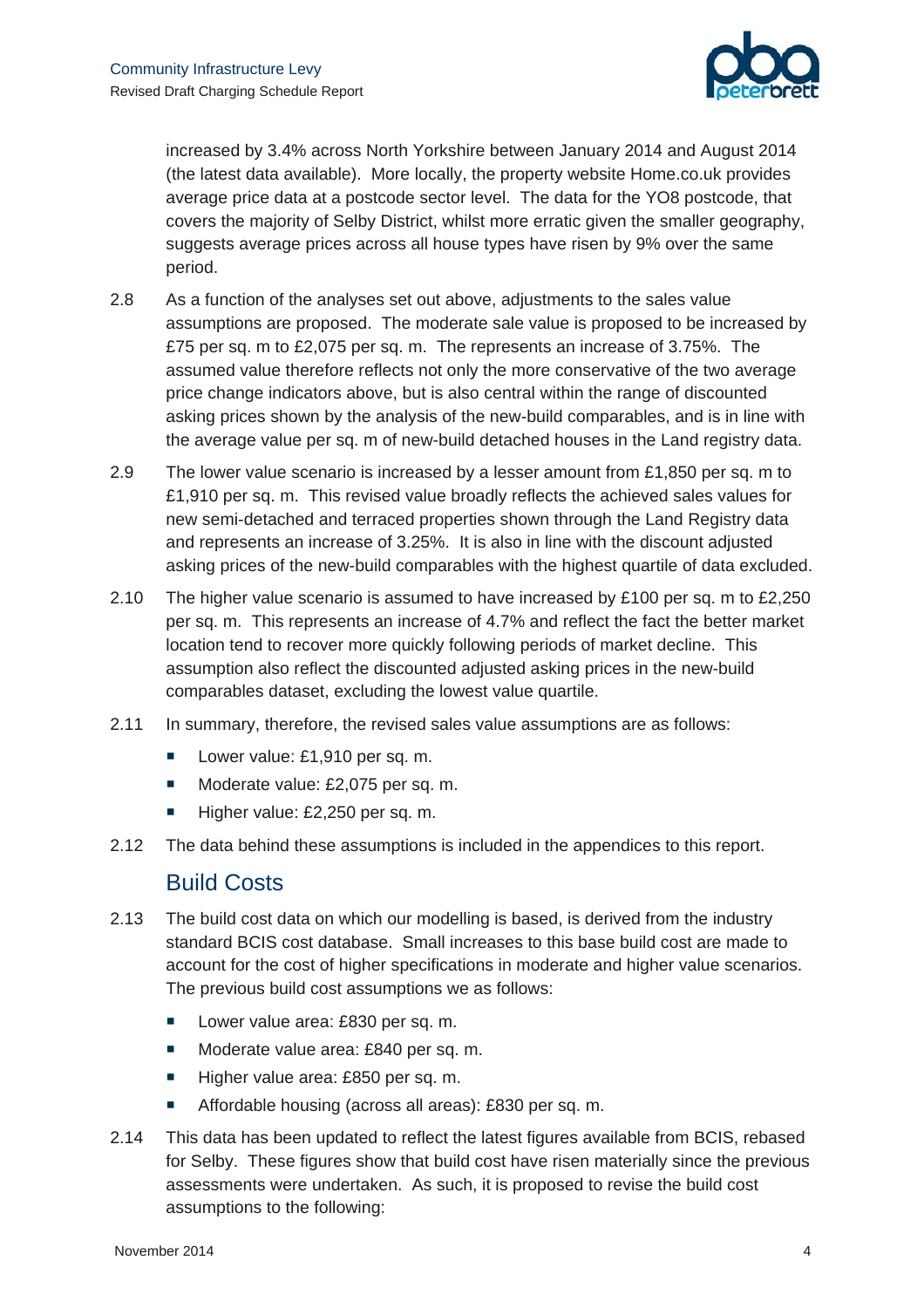

- Lower value area: £875 per sq. m.
- Moderate value area: £885 per sq. m.
- Higher value area: £895 per sq. m.
- Affordable housing (across all areas): £875 per sq. m.

### Benchmark Land Values

- 2.15 We have sought to find further transactional evidence for land across the Selby area however no additional information was found and none was submitted as part of representations. We do not therefore propose a change in land values. They remain unchanged at:
	- Lower value area: £450,000 per net developable ha.
	- Moderate value area: £650,000 per net developable ha.
	- Higher value area: £900,000 per net developable ha.

# **Viability Outputs and Zones**

- 2.16 As mentioned above, the previous modelling contained an error as a result of a cell referencing problem which meant that land purchase costs were not properly accounted for. This has now been corrected in an updated version of the model.
- 2.17 For comparison purposes we will compare the original modelling with the revised findings. The original outputs remain based on previous assumptions, whilst the revised outputs are based on the updated assumptions as described above.

### Original Outputs

**0.25ha**

2.18 The output tables for the modelling are shown below. The overages per sq. m in the final column can be seen as level at which c50% of sites would be unviable and 50% would remain viable. We refer to this as the theoretical maximum charge.

| v.zona         |        |                              |                       |          |                             |                      |          |                |
|----------------|--------|------------------------------|-----------------------|----------|-----------------------------|----------------------|----------|----------------|
| Site           |        | Site area CIL Chargeable GIA | <b>Residual value</b> |          |                             | Benchmark land value |          | Overage per ha |
|                | per ha | sq m                         | per ha                | per sq m | per ha                      | per sq m per ha      |          | per sq m       |
| Low value      | 0.250  | 850                          | £685,763              | £202     | £450,000                    | £132                 | £235.763 | £69            |
| Moderate value | 0.250  | 825                          | £1,012,529            | £307     | £650,000                    | £197                 | £362,529 | £110           |
| High value     | 0.250  | 813                          | £1,408,162            | £433     | £900,000                    | £277                 | £508,162 | £156           |
| 1ha            |        |                              |                       |          |                             |                      |          |                |
| Site           |        | Site area CIL Chargeable GIA | <b>Residual value</b> |          | <b>Benchmark land value</b> |                      |          | Overage per ha |
|                | per ha | sq m                         | per ha                | per sq m | per ha                      | per sq m             | per ha   | per sq m       |
| Low value      | 0.95   | 2,280                        | £541,758              | £226     | £450,000                    | £188                 | £91,758  | £38            |
| Moderate value | 0.95   | 2,195                        | £796.984              | £345     | £650,000                    | £281                 | £146,984 | £64            |
| High value     | 0.95   | 2,138                        | £1,064,792            | £473     | £900.000                    | £400                 | £164.792 | £73            |
| 5ha            |        |                              |                       |          |                             |                      |          |                |
| Site           |        | Site area CIL Chargeable GIA | <b>Residual value</b> |          | <b>Benchmark land value</b> |                      |          | Overage per ha |
|                | per ha | sq m                         | per ha                | per sq m | per ha                      | per sq m             | per ha   | per sq m       |
| Low value      | 3.50   | 8,400                        | £532,382              | £222     | £450,000                    | £188                 | £82,382  | £34            |
| Moderate value | 3.50   | 8,085                        | £798.301              | £346     | £650,000                    | £281                 | £148,301 | £64            |
| High value     | 3.50   | 7,875                        | £1,068,108            | £475     | £900,000                    | £400                 | £168,108 | £75            |
|                |        |                              |                       |          |                             |                      |          |                |

#### **Table 2.1 Original Viability Output Tables**

2.19 In addition to these numeric findings, our previous work also took account of patterns in sales value across the district, as shown in the 'heat mapping' below.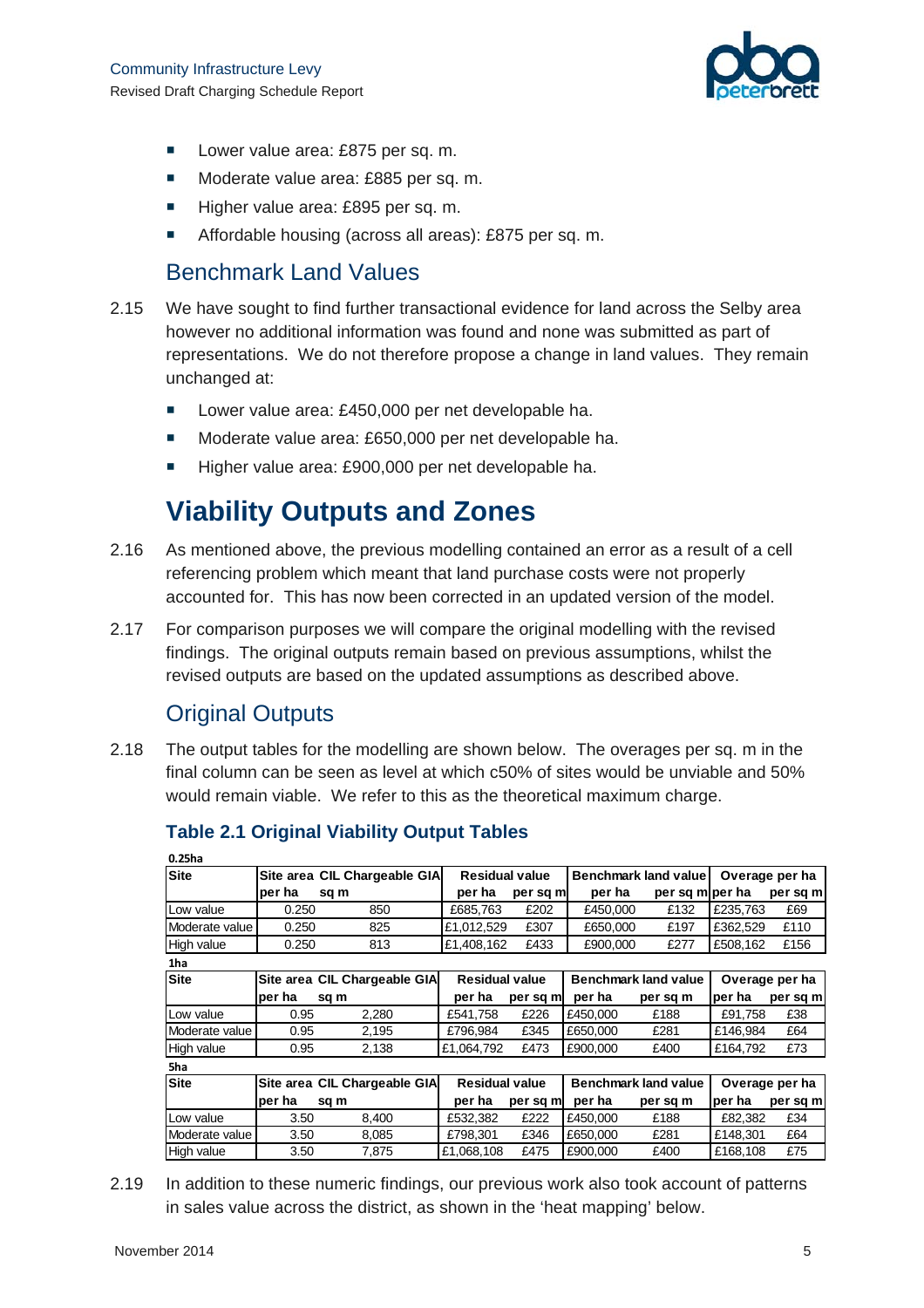



#### **Figure 2.1 Original Heat Mapping**

2.20 The heat mapping, combined with the viability findings showing a relatively small difference in the overages produced by the moderate and higher value scenarios, led us to pursue a two zone approach to charge zones in Selby, as shown in Figure 2.2 below.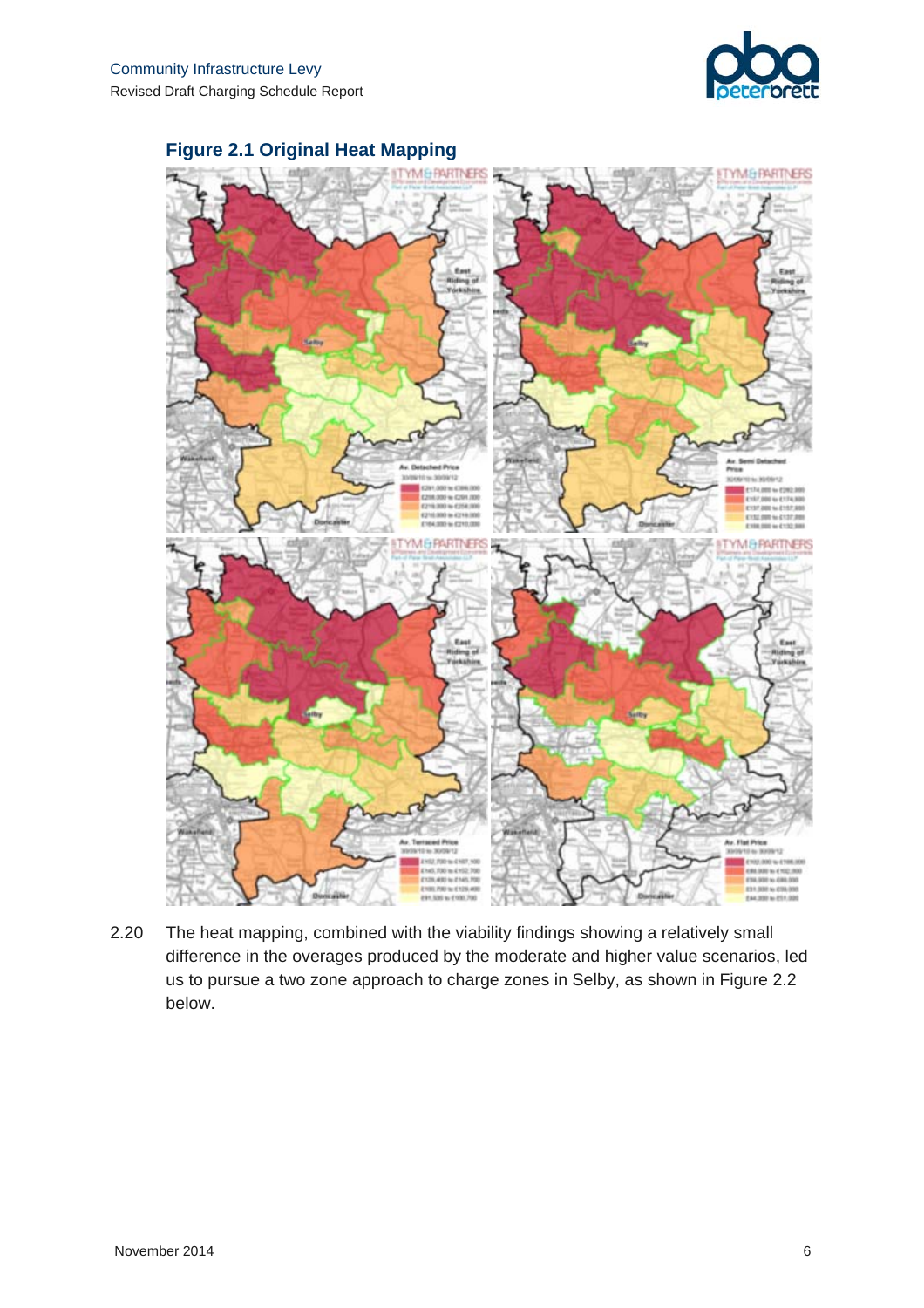



#### **Figure 2.2 Original Charge Zone Boundaries**

2.21 Our approach to determining charge rates based on the findings set out above is to draw down by 25% - 50% from the lowest common denominator of the theoretical max rates shown for each zone. This exercise, applying the original findings is shown in Table 2.2 below.

| <b>Value Area</b> | <b>Maximum CIL Rate</b> | <b>Rate Range</b>    | <b>Suggested Rate</b> |
|-------------------|-------------------------|----------------------|-----------------------|
| LOW               | £34 per sq. m.          | £17 - £26 per sq. m. | £25 per sq. m.        |
| Moderate          | £64 per sq. m.          | £32 - £48 per sq. m. | £45 per sq. m,        |
| High              | £73 per sq. m.          | £36 - £55 per sq. m. | £45 per sq. m.        |

#### **Table 2.2 Original CIL Rate Setting Process**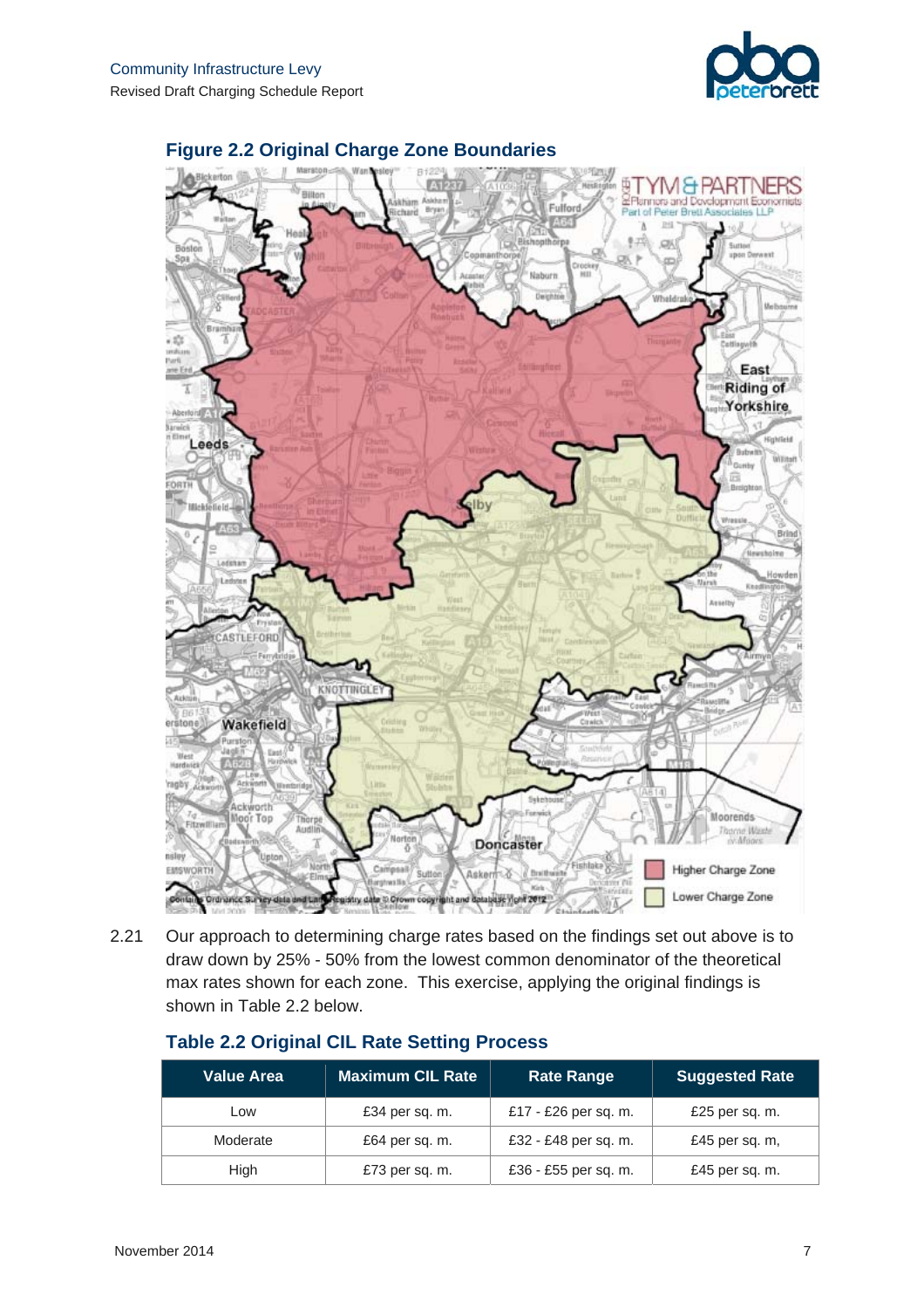

## Revised Outputs

2.22 Using the updated assumptions set out above, and correcting the modelling error, the assessments have been re-run and the revised output tables are shown below.

#### **Table 2.3 Revised Modelling Outputs**

|--|

| Site             |        | Site area CIL Chargeable GIA | <b>Residual value</b> |          | <b>Benchmark land value</b> |          | Overage  |          |
|------------------|--------|------------------------------|-----------------------|----------|-----------------------------|----------|----------|----------|
|                  | per ha | sa m                         | per ha                | per sa m | per ha                      | per sa m | lper ha  | per sq m |
| Low value        | 0.25   | .000                         | £829.919              | £207     | £450,000                    | £113     | £379.919 | £95      |
| Moderate value l | 0.25   | 990                          | £1.220.800            | £308     | £650,000                    | £164     | £570,800 | £144     |
| High value       | 0.25   | .000                         | £1.686.650            | £422     | £900,000                    | £225     | £786.650 | £197     |

1ha

| .                |        |                              |                       |          |                             |          |          |          |
|------------------|--------|------------------------------|-----------------------|----------|-----------------------------|----------|----------|----------|
| Site             |        | Site area CIL Chargeable GIA | <b>Residual value</b> |          | <b>Benchmark land value</b> |          | Overage  |          |
|                  | per ha | sa m                         | per ha                | per sa m | per ha                      | per sa m | lper ha  | per sq m |
| Low value        | 0.95   | 2.280                        | £517.882              | £216     | £450,000                    | £188     | £67.882  | £28      |
| Moderate value l | 0.95   | 2.257                        | £822.865              | £346     | £650,000                    | £274     | £172.865 | £73      |
| High value       | 0.95   | 2.280                        | £1.158.410            | £483     | £900.000                    | £375     | £258.410 | £108     |
|                  |        |                              |                       |          |                             |          |          |          |

| 5ha            |        |                              |                       |           |                             |          |          |          |
|----------------|--------|------------------------------|-----------------------|-----------|-----------------------------|----------|----------|----------|
| <b>Site</b>    |        | Site area CIL Chargeable GIA | <b>Residual value</b> |           | <b>Benchmark land value</b> |          | Overage  |          |
|                | per ha | sa m                         | per ha                | per sa mi | per ha                      | per sa m | ber ha   | per sq m |
| Low value      | 3.50   | 8.400                        | £484.421              | £202      | £450,000                    | £188     | £34.421  | £14      |
| Moderate value | 3.50   | 8.316                        | £763.367              | £321      | £650,000                    | £274     | £113,367 | £48      |
| High value     | 3.50   | 8.400                        | £1.070.492            | £446      | £900,000                    | £375     | £170.492 | £71      |

2.23 It is clear that the outputs calculated are quite different to those originally calculated. Most notably, the overages shown in respect of the lower value scenario are substantially lower than previously, and there is substantially more difference between the findings for moderate and higher value scenarios. This could suggest that a three zone approach is more suitable, subject to the findings of the updated heat mapping. This is shown below.

#### **Figure 2.3 Updated Heat Mapping**

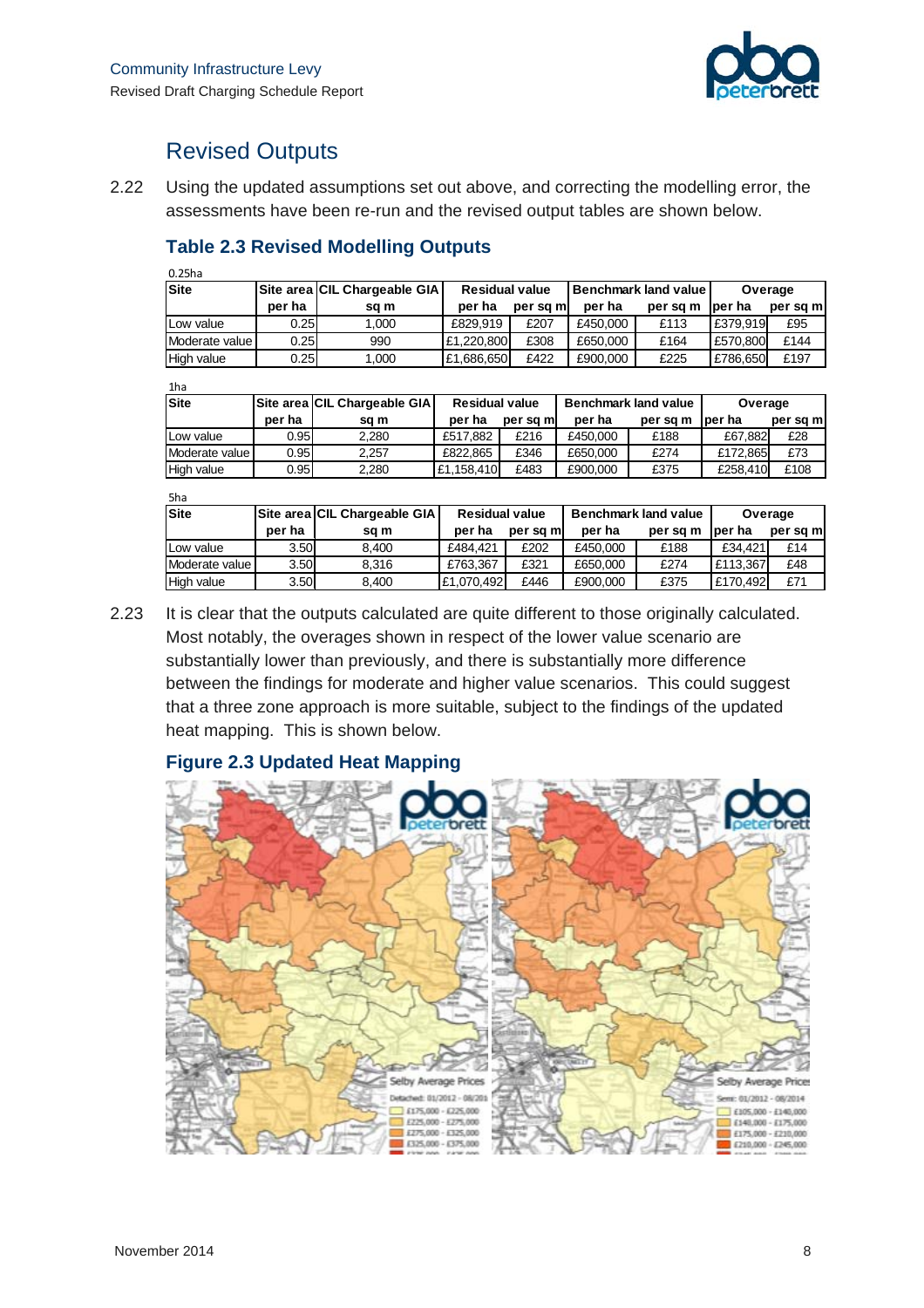



2.24 The heat mapping shows that there are three wards that are consistently in the lowest value bracket across all three house types. These are Barlby, Selby South and Selby North. Outside of this lower value area, a similar pattern as previously is shown with a higher value area to the north-west and a more moderate value area to the south and east. Based on this updated mapping, the revised approach to charge zones in shown in Figure 2.4 below.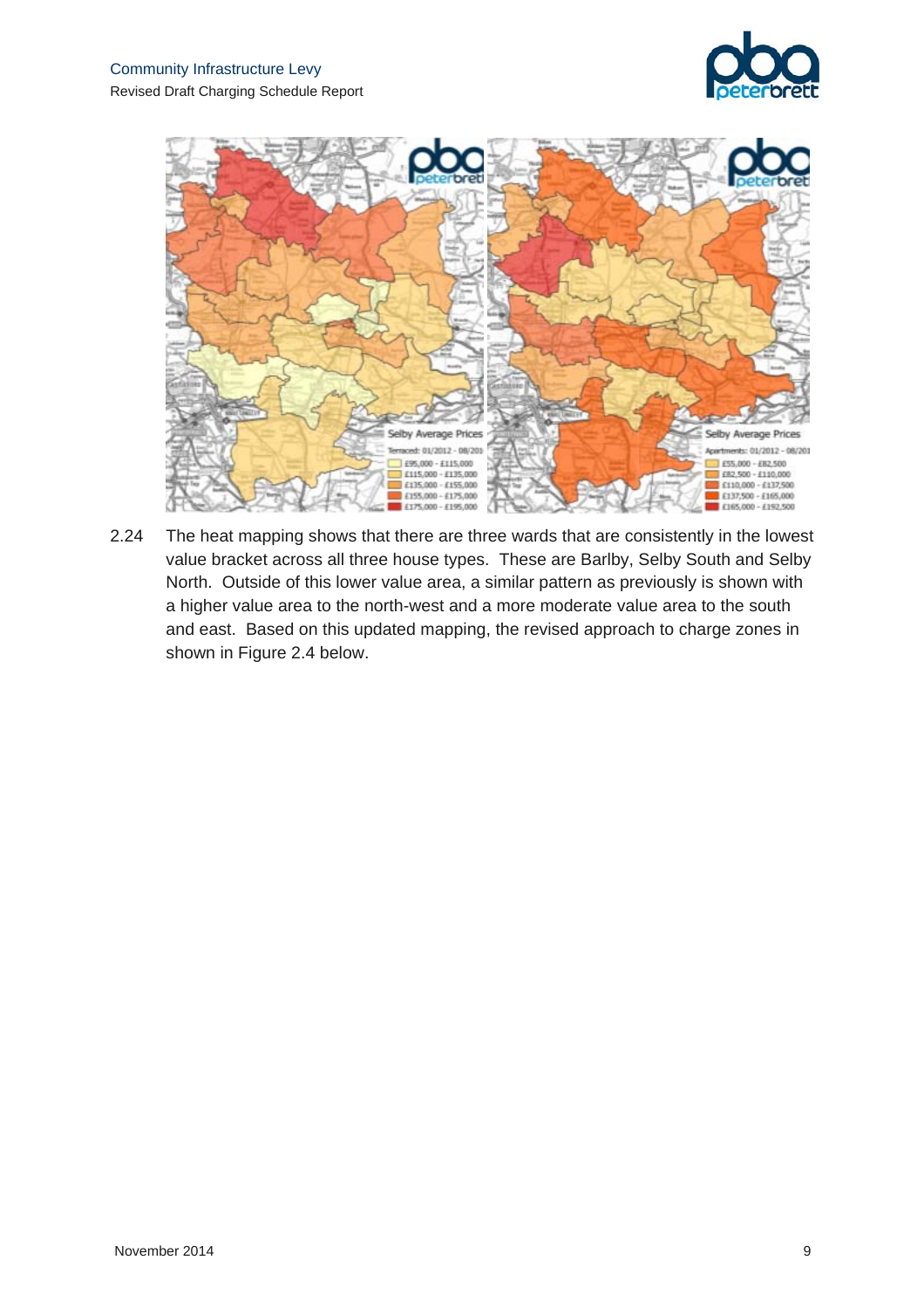



#### **Figure 2.4 Revised Charge Zone Boundaries**

2.25 The same approach to setting rates as applied previously - drawing down by 25%- 50% from the lowest common denominator of the overages identified for each value scenario. Thus exercise is summarised in Table 2.4 below.

| <b>Maximum CIL Rate</b><br><b>Value Area</b> |                | <b>Rate Range</b>    | <b>Suggested Rate</b> |
|----------------------------------------------|----------------|----------------------|-----------------------|
| Low                                          | £14 per sq. m. | £7 - £11 per sq. m.  | £10 per sq. m.        |
| Moderate                                     | £48 per sq. m. | £24 - £36 per sq. m. | £35 per sq. m.        |
| High                                         | £71 per sq. m. | £35 - £53 per sq. m. | £50 per sq. m.        |

#### **Table 2.4 Revised CIL Rate Setting Process**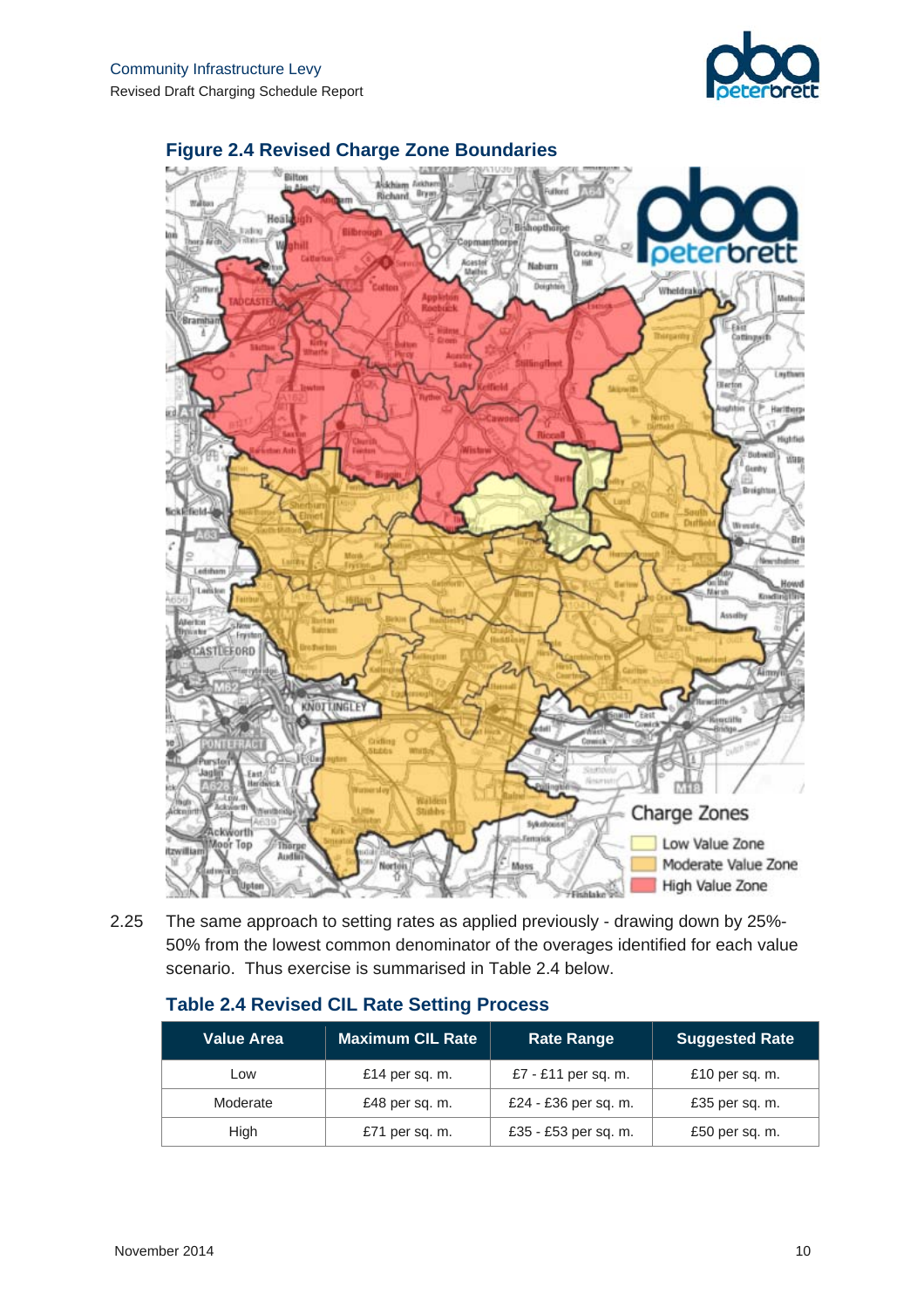

# **3 NON-RESIDENTIAL**

# **Introduction**

3.1 This section of the report sets out the changes made to the non-residential viability assessments, correcting the cell referencing error, applying an updated version of our model. Key assumptions have also been reviewed and, in particular, we have revised the floorspace assumptions in respect of the neighbourhood convenience retail assessment to better reflect the form such developments are likely to take and the structure of the charging schedule. Our findings in these respects are set out below.

# **Assumptions**

### Values

3.2 The original assumptions used for the development values of each of the nonresidential development types are as follows:

| <b>Development Type</b>              | Rent (per sq. m.) | <b>Yield</b> |
|--------------------------------------|-------------------|--------------|
| <b>Town Centre Office</b>            | £130              | 9%           |
| <b>Business Park Office</b>          | £130              | 8.5%         |
| Industrial                           | £60               | 8.75%        |
| <b>High Street Comparison Retail</b> | £250              | 7.5%         |
| <b>Retail Warehouse</b>              | £140              | 7.25%        |
| Supermarket                          | £200              | 5.5%         |
| Neighbourhood Convenience            | £150              | 6.5%         |

3.3 Having review and updated the market data on which these value assumptions are based, no material shift in market conditions is evidence. As such, no revisions to the value assumptions are proposed.

### Build Costs

- 3.4 As with the residential assumptions, we have also revisited the build cost evidence base for the non-residential development types. The original modelling used the following build cost assumptions:
	- Town Centre Office: £1,240 per sq. m.
	- Business Park Office: £1,050 per sq. m.
	- Industrial: £450 per sq. m.
	- High Street Comparison Retail: £910 per sq. m.
	- Retail Warehouse: £535 per sq. m.
	- Supermarket: £1,160 per sq. m.
	- Neighbourhood Convenience: £1,010 per sq. m.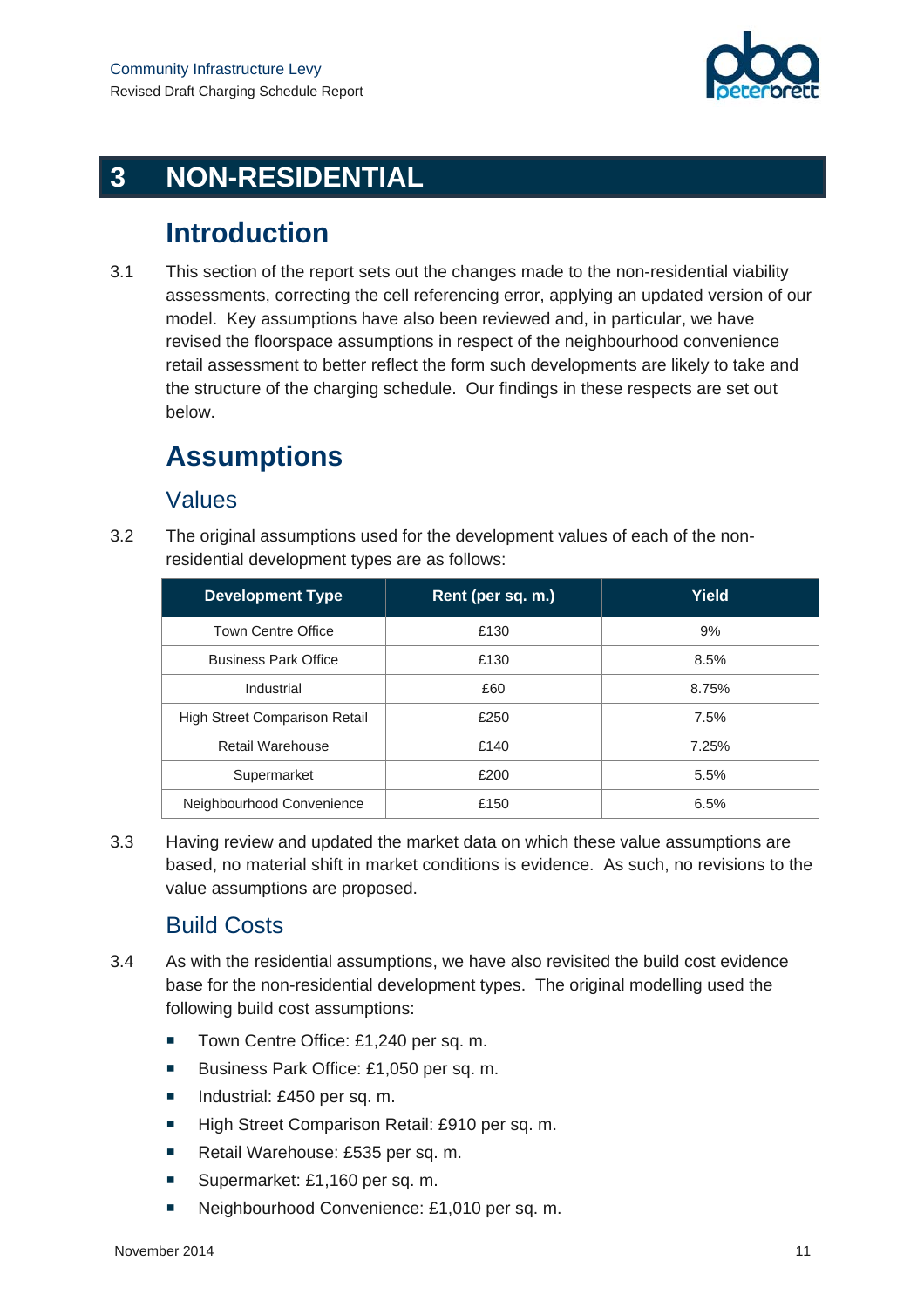

- 3.5 These figures were based on the BCIS database of build costs. We have reassessed the build costs for Selby to make sure the data is the most up-to-date, which is included at Appendix B. The information gathered shows that build costs have gone up in the time since the last iteration of the modelling was undertaken.
- 3.6 We have now revised the data to the following:
	- Town Centre Office: £1,300 per sq. m.
	- Business Park Office £1,160 per sq. m.
	- Industrial: £500 per sq. m.
	- High Street Comparison Retail: £920
	- Retail Warehouse: £600 per sq. m.
	- Supermarket: £1,250 per sq. m.
	- Neighbourhood Convenience: £1,055 per sq. m.

### Benchmark Land Values

- 3.7 We have sought to find further transactional evidence for land across the Selby area however we have not been able to find additional sources of data. We do not therefore propose a change in land values. They remain unchanged as set out below:
	- Town Centre Office: £1,000,000 per net developable ha.
	- Business Park Office: £400,000 per net developable ha.
	- Industrial: £400,000 per net developable ha.
	- High Street Comparison Retail: £8,500,000 per net developable ha.
	- Retail Warehouse: £1,600,000 per net developable ha.
	- Supermarket: £2,250,000 per net developable ha.
	- Neighbourhood Convenience: £650,000 per net developable ha.

### Neighbourhood Convenience Retail Development

3.8 As mentioned above, we have revised the floorspace assumptions in respect of the neighbourhood convenience retail assessment to better reflect the form such developments are likely to take and the structure of the charging schedule. As such, the revised assessments set out below assume a gross floorspace of 500 sq. m.

### Assumed S106 Costs

3.9 Representations disputed the assumed level of Section 106 costs applied as part of the retail assessments. These costs are based on analyses of recent Section 106 agreements both locally and across the country. It is important to note that only contributions that meet the test set out in CIL Regulation 122 will be permitted. As such, many items for which contributions have previously been sought, such as town centre public realm improvements that are unrelated to out of centre retail schemes for which permission is being sought, would no longer be possible. As a result, the extent of Section 106 costs is likely to be significantly reduced from previous levels.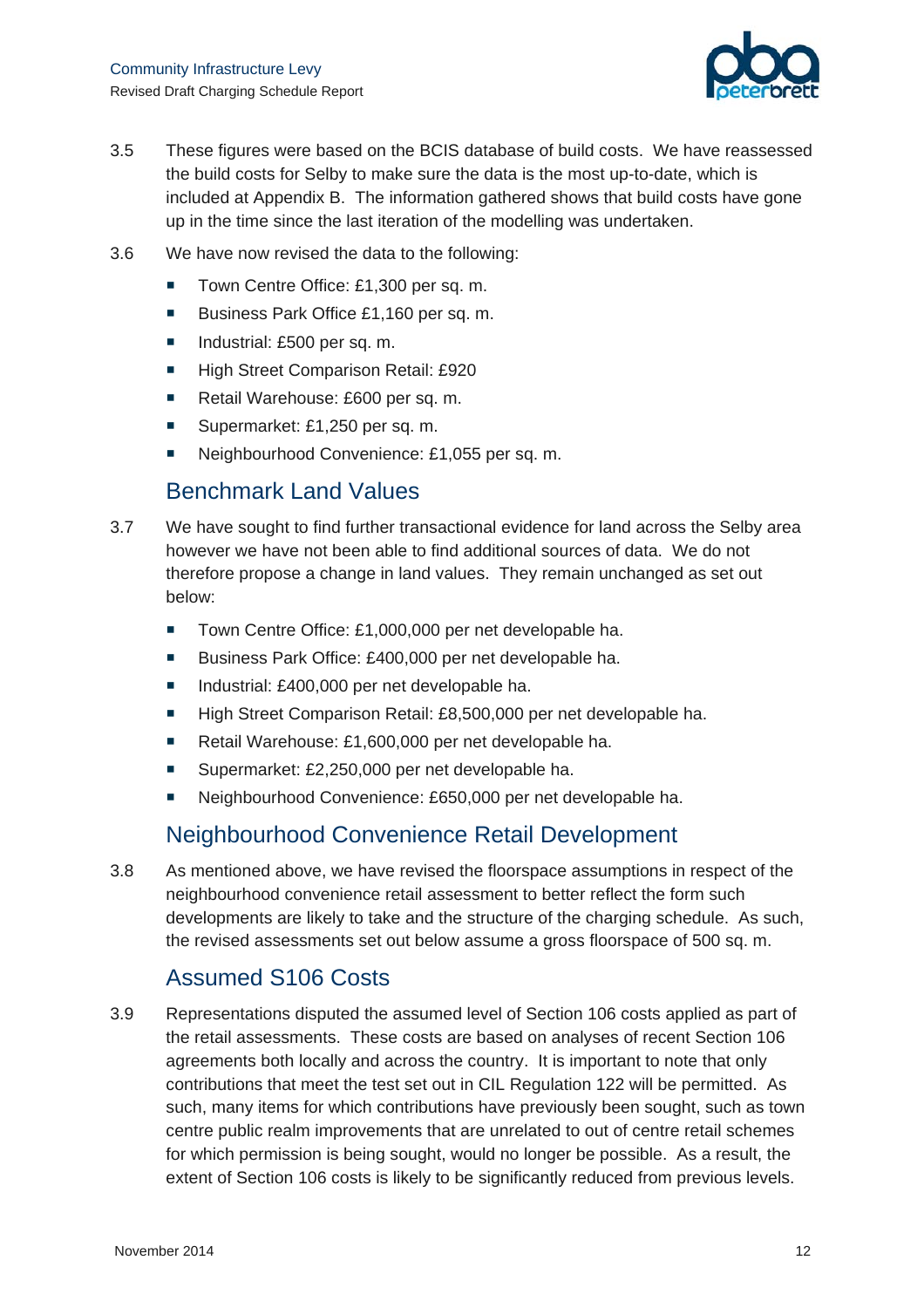

Even so, the assumed level of Section 106 assessments is entirely consistent with our analyses of recent agreements

# **Retail Definitions**

- 3.10 There is clear evidence to support the differences development costs and values between different types of retail development, and resultant differences in viability, and it remains the desire of the Council to reflect this in the way that CIL is levied. The CIL regulations also support such an approach and enable authorities to vary charges where viability differs according to how buildings are used, the scale of development or by zone. As such, it is necessary to define how different forms of retail development are used differently in order to justify charge variation.
- 3.11 The Council proposes to differentiate charges by use. The word 'use' in the context of the CIL regulations is as normally defined, rather a reference to the Use Classes Order. Therefore, we set out below a series of definitions that describe how different types of retail development are used. In defining these uses, we also make reference to a scale of development as one of several indicators that would help to determine how any given proposal should be defined for the purpose of CIL charges in Selby. Not of these indicators is a determining factor in itself. Rather, any application will be consideration against the definitions as a whole.
- 3.12 The difference in use between supermarkets and neighbourhood convenience stores is clear and distinct and reflected in the definitions set out. Supermarkets are capable of, and generally used by people to, undertake their main weekly food shop. Retail warehouses are generally used by people seeking to purchase comparison goods, often bulky household items. Neighbourhood convenience stores are used principally to 'top-up' on convenience goods.
- 3.13 Of course, some supermarkets sell large household items, but that does not alter their fundamental principal purpose as a main convenience shopping destination or make them a retail warehouse. Similarly, neighbourhood stores will sell some of the same goods as supermarkets, but people are unlikely to use them to undertake their main weekly convenience shopping. In these senses, each type of building is used differently by their customers. We have reflected these differences, in use and the characteristics of these different uses, in the definitions proposed and set out below.

### **Supermarkets**

- 3.14 Supermarkets are large convenience-led stores where the majority of custom is from people doing their main weekly food shop. As such, they provide a very wide range of convenience goods, often along with some element of comparison goods. In addition to this, the key characteristics of the way a supermarket is used include:
	- The area used for the sale of goods will generally be above 500 sq. m.
	- The majority of customers will use a trolley to gather a large number of products; Addendum Report
	- The majority of customers will access the store by car, using the large adjacent car parks provided; and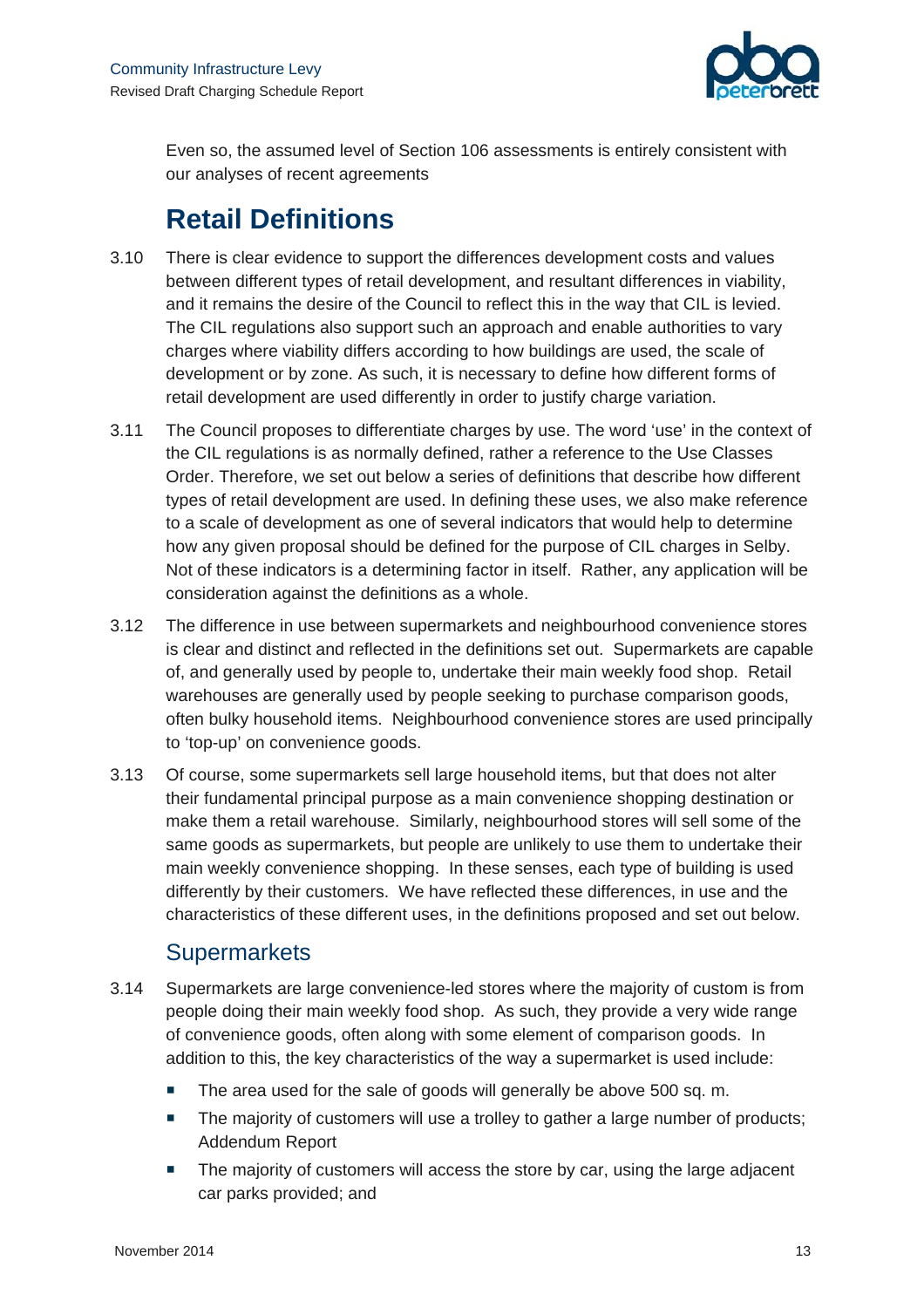

 Servicing is generally undertaken via a dedicated service area, rather than from the street.

## Neighbourhood Convenience Stores

- 3.15 Neighbourhood convenience stores are used primarily by customers undertaking 'topup' shopping. They sell a limited range of convenience goods and usually do not sell comparison goods. The key characteristics of their use include:
	- $\blacksquare$  Trading areas of generally less than 500 sq. m;
	- The majority of customers will buy only a small number of items that can be carried around the store by hand or in a small basket;
	- The majority of customers will access the store on foot and as such there is usually little or no dedicated parking; and
	- Servicing is often undertaken from the street, rather than dedicated service areas.

### Retail Warehouses

3.16 Retail warehouses are usually large stores specialising in the sale of household goods (such as carpets, furniture and electrical goods), DIY items and other ranges of goods. They can be stand-alone units, but are also often developed as part of retail parks. In either case, they are usually located outside of existing town centres and cater mainly for car-borne customers. As such, they usually have large adjacent, dedicated surface parking.

# **Viability Outputs**

3.17 Having updated the central assumptions required to calculate the potential for a CIL rate, we have reworked the appraisals using the corrected model.

### Original Outputs

3.18 The model originally used to ascertain the potential for a CIL charge produced the following outputs:

|                               |       |            |                  | <b>Residual value</b> |          | <b>Benchmark</b> |          | <b>CIL Overage</b> |          |
|-------------------------------|-------|------------|------------------|-----------------------|----------|------------------|----------|--------------------|----------|
|                               | GIA   | <b>NIA</b> | Net site area ha | Per Ha                | Per £psm | Per Ha           | Per £psm | Per Ha             | Per £psm |
| <b>Town Centre Office</b>     | 6.000 | 5.100      | 0.25             | $-E17.875.315$        | $-E745$  | £1,000,000       | £42      | $-£18,875,315$     | $-E786$  |
| <b>Business Park Office</b>   | 4.000 | 3.400      | 0.50             | $-£3,685,406$         | $-E461$  | £400.000         | £50      | $-E4,085,406$      | $-E511$  |
| Industrial                    | 4.000 | 3.800      | 1.00             | -£578,983             | $-E145$  | £400.000         | £100     | $-E978,983$        | $-E245$  |
| High Street Comparison Retail | 6.000 | 5.100      | 0.50             | £8.423.120            | £702     | £8,500,000       | £708     | $-E76,880$         | $-E6$    |
| Retail Warehouse              | 4.000 | 3.800      | 1.00             | £2,132,472            | £533     | £1,750,000       | £438     | £382,472           | £96      |
| Supermarket                   | 4.000 | 3.800      | 1.00             | £3.311.057            | £828     | £2,250,000       | £563     | £661.057           | £165     |
| Neighbourhood Convenience     | .200  | 1.140      | 0.20             | £1,370,790            | £228     | £650.000         | £108     | £120.790           | £20      |

#### **Table 3.1 Original Non-Residential Viability Outputs**

- 3.19 We based our calculations on the CIL overages produced in the final column of the table shown above. The figures shown in table 3.1 above show the maximum potential charge that could be levied against each development type. Where a figure is red a scheme is unviable and therefore cannot accommodate a CIL charge.
- 3.20 Based on these figures the following rates were calculated.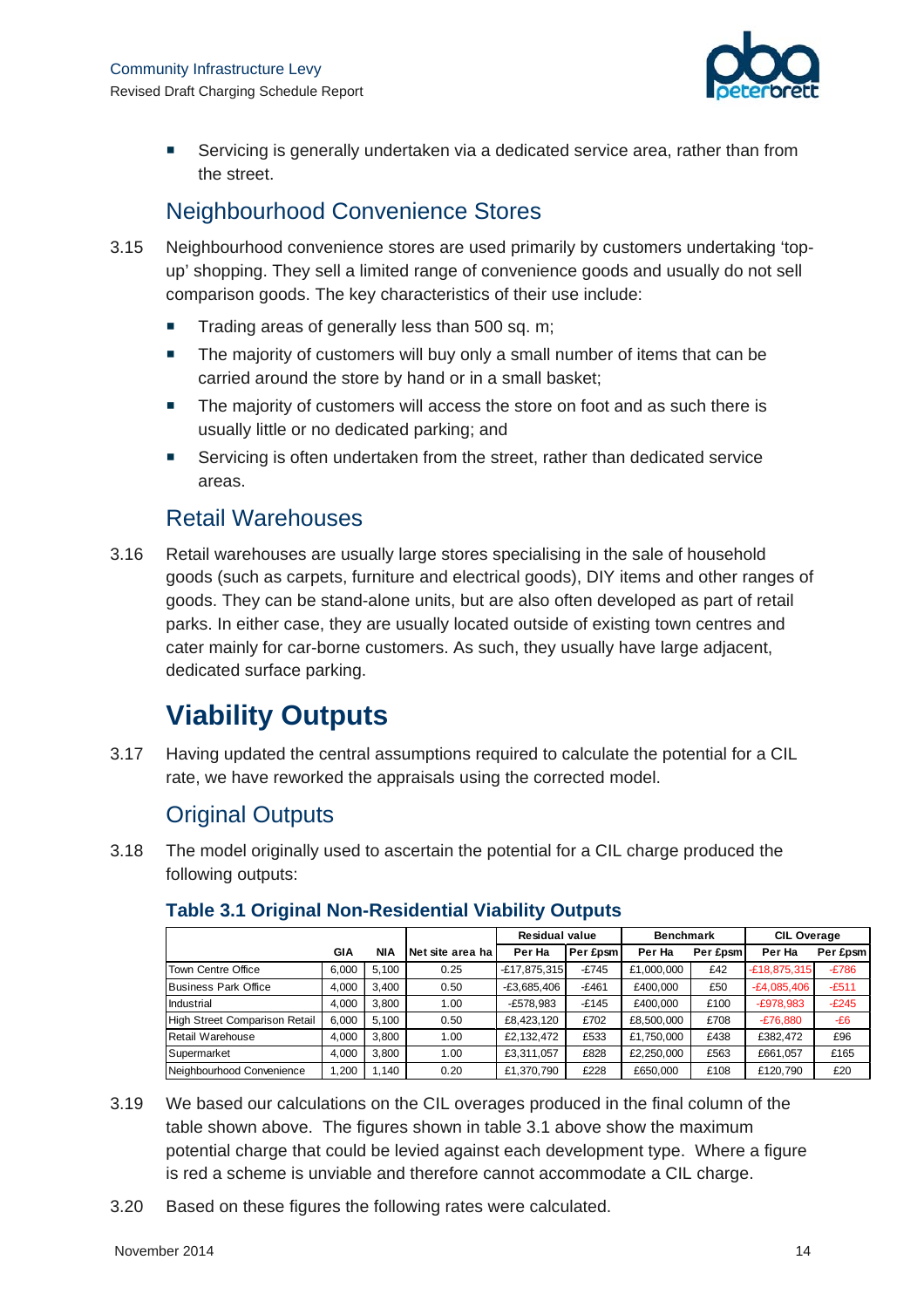

### **Table 3.2 Original Non-Residential CIL Rates**

|                              | <b>Maximum CIL Rate</b> | <b>Rate Range</b>     | <b>Suggested Rate</b> |
|------------------------------|-------------------------|-----------------------|-----------------------|
| <b>Retail Warehouse</b>      | £96 per sq. m.          | £48 - £72 per sq. m.  | £60 per sq. m.        |
| Supermarket                  | £165 per sq. m.         | £83 - £124 per sq. m. | £110 per sq. m,       |
| Neighbourhood<br>Convenience | £20 per sq. m.          | £10 - £15 per sq. m.  | £0 per sq. m.         |

## Revised Outputs

3.21 Having updated the modelling to rectify the cell referencing error we have rerun the appraisals. The revised output table is shown below:

#### **Table 3.3 Revised Non-Residential Viability Outputs**

|                                      |       |       | Net site | <b>Residual value</b> |          | <b>Benchmark</b> |          | <b>CIL Overage</b> |          |
|--------------------------------------|-------|-------|----------|-----------------------|----------|------------------|----------|--------------------|----------|
|                                      | GIA   | NIA   | area ha  | Per Ha                | Per £psm | Per Ha           | Per £psm | Per Ha             | Per £psm |
| Town Centre Office                   | 6,000 | 5.100 | 0.25     | -£19,695,904          | $-E821$  | £1,000,000       | £42      | $-E20,695,904$     | $-E862$  |
| <b>Business Park Office</b>          | 4.000 | 3.400 | 0.50     | $-E4,710,607$         | $-E589$  | £400.000         | £50      | $-E5,110,607$      | $-E639$  |
| Industrial                           | 4.000 | 3.800 | 1.00     | $-E829.341$           | $-E207$  | £400.000         | £100     | $-E1,229,341$      | $-E307$  |
| <b>High Street Comparison Retail</b> | 6.000 | 5.100 | 0.50     | £8,278,623            | £690     | £8,500,000       | £708     | $-E221.377$        | $-E18$   |
| Retail Warehouse                     | 4.000 | 3.800 | 1.00     | £1,931,595            | £483     | £1,600,000       | £400     | £331,595           | £83      |
| Supermarket                          | 4,000 | 3.800 | 1.00     | £2,871,393            | £718     | £2,250,000       | £563     | £621,393           | £155     |
| Neighbourhood Convenience            | 500   | 475   | 0.10     | £678,444              | £136     | £650,000         | £130     | £28,444            | £6       |

3.22 It is clear from the above that the revisions to the modelling have had a slightly negative impact on viability and the overages from which CIL charges can be drawn. Table 3.4 below work these findings through into recommended charge ranges proposed charge rates.

### **Table 3.4 Revised Non-Residential CIL Rates**

|                              | <b>Maximum CIL Rate</b> | <b>Rate Range</b>     | <b>Suggested Rate</b> |
|------------------------------|-------------------------|-----------------------|-----------------------|
| <b>Retail Warehouse</b>      | £83 per sq. m.          | £41 - £62 per sq. m.  | £60 per sq. m.        |
| Supermarket                  | £150 per sq. m.         | £75 - £113 per sq. m. | £110 per sq. m,       |
| Neighbourhood<br>Convenience | £6 per sq. m.           | £9 - £13 per sq. m.   | £0 per sq. m.         |

3.23 It is clear from the above, that whilst the recommended rate range has decreased in each case, because the rates were set conservatively within the previously assessed range, the charges previously proposed remain within the range shown by the revised assessments. As such, no change is proposed to the non-residential charge rates.

# **State Aid**

3.24 In respect of State Aid issues in relation to CIL, Planning Policy Guidance states that:

'*In all cases, differential rates must not be set in such a way that they constitute a notifiable state aid under European Commission regulations (see 'State aid' section for further information). One element of state aid is the conferring of a selective advantage to any 'undertaking'. A charging authority which chooses to differentiate between classes of development, or by*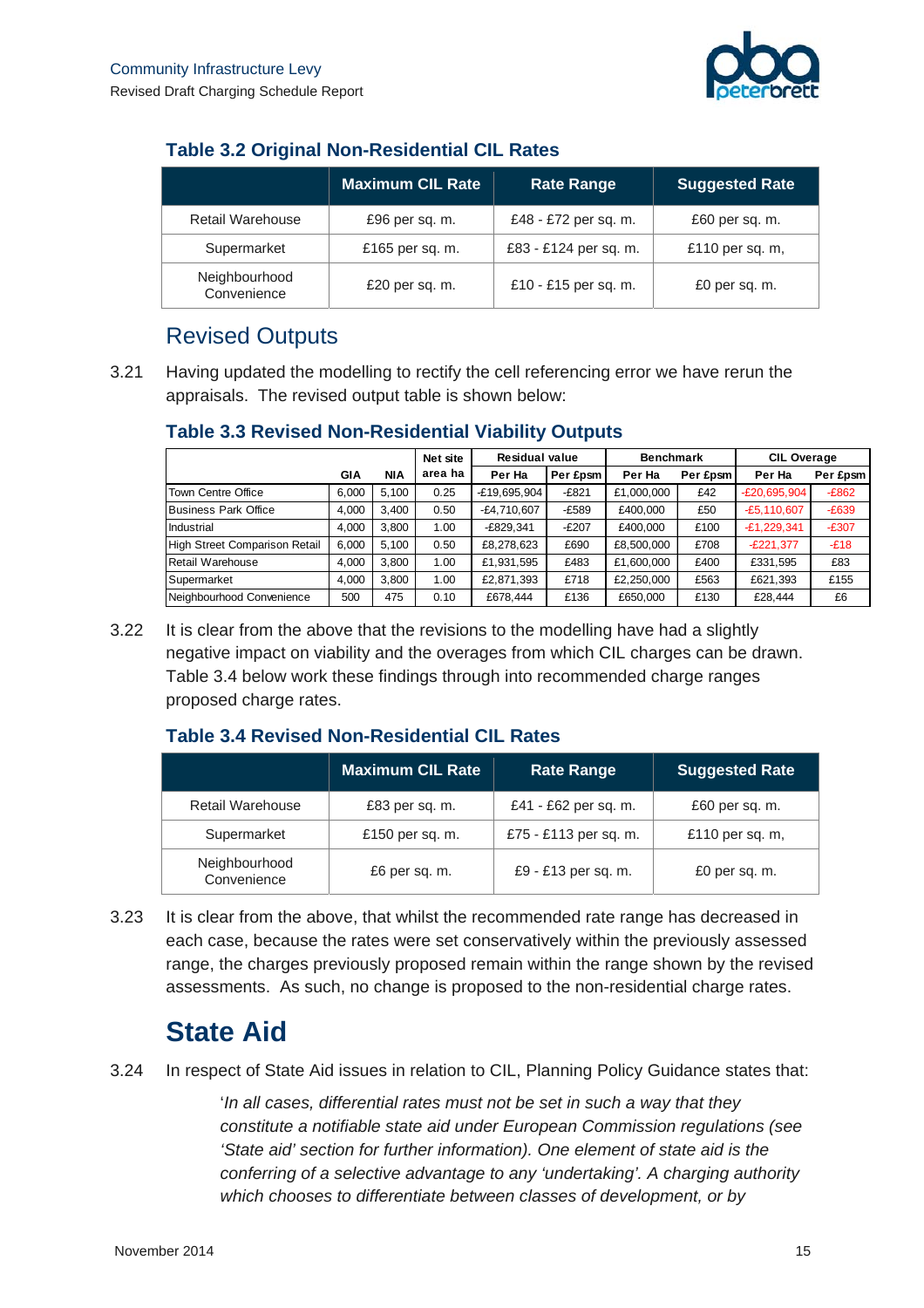

*reference to different areas, should do so only where there is consistent economic viability evidence to justify this approach.*'

- 3.25 The viability assessments demonstrate that there is a clear and consistent evidential basis for varying charges between the uses proposed, given the significant differences in their economic viability. As such, no selective advantage is conferred. Furthermore, there is no barrier to, say, a supermarket operator developing a neighbourhood convenience store. Indeed, there any many such developments. Similarly, a developer of retail warehouses can choose to develop a high street retail scheme. As such there is no selective advantage.
- 3.26 The nil rates for 'all other chargeable development' is not a relief or exemption from CIL as in the case of social housing or development by charities. Rather, it is a rate set in the same way as the other rates that are above £0, based on detailed and robust viability evidence. Such an approach does not give rise to state aid.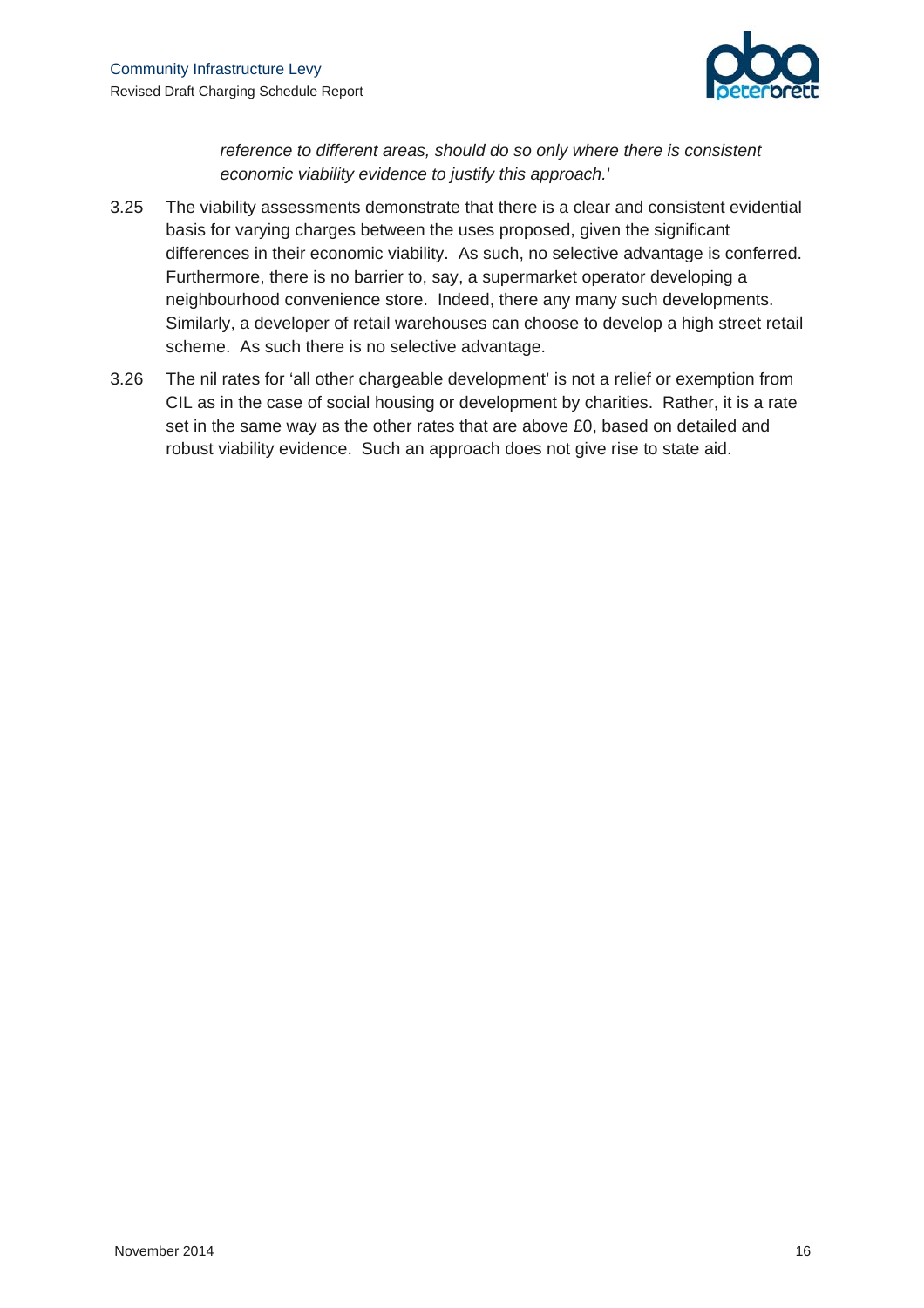

# **4 REVISED DRAFT CHARGING SCHEDULE**

- 4.1 The revisions to the viability assessments as set out above necessitate revisions to the charging schedule. For residential development, a three zone approach is now proposed to replace the previous 2 zone approach. The rates are also different. For non-residential development no changes to the rates are proposed on the basis that, whilst the assessed levels of viability and overages have reduced somewhat, the rates proposed remain within a reasonable range that will not overly constrain development.
- 4.2 Table 4.1 below shows the Draft Charging schedule as previously proposed. Further below, Table 4.2 shows the proposed Revised Draft Charging Schedule the reflects the evidence set out in this report.

#### **Use Proposed CIL Charge per sq. m. Private Market Houses (excl. apartments)**  Low value areas All other areas £25 £45 **Supermarket E110 Retail Warehouse** £60 **Public/Institutional Facilities as follows: education, health, community and emergency services** £0

All other chargeable development (incl. apartments)  $\vert$  **EQ** 

#### **Table 4.1 Previous Draft Charging Schedule**

#### **Table 4.2 Revised Draft Charging Schedule**

| <b>Use</b>                                                                                         | Proposed CIL Charge per sq. m. |
|----------------------------------------------------------------------------------------------------|--------------------------------|
| <b>Private Market Houses (excl. apartments)</b>                                                    |                                |
| Low value areas                                                                                    | £10                            |
| Moderate value areas                                                                               | £35                            |
| High value areas                                                                                   | £50                            |
| <b>Supermarket</b>                                                                                 | £110                           |
| <b>Retail Warehouse</b>                                                                            | £60                            |
| Public/Institutional Facilities as follows: education,<br>health, community and emergency services | £0                             |
| All other chargeable development (incl. apartments)                                                | £٥                             |

4.3 The revised residential charges are based on the zones shown in Figure 4.1 below.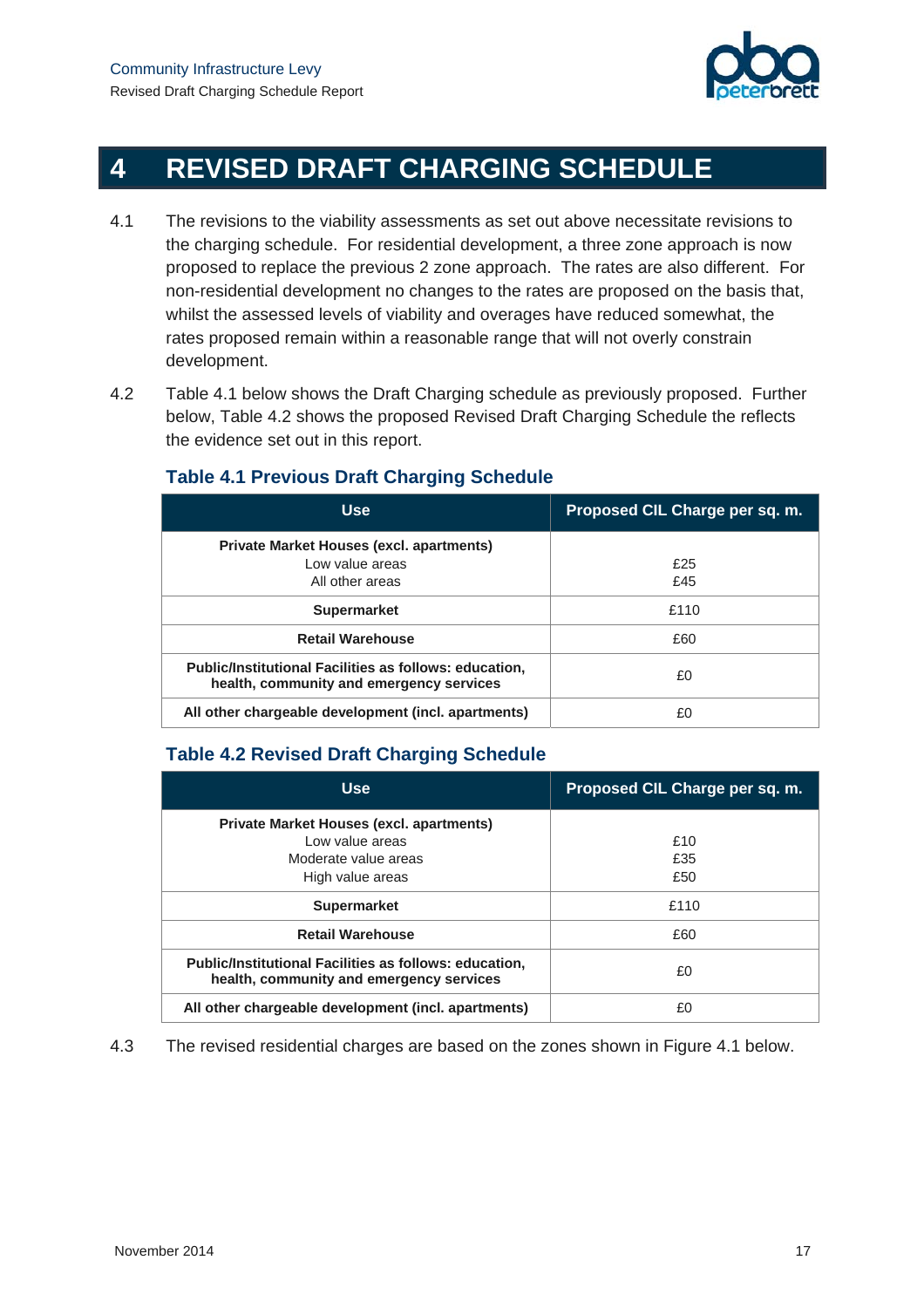



# **Figure 4.1: Revised Charging Zones**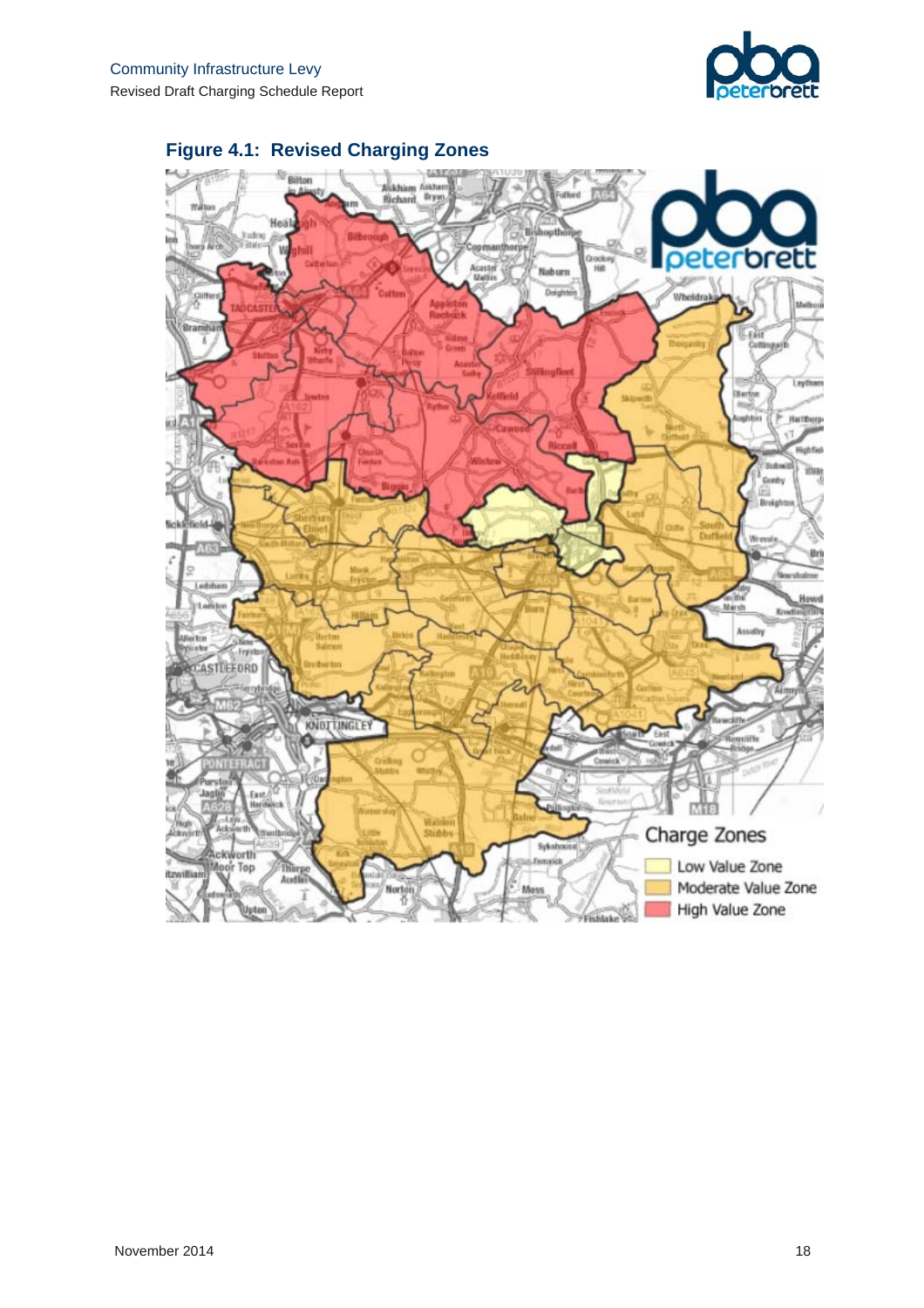

# **APPENDIX A RESIDENTIAL DATA**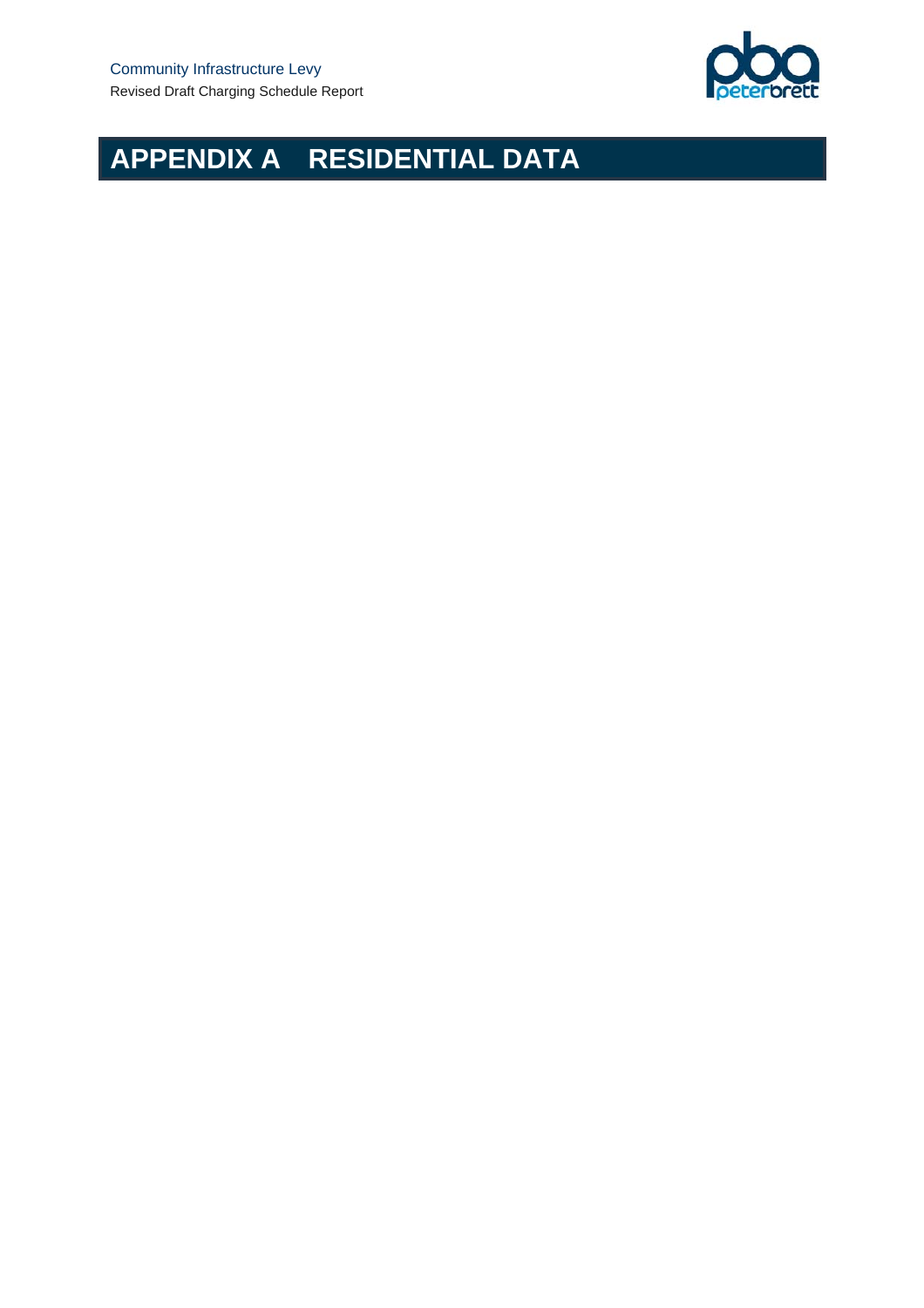| Detached |                                                            |          |      |          |     |                            |                       |                                                  |
|----------|------------------------------------------------------------|----------|------|----------|-----|----------------------------|-----------------------|--------------------------------------------------|
| Price    | Date                                                       | Postcode | Type | Newbuild | No. | <b>Street</b>              | <b>Authority</b>      | County                                           |
| £157,995 | 10/01/2014 YO8 3AZ                                         |          | D    | Υ        |     | <b>46 ELSTON AVENUE</b>    | SELBY                 | <b>NORTH YORKSHIRE</b>                           |
|          | £159,995 20/12/2013 YO8 3AZ                                |          | D    | Υ        |     | THE BELLS, 4 ELSTON AVENUE | <b>SELBY</b>          | <b>NORTH YORKSHIRE</b>                           |
|          | £170,999 31/05/2013 YO8 8FL                                |          | D    | Υ        |     | 8 MULBERRY CLOSE           | <b>SELBY</b>          | <b>NORTH YORKSHIRE</b>                           |
|          | £172,500 12/03/2013 DN14 0UW                               |          | D    | Υ        |     | 10 VILLAGE FARM CLOSE      | <b>SELBY</b>          | <b>NORTH YORKSHIRE</b>                           |
|          | £172,995 11/04/2014 YO8 3AZ                                |          | D    | Y        |     | 42 ELSTON AVENUE           | <b>SELBY</b>          | <b>NORTH YORKSHIRE</b>                           |
|          | £173,999 19/12/2013 YO8 8FT                                |          | D    | Υ        |     | 4 FIR TREE CLOSE           | SELBY                 | <b>NORTH YORKSHIRE</b>                           |
|          | £174,999 28/02/2014 YO8 8FT                                |          | D    | Y        |     | 7 FIR TREE CLOSE           | <b>SELBY</b>          | <b>NORTH YORKSHIRE</b>                           |
|          | £174,999 20/12/2013 YO8 8FJ                                |          | D    | Y        |     | 60 SPRUCE WAY              | SELBY                 | <b>NORTH YORKSHIRE</b>                           |
|          | £176,000 29/11/2013 YO8 8FJ                                |          | D    | Υ        |     | <b>18 SPRUCE WAY</b>       | SELBY                 | <b>NORTH YORKSHIRE</b>                           |
|          | £179,999 28/03/2014 YO8 8FT                                |          | D    | Y        |     | 16 FIR TREE CLOSE          | SELBY                 | <b>NORTH YORKSHIRE</b>                           |
|          | £179,999 20/09/2013 YO8 8FJ                                |          | D    | Υ        |     | <b>5 SPRUCE WAY</b>        | <b>SELBY</b>          | <b>NORTH YORKSHIRE</b>                           |
|          | £185,999 25/01/2013 YO8 8FL                                |          | D    | Y        |     | 46 MULBERRY CLOSE          | <b>SELBY</b>          | <b>NORTH YORKSHIRE</b>                           |
|          | £186,999 31/10/2013 YO8 8FJ                                |          | D    | Y        |     | 11 SPRUCE WAY              | <b>SELBY</b>          | <b>NORTH YORKSHIRE</b>                           |
|          | £187,999 21/06/2013 YO8 8FJ                                |          | D    | Υ        |     | 62 SPRUCE WAY              | SELBY                 | <b>NORTH YORKSHIRE</b>                           |
|          | £189,999 31/05/2013 YO8 8FL                                |          | D    | Υ        |     | <b>3 MULBERRY CLOSE</b>    | <b>SELBY</b>          | <b>NORTH YORKSHIRE</b>                           |
|          | £189,999 20/12/2013 YO8 8FT                                |          | D    | Υ        |     | 12 FIR TREE CLOSE          | SELBY                 | <b>NORTH YORKSHIRE</b>                           |
|          | £189,999 20/12/2013 YO8 8FT                                |          | D    | Υ        |     | 9 FIR TREE CLOSE           | <b>SELBY</b>          | <b>NORTH YORKSHIRE</b>                           |
|          |                                                            |          | D    | Y        |     | <b>34 SPRUCE WAY</b>       |                       |                                                  |
|          | £189,999 22/10/2013 YO8 8FJ<br>£191,999 28/03/2013 YO8 8FL |          | D    | Y        |     | 32 MULBERRY CLOSE          | SELBY<br><b>SELBY</b> | <b>NORTH YORKSHIRE</b><br><b>NORTH YORKSHIRE</b> |
|          |                                                            |          | D    | Υ        |     |                            | <b>SELBY</b>          |                                                  |
|          | £192,750 27/09/2013 LS25 5FJ                               |          |      |          |     | 9 MILL CLOSE               |                       | <b>NORTH YORKSHIRE</b>                           |
|          | £194,999 22/08/2013 YO8 8FJ                                |          | D    | Υ        |     | 48 SPRUCE WAY              | SELBY                 | <b>NORTH YORKSHIRE</b>                           |
|          | £195,000 24/01/2014 LS25 5FB                               |          | D    | Y        |     | <b>16 NURSERY CLOSE</b>    | <b>SELBY</b>          | <b>NORTH YORKSHIRE</b>                           |
|          | £198,000 29/05/2013 LS25 5GJ                               |          | D    | Y        |     | 21 MILFORD WAY             | SELBY                 | <b>NORTH YORKSHIRE</b>                           |
|          | £199,950 08/01/2014 LS25 5FB                               |          | D    | Y        |     | <b>2 NURSERY CLOSE</b>     | <b>SELBY</b>          | <b>NORTH YORKSHIRE</b>                           |
|          | £199,950 28/05/2013 LS25 5GJ                               |          | D    | Υ        |     | 15 MILFORD WAY             | <b>SELBY</b>          | <b>NORTH YORKSHIRE</b>                           |
|          | £199,999 19/06/2014 YO8 8GB                                |          | D    | Υ        |     | 21 CEDAR ROAD              | SELBY                 | <b>NORTH YORKSHIRE</b>                           |
|          | £199,999 20/06/2014 YO8 8FT                                |          | D    | Y        |     | 11 FIR TREE CLOSE          | <b>SELBY</b>          | <b>NORTH YORKSHIRE</b>                           |
|          | £199,999 17/04/2014 YO8 8RX                                |          | D    | Y        |     | 3 ASH WAY                  | <b>SELBY</b>          | <b>NORTH YORKSHIRE</b>                           |
|          | £199,999 30/08/2013 YO8 8SB                                |          | D    | Y        |     | 16 JESSE CLOSE             | <b>SELBY</b>          | <b>NORTH YORKSHIRE</b>                           |
|          | £199,999 27/09/2013 YO8 8FJ                                |          | D    | Υ        |     | <b>26 SPRUCE WAY</b>       | <b>SELBY</b>          | <b>NORTH YORKSHIRE</b>                           |
|          | £199,999 14/11/2013 YO8 8SB                                |          | D    | Υ        |     | 10 JESSE CLOSE             | SELBY                 | <b>NORTH YORKSHIRE</b>                           |
|          | £200,000 25/06/2014 YO8 9FX                                |          | D    | Υ        |     | 1 HOWARD CLOSE             | SELBY                 | <b>NORTH YORKSHIRE</b>                           |
|          | £200,000 06/12/2013 LS25 5NU                               |          | D    | Y        |     | 56 SOUTHLANDS CLOSE        | <b>SELBY</b>          | <b>NORTH YORKSHIRE</b>                           |
|          | £202,999 26/09/2013 YO8 8FJ                                |          | D    | Y        |     | 28 SPRUCE WAY              | SELBY                 | <b>NORTH YORKSHIRE</b>                           |
|          | £204,950 25/06/2014 YO8 9GD                                |          | D    | Υ        |     | 21 PRIVET DRIVE            | <b>SELBY</b>          | <b>NORTH YORKSHIRE</b>                           |
|          | £204,950 31/03/2014 LS25 5FD                               |          | D    | Y        |     | 18 FRYSTON VIEW            | SELBY                 | <b>NORTH YORKSHIRE</b>                           |
|          | £204,950 27/03/2014 LS25 5FN                               |          | D    | Υ        |     | <b>6 SWAN ROAD</b>         | SELBY                 | <b>NORTH YORKSHIRE</b>                           |
|          | £204,999 22/08/2013 YO8 8FJ                                |          | D    | Y        |     | 10 SPRUCE WAY              | SELBY                 | <b>NORTH YORKSHIRE</b>                           |
|          | £205,000 26/07/2013 YO8 8GY                                |          | D    | Y        |     | <b>5 BARN ELMS</b>         | SELBY                 | <b>NORTH YORKSHIRE</b>                           |
|          | £209,950 21/03/2014 LS25 5NU                               |          | D    | Υ        |     | 60 SOUTHLANDS CLOSE        | <b>SELBY</b>          | <b>NORTH YORKSHIRE</b>                           |
|          | £209,999 02/07/2013 YO8 8FJ                                |          | D    | Υ        |     | 2 SPRUCE WAY               | SELBY                 | <b>NORTH YORKSHIRE</b>                           |
|          | £209,999 13/12/2013 YO8 8FT                                |          | D    | Υ        |     | 2 FIR TREE CLOSE           | <b>SELBY</b>          | <b>NORTH YORKSHIRE</b>                           |
|          | £209,999 21/06/2013 YO8 8FJ                                |          | D    | Υ        |     | 1 SPRUCE WAY               | SELBY                 | <b>NORTH YORKSHIRE</b>                           |
|          | £210,000 03/07/2013 YO8 8HS                                |          | D    | Υ        | 8Α  | <b>BRIGG LANE</b>          | SELBY                 | <b>NORTH YORKSHIRE</b>                           |
|          | £214,950 29/04/2013 LS25 5GJ                               |          | D    | Υ        |     | 10 MILFORD WAY             | SELBY                 | <b>NORTH YORKSHIRE</b>                           |
|          | £214,950 30/05/2013 LS25 5GJ                               |          | D    | Υ        |     | 18 MILFORD WAY             | SELBY                 | <b>NORTH YORKSHIRE</b>                           |
|          | £214,999 20/12/2013 YO8 8FT                                |          | D    | Υ        |     | <b>36 FIR TREE CLOSE</b>   | SELBY                 | <b>NORTH YORKSHIRE</b>                           |
|          | £216,999 31/05/2013 YO8 8SB                                |          | D    | Υ        |     | 18 JESSE CLOSE             | SELBY                 | <b>NORTH YORKSHIRE</b>                           |
|          | £219,950 28/06/2013 LS25 5NU                               |          | D    | Υ        |     | 33 SOUTHLANDS CLOSE        | <b>SELBY</b>          | <b>NORTH YORKSHIRE</b>                           |
|          | £219,999 22/02/2013 YO8 8SB                                |          | D    | Υ        |     | 21 JESSE CLOSE             | SELBY                 | <b>NORTH YORKSHIRE</b>                           |
|          | £220,000 25/04/2014 YO8 9GD                                |          | D    | Υ        |     | 1 PRIVET DRIVE             | SELBY                 | <b>NORTH YORKSHIRE</b>                           |
|          | £220,000 01/02/2013 DN14 0GJ                               |          | D    | Υ        |     | 11 ALL SAINTS COURT        | SELBY                 | <b>NORTH YORKSHIRE</b>                           |
|          | £224,999 30/05/2014 YO8 8FT                                |          | D    | Υ        |     | 48 FIR TREE CLOSE          | <b>SELBY</b>          | <b>NORTH YORKSHIRE</b>                           |
|          | £224,999 18/12/2013 YO8 8SB                                |          | D    | Υ        |     | 8 JESSE CLOSE              | SELBY                 | <b>NORTH YORKSHIRE</b>                           |
|          | £228,000 30/08/2013 YO8 8SA                                |          | D    | Υ        |     | 7 GERMAIN CLOSE            | SELBY                 | <b>NORTH YORKSHIRE</b>                           |
|          | £228,000 19/12/2013 LS25 5FJ                               |          | D    | Υ        |     | 8 MILL CLOSE               | SELBY                 | <b>NORTH YORKSHIRE</b>                           |
|          | £229,950 27/06/2014 YO8 9FX                                |          | D    | Υ        |     | 3 HOWARD CLOSE             | SELBY                 | <b>NORTH YORKSHIRE</b>                           |
|          | £229,999 25/10/2013 YO8 8FJ                                |          | D    | Υ        |     | 36 SPRUCE WAY              | SELBY                 | <b>NORTH YORKSHIRE</b>                           |
|          | £229,999 27/09/2013 YO8 8FJ                                |          | D    | Υ        |     | 46 SPRUCE WAY              | SELBY                 | <b>NORTH YORKSHIRE</b>                           |
|          | £229,999 28/06/2013 YO8 8FL                                |          | D    | Υ        |     | 23 MULBERRY CLOSE          | SELBY                 | <b>NORTH YORKSHIRE</b>                           |
|          | £234,950 21/01/2014 LS25 5NU                               |          | D    | Υ        |     | 54 SOUTHLANDS CLOSE        | <b>SELBY</b>          | <b>NORTH YORKSHIRE</b>                           |
|          | £235,000 26/07/2013 LS25 5GJ                               |          | D    | Y        |     | 26 MILFORD WAY             | SELBY                 | <b>NORTH YORKSHIRE</b>                           |
|          | £239,950 31/01/2014 LS25 5NU                               |          | D    | Υ        |     | 52 SOUTHLANDS CLOSE        | SELBY                 | <b>NORTH YORKSHIRE</b>                           |
|          | £239,950 20/06/2014 YO8 9GD                                |          | D    | Υ        |     | 11 PRIVET DRIVE            | SELBY                 | <b>NORTH YORKSHIRE</b>                           |
|          | £239,995 11/07/2013 DN14 0GP                               |          | D    | Υ        |     | 28 ALL SAINTS GROVE        | SELBY                 | <b>NORTH YORKSHIRE</b>                           |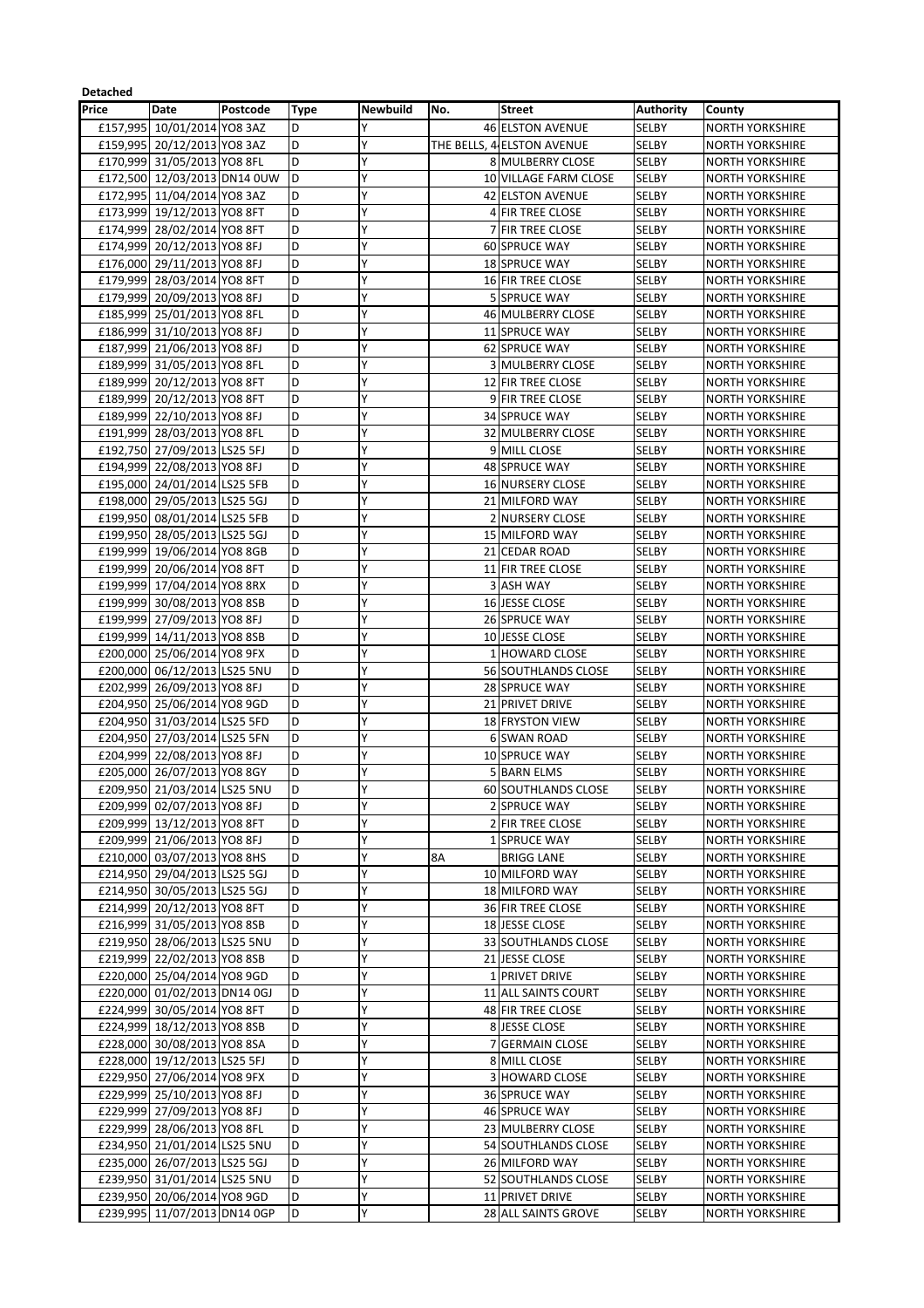| £240,000 28/03/2014 LS25 5NU |                     | D | γ |           | 12 SOUTHLANDS CLOSE                | <b>SELBY</b> | <b>NORTH YORKSHIRE</b> |
|------------------------------|---------------------|---|---|-----------|------------------------------------|--------------|------------------------|
| £244,950 17/04/2014 LS25 5NU |                     | D | Y |           | 10 SOUTHLANDS CLOSE                | SELBY        | <b>NORTH YORKSHIRE</b> |
| £244,950 06/06/2013 LS25 5GJ |                     | D | Y |           | 16 MILFORD WAY                     | SELBY        | <b>NORTH YORKSHIRE</b> |
| £245,000 17/01/2014 LS25 6FH |                     | D | Y |           | <b>6 CHURCH HILL RISE</b>          | SELBY        | <b>NORTH YORKSHIRE</b> |
| £246,000 17/04/2014 LS25 5DS |                     | D | Υ |           | <b>BRIDGE HOULUMBY LANE</b>        | SELBY        | <b>NORTH YORKSHIRE</b> |
| £249,950 13/12/2013 LS25 5FB |                     | D | Y |           | 4 NURSERY CLOSE                    | SELBY        | <b>NORTH YORKSHIRE</b> |
| £249,950 31/05/2013 LS25 5GJ |                     | D | Υ |           | 23 MILFORD WAY                     | SELBY        | <b>NORTH YORKSHIRE</b> |
| £249,950 16/12/2013 LS25 5FB |                     | D | Y |           | <b>6 NURSERY CLOSE</b>             | SELBY        | <b>NORTH YORKSHIRE</b> |
| £249,999 03/05/2013 YO8 8SB  |                     | D | Υ |           | 25 JESSE CLOSE                     | SELBY        | <b>NORTH YORKSHIRE</b> |
| £259,950 13/03/2013 LS25 6PS |                     | D | Y |           | 16 SAXON MEWS                      | <b>SELBY</b> | <b>NORTH YORKSHIRE</b> |
| £259,950 13/06/2013 LS25 5GJ |                     | D | Y |           | 20 MILFORD WAY                     | <b>SELBY</b> | <b>NORTH YORKSHIRE</b> |
| £259,950 07/06/2013 LS25 5GJ |                     | D | Ý |           | 25 MILFORD WAY                     | SELBY        | <b>NORTH YORKSHIRE</b> |
| £260,000 28/02/2013 YO19 6FB |                     | D | Υ |           | 8 DUNELM FARM CLOSE                | <b>SELBY</b> | <b>NORTH YORKSHIRE</b> |
| £264,950 02/09/2013 LS25 5GJ |                     | D | Υ |           | 11 MILFORD WAY                     | SELBY        | <b>NORTH YORKSHIRE</b> |
| £270,000 27/06/2013 LS25 5GJ |                     | D | Y |           | 27 MILFORD WAY                     | SELBY        | <b>NORTH YORKSHIRE</b> |
| £270,000 08/04/2013 YO19 6FB |                     | D | Y |           | 2 DUNELM FARM CLOSE                | SELBY        | <b>NORTH YORKSHIRE</b> |
| £274,999 26/09/2013 YO8 8RX  |                     | D | Y |           | 1 ASH WAY                          | SELBY        | <b>NORTH YORKSHIRE</b> |
| £275,000 25/06/2014 YO8 9FX  |                     | D | Υ |           | 7 HOWARD CLOSE                     | SELBY        | <b>NORTH YORKSHIRE</b> |
| £280,000 09/05/2014 LS25 5FD |                     | D | Y |           | 11 FRYSTON VIEW                    | <b>SELBY</b> | <b>NORTH YORKSHIRE</b> |
| £281,000 23/05/2014 LS25 5FD |                     | D | Y |           | <b>3 FRYSTON VIEW</b>              | SELBY        | <b>NORTH YORKSHIRE</b> |
| £284,999 26/06/2013 YO8 8SB  |                     | D | Υ |           | 4 JESSE CLOSE                      | SELBY        | <b>NORTH YORKSHIRE</b> |
| £285,000 26/06/2014 YO8 9GD  |                     | D | Y |           | 15 PRIVET DRIVE                    | SELBY        | <b>NORTH YORKSHIRE</b> |
| £285,000 07/01/2013 YO8 5BN  |                     | D | Υ |           | ORCHID HOUHOWDEN GARDENS           | <b>SELBY</b> | <b>NORTH YORKSHIRE</b> |
| £289,950 30/06/2014 YO8 9GD  |                     | D | Y |           | 5 PRIVET DRIVE                     | <b>SELBY</b> | <b>NORTH YORKSHIRE</b> |
| £289,950 31/01/2013 YO19 6FB |                     | D | Y |           | 1 DUNELM FARM CLOSE                | <b>SELBY</b> | <b>NORTH YORKSHIRE</b> |
| £299,950 27/03/2013 YO19 6FB |                     | D | Y |           | 10 DUNELM FARM CLOSE               | SELBY        | <b>NORTH YORKSHIRE</b> |
| £299,950 26/04/2013 LS25 5GJ |                     | D | Y |           | 8 MILFORD WAY                      | <b>SELBY</b> | <b>NORTH YORKSHIRE</b> |
| £299,950 27/06/2013 LS25 5GJ |                     | D | Υ |           | 17 MILFORD WAY                     | <b>SELBY</b> | <b>NORTH YORKSHIRE</b> |
| £300,000 28/02/2013 YO19 6FB |                     | D | Y |           | 9 DUNELM FARM CLOSE                | SELBY        | <b>NORTH YORKSHIRE</b> |
| £309,999 27/06/2013 YO8 8SB  |                     | D | Υ |           | 2 JESSE CLOSE                      | <b>SELBY</b> | <b>NORTH YORKSHIRE</b> |
| £310,000 28/06/2013 YO19 6FB |                     | D | Y |           | 4 DUNELM FARM CLOSE                | <b>SELBY</b> | <b>NORTH YORKSHIRE</b> |
| £315,000 29/05/2014 YO8 9GD  |                     | D | Y |           | 19 PRIVET DRIVE                    | SELBY        | <b>NORTH YORKSHIRE</b> |
| £320,000 23/05/2014 YO8 9GD  |                     | D | Ý |           | 7 PRIVET DRIVE                     | SELBY        | <b>NORTH YORKSHIRE</b> |
| £325,000 23/05/2014 YO8 9FX  |                     | D | Y |           | 9 HOWARD CLOSE                     | <b>SELBY</b> | <b>NORTH YORKSHIRE</b> |
| £335,000 24/05/2013 YO19 6FB |                     | D | Y |           | 14 DUNELM FARM CLOSE               | SELBY        | <b>NORTH YORKSHIRE</b> |
| £340,000 04/04/2013 YO19 6FB |                     | D | Υ |           | 7 DUNELM FARM CLOSE                | SELBY        | <b>NORTH YORKSHIRE</b> |
| £350,000 18/03/2013 DN14 0GP |                     | D | Υ |           | 26 ALL SAINTS GROVE                | SELBY        | <b>NORTH YORKSHIRE</b> |
| £360,000 15/03/2013 YO19 6PQ |                     | D | Y |           | 23 KELFIELD ROAD                   | <b>SELBY</b> | <b>NORTH YORKSHIRE</b> |
| £365,652 15/02/2013 DN14 0GP |                     | D | Y |           | <b>34 ALL SAINTS GROVE</b>         | SELBY        | <b>NORTH YORKSHIRE</b> |
| £377,500 02/09/2013 LS24 9RE |                     | D | Y |           | <b>3 CHURCH MEWS</b>               | <b>SELBY</b> | <b>NORTH YORKSHIRE</b> |
| £379,950 28/06/2013 LS25 5NU |                     | D | Υ |           | 41 SOUTHLANDS CLOSE                | <b>SELBY</b> | <b>NORTH YORKSHIRE</b> |
| £380,000 11/07/2014 LS25 5AQ |                     | D | Y |           | WILLOW HOUHIGH STREET              | SELBY        | <b>NORTH YORKSHIRE</b> |
| £380,000 20/12/2013 LS25 5GJ |                     | D | Y |           | 19 MILFORD WAY                     | SELBY        | <b>NORTH YORKSHIRE</b> |
| £425,000 25/07/2013 DN6 9FD  |                     | D | Y |           | 1 LOW FARM COURT                   | SELBY        | <b>NORTH YORKSHIRE</b> |
| £485,000 12/12/2013 YO8 4JX  |                     | D | Υ |           | 1 HOLLYMEAD COURT                  | SELBY        | <b>NORTH YORKSHIRE</b> |
| £537,450 27/11/2013 LS25 5ER |                     | D | Υ | THE LARKS | <b>FRYSTON COMMON LANESELBY</b>    |              | <b>NORTH YORKSHIRE</b> |
| £537,500 04/12/2013 LS25 5ER |                     | D | Y |           | MEADOW VILFRYSTON COMMON LANESELBY |              | <b>NORTH YORKSHIRE</b> |
| £248,820 120 sq. m           | £2,073.50 per sq. m |   |   |           |                                    |              |                        |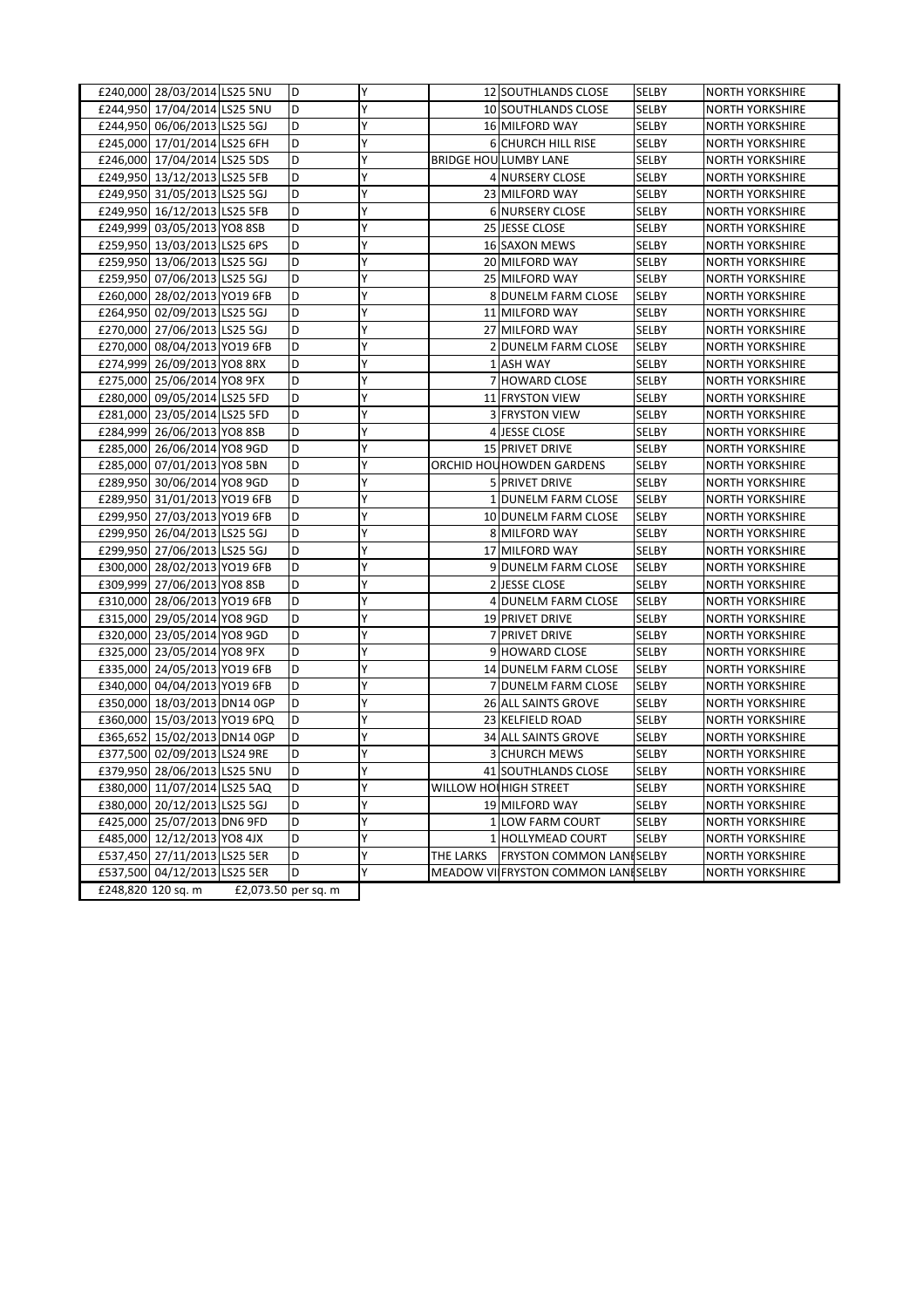| Semi-Detached    |                              |          |                    |                 |     |                            |                  |                        |
|------------------|------------------------------|----------|--------------------|-----------------|-----|----------------------------|------------------|------------------------|
| Price            | <b>Date</b>                  | Postcode | <b>Type</b>        | <b>Newbuild</b> | No. | <b>Street</b>              | <b>Authority</b> | County                 |
|                  | £148,000 18/10/2013 LS25 5NU |          | lS                 | Υ               |     | <b>31 SOUTHLANDS CLOSE</b> | <b>SELBY</b>     | NORTH YORKSHIRE        |
|                  | £149,999 21/06/2013 YO8 8FJ  |          | S                  | Y               |     | <b>30 SPRUCE WAY</b>       | <b>SELBY</b>     | <b>NORTH YORKSHIRE</b> |
|                  | £150,000 21/06/2013 YO8 8FJ  |          | S                  | Y               |     | 32 SPRUCE WAY              | <b>SELBY</b>     | <b>NORTH YORKSHIRE</b> |
|                  | £154,950 26/04/2013 YO19 6FB |          | <b>S</b>           | Y               |     | <b>6 DUNELM FARM CLOSE</b> | <b>SELBY</b>     | <b>NORTH YORKSHIRE</b> |
|                  | £154,999 11/12/2013 YO8 8FJ  |          | S                  | Y               |     | 38 SPRUCE WAY              | <b>SELBY</b>     | <b>NORTH YORKSHIRE</b> |
|                  | £155,999 21/03/2014 YO8 8FT  |          | S                  | Y               |     | <b>5 FIR TREE CLOSE</b>    | <b>SELBY</b>     | <b>NORTH YORKSHIRE</b> |
|                  | £156,999 27/11/2013 YO8 8FH  |          | S                  | Y               |     | 2 CEDAR COURT              | <b>SELBY</b>     | <b>NORTH YORKSHIRE</b> |
|                  | £157,999 29/11/2013 YO8 8FH  |          | S                  | Y               |     | 4 CEDAR COURT              | SELBY            | <b>NORTH YORKSHIRE</b> |
|                  | £159,999 28/03/2014 YO8 8FT  |          | S                  | Ý               |     | <b>3 FIR TREE CLOSE</b>    | SELBY            | <b>NORTH YORKSHIRE</b> |
|                  | £159,999 31/05/2013 YO8 8FJ  |          | S                  | Y               |     | <b>50 SPRUCE WAY</b>       | <b>SELBY</b>     | <b>NORTH YORKSHIRE</b> |
|                  | £159,999 14/06/2013 YO8 8FJ  |          | S                  | Ý               |     | <b>7 SPRUCE WAY</b>        | <b>SELBY</b>     | <b>NORTH YORKSHIRE</b> |
|                  | £162,999 21/03/2014 YO8 8FT  |          | <sub>S</sub>       | Y               |     | 30 FIR TREE CLOSE          | <b>SELBY</b>     | <b>NORTH YORKSHIRE</b> |
|                  | £164,999 23/08/2013 YO8 8FJ  |          | S                  | Y               |     | 12 SPRUCE WAY              | <b>SELBY</b>     | <b>NORTH YORKSHIRE</b> |
|                  | £164,999 30/08/2013 YO8 8FJ  |          | S                  | Y               |     | 14 SPRUCE WAY              | <b>SELBY</b>     | <b>NORTH YORKSHIRE</b> |
|                  | £166,999 28/03/2013 YO8 8FJ  |          | S                  | Y               |     | 9 SPRUCE WAY               | <b>SELBY</b>     | <b>NORTH YORKSHIRE</b> |
|                  | £167,999 31/05/2013 YO8 8FJ  |          | S                  | Y               |     | 52 SPRUCE WAY              | <b>SELBY</b>     | <b>NORTH YORKSHIRE</b> |
|                  | £169,999 29/11/2013 YO8 8FH  |          | S                  | Y               |     | 3 CEDAR COURT              | <b>SELBY</b>     | <b>NORTH YORKSHIRE</b> |
|                  | £169,999 29/11/2013 YO8 8FH  |          | S                  | Y               |     | 5 CEDAR COURT              | SELBY            | <b>NORTH YORKSHIRE</b> |
|                  | £171,000 09/01/2013 YO19 6QH |          | S                  | Υ               |     | WREN COTTACHAPEL LANE      | <b>SELBY</b>     | <b>NORTH YORKSHIRE</b> |
|                  | £172,260 29/05/2014 YO8 8FT  |          | S                  | Ý               |     | 46 FIR TREE CLOSE          | <b>SELBY</b>     | <b>NORTH YORKSHIRE</b> |
| £174,950         | 03/06/2014 LS25 5AQ          |          | S                  | Υ               |     | <b>120 HIGH STREET</b>     | <b>SELBY</b>     | <b>NORTH YORKSHIRE</b> |
|                  | £174,950 20/06/2014 LS25 5FG |          | S                  | Ý               |     | <b>4 THATCH CLOSE</b>      | <b>SELBY</b>     | <b>NORTH YORKSHIRE</b> |
|                  | £174,999 30/05/2014 YO8 8FT  |          | S                  | Y               |     | 44 FIR TREE CLOSE          | <b>SELBY</b>     | <b>NORTH YORKSHIRE</b> |
|                  | £177,000 21/06/2013 LS25 5GJ |          | S                  | Y               |     | 24 MILFORD WAY             | <b>SELBY</b>     | <b>NORTH YORKSHIRE</b> |
|                  | £179,950 27/03/2014 LS25 5FN |          | <b>S</b>           | Y               |     | 2 SWAN ROAD                | <b>SELBY</b>     | <b>NORTH YORKSHIRE</b> |
|                  | £179,950 28/03/2014 LS25 5FN |          | S                  | Y               |     | 4 SWAN ROAD                | SELBY            | <b>NORTH YORKSHIRE</b> |
|                  | £179,950 30/06/2014 LS25 5FN |          | S                  | Y               |     | 3 SWAN ROAD                | <b>SELBY</b>     | <b>NORTH YORKSHIRE</b> |
|                  | £179,950 30/05/2014 LS25 5AQ |          | S                  | Y               |     | 122 HIGH STREET            | <b>SELBY</b>     | <b>NORTH YORKSHIRE</b> |
|                  | £179,950 31/01/2014 LS25 5FJ |          | S                  | Y               |     | 6 MILL CLOSE               | <b>SELBY</b>     | <b>NORTH YORKSHIRE</b> |
|                  | £179,950 13/06/2014 LS25 5FN |          | <b>S</b>           | Y               |     | 1 SWAN ROAD                | <b>SELBY</b>     | <b>NORTH YORKSHIRE</b> |
|                  | £179,950 21/06/2013 LS25 5GJ |          | S                  | Y               |     | 22 MILFORD WAY             | <b>SELBY</b>     | <b>NORTH YORKSHIRE</b> |
|                  | £179,950 26/09/2013 LS25 5FJ |          | <b>S</b>           | Y               |     | 7 MILL CLOSE               | <b>SELBY</b>     | <b>NORTH YORKSHIRE</b> |
|                  | £179,950 31/05/2013 LS25 5GJ |          | S                  | Y               |     | 12 MILFORD WAY             | <b>SELBY</b>     | <b>NORTH YORKSHIRE</b> |
|                  | £194,950 26/04/2013 YO19 6FB |          | S                  | Y               |     | 5 DUNELM FARM CLOSE        | <b>SELBY</b>     | <b>NORTH YORKSHIRE</b> |
|                  | £199,950 20/06/2014 LS25 5FG |          | S                  | Y               |     | <b>2 THATCH CLOSE</b>      | <b>SELBY</b>     | <b>NORTH YORKSHIRE</b> |
|                  | £202,995 31/01/2014 DN14 0UW |          | S                  | Y               |     | 8 VILLAGE FARM CLOSE       | <b>SELBY</b>     | <b>NORTH YORKSHIRE</b> |
|                  | £225,000 28/02/2014 LS25 5NU |          | S                  | Y               |     | 58 SOUTHLANDS CLOSE        | <b>SELBY</b>     | <b>NORTH YORKSHIRE</b> |
|                  | £225,950 27/06/2014 YO8 9FX  |          | <b>S</b>           | Y               |     | 5 HOWARD CLOSE             | <b>SELBY</b>     | <b>NORTH YORKSHIRE</b> |
|                  | £275,000 31/07/2013 LS24 8EP |          | S                  | Y               |     | 2 CHAPEL COMAIN STREET     | <b>SELBY</b>     | <b>NORTH YORKSHIRE</b> |
| £176,038 95 sq.m |                              |          | $£1,853$ per sq. m | £72.268         |     |                            |                  |                        |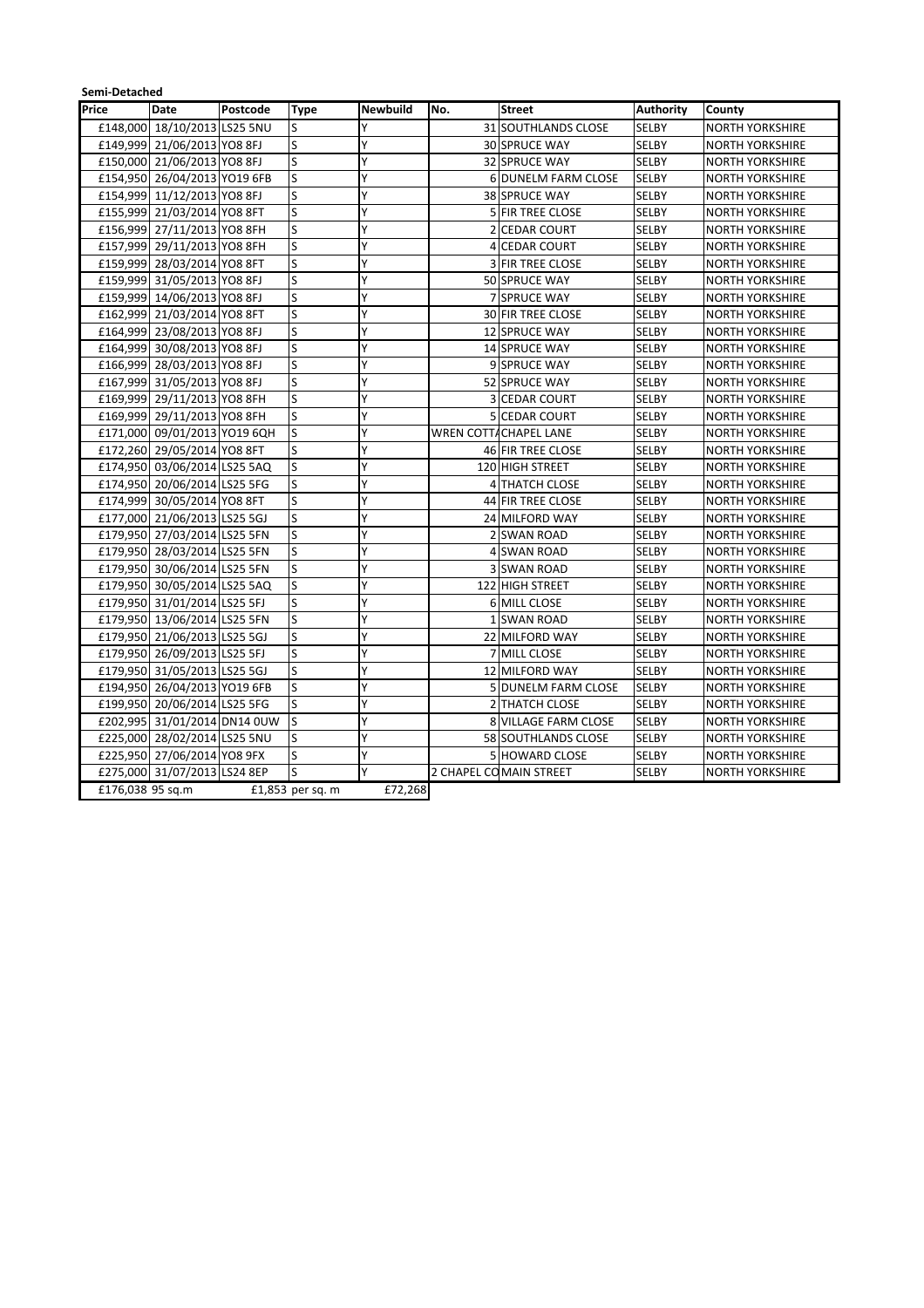| <b>Terraced</b>   |                              |          |                 |          |     |                            |                  |                        |
|-------------------|------------------------------|----------|-----------------|----------|-----|----------------------------|------------------|------------------------|
| Price             | Date                         | Postcode | Type            | Newbuild | No. | <b>Street</b>              | <b>Authority</b> | County                 |
| £118,000          | 25/01/2013 YO8 8GN           |          | T               | Υ        |     | 11 LONG ACRE               | <b>SELBY</b>     | <b>NORTH YORKSHIRE</b> |
|                   | £118,000 25/01/2013 YO8 8GN  |          | T               | Υ        |     | 7 LONG ACRE                | <b>SELBY</b>     | <b>NORTH YORKSHIRE</b> |
|                   | £118,995 27/06/2014 YO8 3AZ  |          | T               | Y        |     | 74 ELSTON AVENUE           | SELBY            | <b>NORTH YORKSHIRE</b> |
|                   | £121,999 27/06/2014 YO8 8FT  |          | T               | Y        |     | <b>15 FIR TREE CLOSE</b>   | <b>SELBY</b>     | <b>NORTH YORKSHIRE</b> |
|                   | £121,999 24/05/2013 YO8 8FJ  |          | T               | Y        |     | <b>70 SPRUCE WAY</b>       | <b>SELBY</b>     | <b>NORTH YORKSHIRE</b> |
|                   | £124,950 09/05/2014 YO8 4ES  |          | T               | Υ        |     | 4 LADY SMITH COURT         | <b>SELBY</b>     | <b>NORTH YORKSHIRE</b> |
|                   | £124,950 25/01/2013 YO8 8GN  |          | T               | Y        |     | <b>15 LONG ACRE</b>        | <b>SELBY</b>     | <b>NORTH YORKSHIRE</b> |
|                   | £124,999 03/04/2014 YO8 8FT  |          | T               | Y        |     | 8 FIR TREE CLOSE           | SELBY            | <b>NORTH YORKSHIRE</b> |
|                   | £124,999 14/10/2013 YO8 8FJ  |          | T               | Υ        | 42B | <b>SPRUCE WAY</b>          | SELBY            | <b>NORTH YORKSHIRE</b> |
|                   | £124,999 22/11/2013 YO8 8FJ  |          | T               | Y        |     | 42 SPRUCE WAY              | SELBY            | <b>NORTH YORKSHIRE</b> |
|                   | £125,999 31/05/2013 YO8 8FJ  |          | ΙT              | Υ        |     | 68 SPRUCE WAY              | <b>SELBY</b>     | <b>NORTH YORKSHIRE</b> |
|                   | £126,999 17/05/2013 YO8 8FJ  |          | ΙT              | Y        |     | 72 SPRUCE WAY              | <b>SELBY</b>     | <b>NORTH YORKSHIRE</b> |
|                   | £127,000 18/12/2013 LS25 5NU |          | ΙT              | Y        |     | 37 SOUTHLANDS CLOSE        | <b>SELBY</b>     | <b>NORTH YORKSHIRE</b> |
|                   | £129,950 19/12/2013 LS25 5FB |          | T               | Y        |     | 10 NURSERY CLOSE           | SELBY            | <b>NORTH YORKSHIRE</b> |
|                   |                              |          | T               | Y        |     | 10 FIR TREE CLOSE          | <b>SELBY</b>     | <b>NORTH YORKSHIRE</b> |
|                   | £129,999 03/01/2014 YO8 8FT  |          | ΙT              | Y        |     |                            |                  |                        |
|                   | £132,000 03/04/2014 YO8 4ES  |          | T               | Υ        |     | 2 LADY SMITH COURT         | SELBY            | <b>NORTH YORKSHIRE</b> |
|                   | £132,495 28/03/2013 YO8 3AP  |          |                 |          |     | <b>9 ELSTON AVENUE</b>     | <b>SELBY</b>     | <b>NORTH YORKSHIRE</b> |
|                   | £132,500 20/12/2013 LS25 5FB |          | T               | Y        |     | 12 NURSERY CLOSE           | SELBY            | <b>NORTH YORKSHIRE</b> |
|                   | £134,495 28/03/2014 YO8 3AP  |          | T               | Y        |     | <b>29 ELSTON AVENUE</b>    | <b>SELBY</b>     | <b>NORTH YORKSHIRE</b> |
|                   | £134,950 26/06/2013 LS25 5NU |          | T               | Y        |     | 35 SOUTHLANDS CLOSE        | <b>SELBY</b>     | <b>NORTH YORKSHIRE</b> |
|                   | £134,999 27/06/2014 YO8 8FS  |          | T               | Y        |     | <b>5 HORNBEAM CLOSE</b>    | SELBY            | <b>NORTH YORKSHIRE</b> |
|                   | £136,950 24/03/2014 YO8 4ES  |          | T               | Y        |     | <b>3 LADY SMITH COURT</b>  | <b>SELBY</b>     | <b>NORTH YORKSHIRE</b> |
|                   | £136,995 28/03/2014 YO8 3AP  |          | ΙT              | Y        |     | <b>27 ELSTON AVENUE</b>    | SELBY            | <b>NORTH YORKSHIRE</b> |
|                   | £136,995 28/03/2014 YO8 3AP  |          | т               | Y        |     | <b>31 ELSTON AVENUE</b>    | <b>SELBY</b>     | <b>NORTH YORKSHIRE</b> |
|                   | £138,995 27/06/2014 YO8 3AP  |          | T               | Y        |     | <b>35 ELSTON AVENUE</b>    | <b>SELBY</b>     | <b>NORTH YORKSHIRE</b> |
|                   | £139,950 28/06/2013 LS25 5NU |          | T               | Y        |     | <b>39 SOUTHLANDS CLOSE</b> | SELBY            | <b>NORTH YORKSHIRE</b> |
|                   | £139,995 27/06/2014 YO8 3AP  |          | lΤ              | Y        |     | 41 ELSTON AVENUE           | <b>SELBY</b>     | <b>NORTH YORKSHIRE</b> |
|                   | £139,999 21/06/2013 YO8 8FJ  |          | T               | Y        |     | <b>6 SPRUCE WAY</b>        | <b>SELBY</b>     | <b>NORTH YORKSHIRE</b> |
|                   | £140,000 09/05/2014 YO8 6RN  |          | ΙT              | Y        |     | 15 BADGERS WAY             | <b>SELBY</b>     | <b>NORTH YORKSHIRE</b> |
|                   | £140,000 16/12/2013 LS25 5FB |          | T               | Υ        |     | 8 NURSERY CLOSE            | <b>SELBY</b>     | <b>NORTH YORKSHIRE</b> |
|                   | £141,950 18/12/2013 LS25 5FB |          | T               | Y        |     | 14 NURSERY CLOSE           | SELBY            | <b>NORTH YORKSHIRE</b> |
|                   | £143,999 28/04/2014 YO8 8FT  |          | T               | Y        |     | 38 FIR TREE CLOSE          | SELBY            | <b>NORTH YORKSHIRE</b> |
|                   | £144,950 19/06/2014 LS25 5FG |          | T               | Y        |     | <b>5 THATCH CLOSE</b>      | <b>SELBY</b>     | <b>NORTH YORKSHIRE</b> |
|                   | £144,950 18/06/2014 LS25 5FG |          | T               | Y        |     | 1 THATCH CLOSE             | SELBY            | <b>NORTH YORKSHIRE</b> |
|                   | £144,999 21/06/2013 YO8 8FJ  |          | T               | Y        |     | <b>4 SPRUCE WAY</b>        | <b>SELBY</b>     | <b>NORTH YORKSHIRE</b> |
|                   | £144,999 21/06/2013 YO8 8FJ  |          | T               | Y        |     | <b>8 SPRUCE WAY</b>        | SELBY            | <b>NORTH YORKSHIRE</b> |
|                   | £149,950 31/01/2013 LS25 6AX |          | T               | Υ        |     | <b>87 CHURCH HILL</b>      | SELBY            | <b>NORTH YORKSHIRE</b> |
|                   | £149,995 31/01/2013 YO8 3AZ  |          | T               | Y        |     | 32 ELSTON AVENUE           | SELBY            | <b>NORTH YORKSHIRE</b> |
|                   | £152,995 20/12/2013 YO8 3AZ  |          |                 | Y        |     | 50 ELSTON AVENUE           | SELBY            | <b>NORTH YORKSHIRE</b> |
|                   | £154,000 02/05/2014 YO8 6RN  |          | lΤ              | Υ        |     | 21 BADGERS WAY             | SELBY            | <b>NORTH YORKSHIRE</b> |
|                   | £154,995 20/12/2013 YO8 3AZ  |          | T               | Y        |     | <b>48 ELSTON AVENUE</b>    | SELBY            | <b>NORTH YORKSHIRE</b> |
|                   | £154,995 20/12/2013 YO8 3AZ  |          | T               | Υ        |     | 52 ELSTON AVENUE           | <b>SELBY</b>     | <b>NORTH YORKSHIRE</b> |
|                   | £154,999 27/06/2014 YO8 8GB  |          | T               | Υ        |     | 25 CEDAR ROAD              | SELBY            | <b>NORTH YORKSHIRE</b> |
|                   | £154,999 20/12/2013 YO8 8FT  |          | ΙT              | Υ        |     | 6 FIR TREE CLOSE           | <b>SELBY</b>     | <b>NORTH YORKSHIRE</b> |
|                   | £155,000 06/03/2014 YO8 6RN  |          | T               | Υ        |     | 27 BADGERS WAY             | SELBY            | <b>NORTH YORKSHIRE</b> |
|                   | £156,995 27/06/2014 YO8 3AP  |          |                 | Υ        |     | 33 ELSTON AVENUE           | SELBY            | <b>NORTH YORKSHIRE</b> |
|                   | £157,995 27/06/2014 YO8 3AP  |          | T               | Y        |     | 37 ELSTON AVENUE           | <b>SELBY</b>     | <b>NORTH YORKSHIRE</b> |
|                   | £159,000 27/06/2014 YO8 3AP  |          | T               | Υ        |     | 39 ELSTON AVENUE           | SELBY            |                        |
|                   | £159,995 27/06/2014 YO8 3AP  |          | T               | Υ        |     |                            |                  | <b>NORTH YORKSHIRE</b> |
|                   |                              |          |                 |          |     | 43 ELSTON AVENUE           | <b>SELBY</b>     | NORTH YORKSHIRE        |
|                   | £160,000 28/06/2013 LS25 5GH |          | T               | Υ        |     | 7 FIELD VIEW               | SELBY            | <b>NORTH YORKSHIRE</b> |
|                   | £167,995 13/06/2014 YO8 3AY  |          | ΙT              | Υ        |     | 22 COUPLAND ROAD           | SELBY            | <b>NORTH YORKSHIRE</b> |
|                   | £172,000 31/01/2014 YO8 3AY  |          | T               | Υ        |     | 26 COUPLAND ROAD           | <b>SELBY</b>     | <b>NORTH YORKSHIRE</b> |
|                   | £177,995 28/03/2014 YO8 3AY  |          | ΙT              | Υ        |     | 44 COUPLAND ROAD           | SELBY            | <b>NORTH YORKSHIRE</b> |
|                   | £177,995 21/03/2014 YO8 3AY  |          | T               | Υ        |     | 34 COUPLAND ROAD           | SELBY            | <b>NORTH YORKSHIRE</b> |
|                   | £179,995 24/05/2013 YO8 3GE  |          | ΙT              | Y        |     | 79 COUPLAND ROAD           | <b>SELBY</b>     | NORTH YORKSHIRE        |
|                   | £182,995 31/05/2013 YO8 3GE  |          | T               | Υ        |     | 75 COUPLAND ROAD           | SELBY            | <b>NORTH YORKSHIRE</b> |
|                   | £184,995 19/06/2013 YO8 3AY  |          |                 | Y        |     | 46 COUPLAND ROAD           | SELBY            | <b>NORTH YORKSHIRE</b> |
| £143,875 75 sq. m |                              |          | £1,918 per sq.m | £109,345 |     |                            |                  |                        |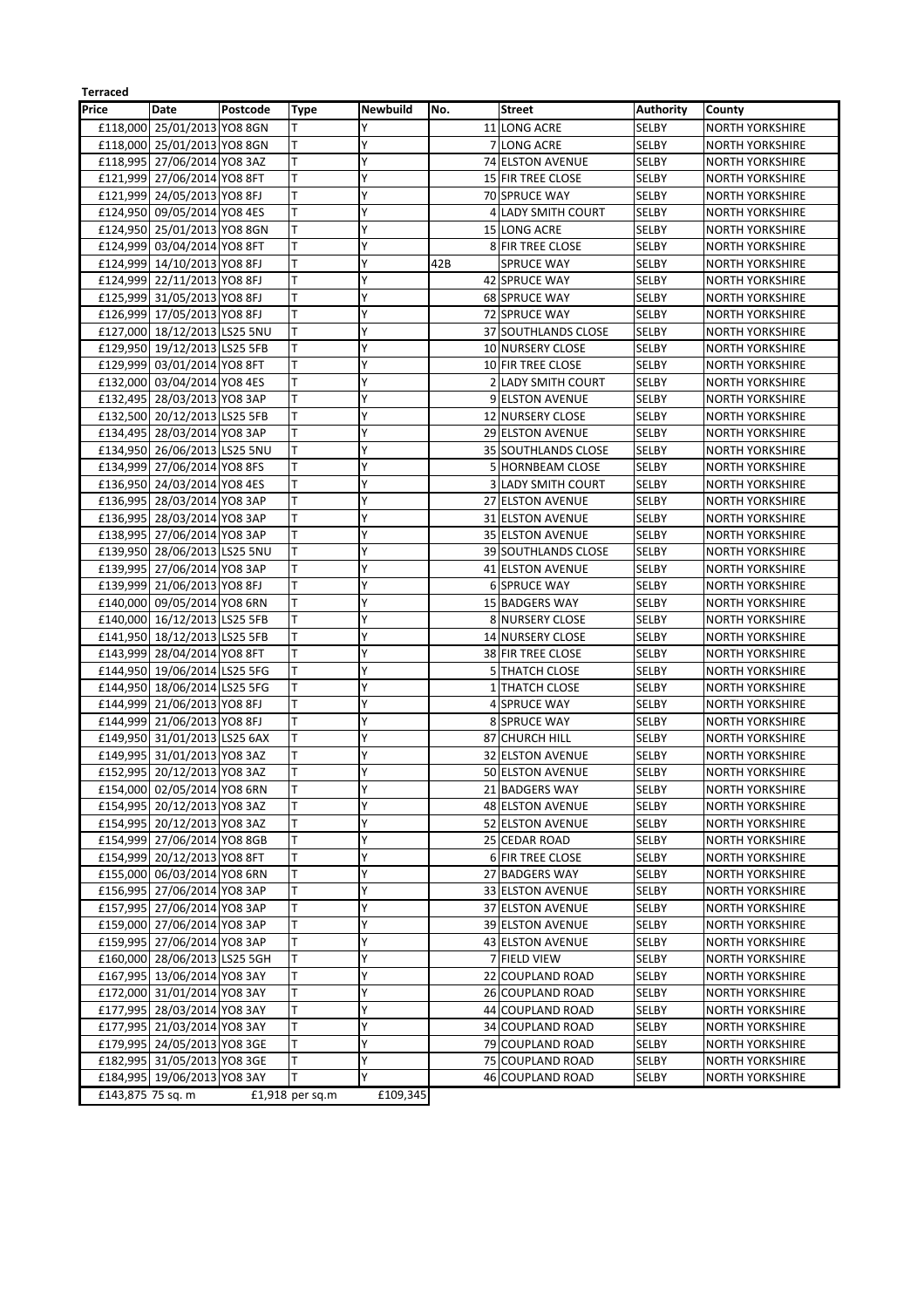| Holmes Meadow, Coupland Road, Selby<br><b>YO8 3GE</b><br>108.2<br>£204,995<br>£176.01<br>£1,894.59<br>Detached<br>1164.7<br>The Cheyney<br>4<br>Dunelm Farm, Main Street, Riccall<br>The Thoresby<br>YO19<br>Detached<br>1050.6<br>97.6<br>£289,950<br>£275.99<br>£2,970.80<br>Dunelm Farm, Main Street, Riccall<br>YO19<br>100.0<br>£299,950<br>£278.66<br>£2,999.50<br>The Wetherby<br>Detached<br>1076.4<br>4<br>Doncaster Road, Selby<br>124.9<br>£325,000<br>YO8<br>Detached<br>1344.4<br>£241.74<br>£2,602.08<br>4<br>Dunelm Farm, Main Street, Riccall<br>YO19<br>The Linton<br>Detached<br>1276.6<br>118.6<br>£359,950<br>£281.96<br>£3,034.99<br>4<br>LS23<br>1043.0<br>96.9<br>The Fernlea<br>Church Fields, High Street, Boston Spa<br>£384,995<br>£369.12<br>£3,973.12<br>Detached<br>2150.0<br>199.7<br>£395,000<br>£1,977.97<br>Church Mews, Church Fenton<br>Detached<br>£183.72<br>Church Street, Bilton-in-Ainsty<br>YO26 7NN<br>1711.5<br>159.0<br>£395,000<br>£230.79<br>£2,484.28<br>Maple Tree Cottage<br>Detached<br>LS25<br>1143.0<br>106.2<br>£219,950<br>£192.43<br>£2,071.09<br>The Somersby<br>Southfield Park, Southlands Close, South Milford<br>Detached<br>£249,950<br>£218.68<br>The Conisholme<br>Southfield Park, Southlands Close, South Milford<br>LS25<br>Detached<br>1143.0<br>106.2<br>£2,353.58<br>Southfield Park, Southlands Close, South Milford<br>LS25<br>1140.0<br>105.9<br>£259,950<br>£228.03<br>£2,454.67<br>The Deighton<br>Detached<br>LS25<br>123.0<br>£299,950<br>£226.55<br>£2,438.62<br>The Bramham<br>Southfield Park, Southlands Close, South Milford<br>Detached<br>1324.0<br>982.7<br>91.3<br><b>DN14</b><br>£220,000<br>£223.87<br>£2,409.64<br>Ings Lane, Beal, Goole<br>Detached<br>90.1<br>£2,064.36<br>The Hatfield<br>Staynor Hall, Selby<br>YO8 8RX<br>Detached<br>969.8<br>£185,999<br>£191.79<br>١R<br>YO8 8RX<br>1204.5<br>111.9<br>£206,999<br>£1,849.86<br>The Roseberry<br>Staynor Hall, Selby<br>Detached<br>£171.85<br>The Rosefield<br><b>YO8 8RX</b><br>1335.8<br>124.1<br>£229,999<br>£172.18<br>£1,853.34<br>Staynor Manor, Selby<br>Detached<br>Staynor Hall, Selby<br>YO8 8RX<br>1252.9<br>116.4<br>£209,999<br>£167.61<br>£1,804.12<br>The Lumley<br>Detached<br>The Rosefield<br><b>YO8 8RX</b><br>1335.8<br>124.1<br>£235,999<br>£176.67<br>£1,901.53<br>Staynor Manor, Selby<br>Detached<br>£192.32<br>The Winster<br>Staynor Hall, Selby<br>YO8 8RX<br>Detached<br>1195.9<br>111.1<br>£229,999<br>£2,070.20<br>£209,999<br>£2,079.20<br>The Escrick<br>Staynor Hall, Selby<br><b>YO8 8RX</b><br>Detached<br>1087.2<br>101.0<br>£193.16<br>4<br>125.9<br>The Chichester<br>Staynor Manor, Selby<br>YO8 8RX<br>Detached<br>1355.2<br>£259,999<br>£191.85<br>£2,065.12<br>4<br>871.8<br>81.0<br>£206.47<br>The Rufford<br>Staynor Hall, Selby<br>YO8 8RX<br>£179,999<br>£2,222.48<br>Detached<br>The Chichester<br>YO8 8RX<br>Detached<br>1355.2<br>125.9<br>£254,999<br>£188.16<br>£2,025.41<br>Staynor Manor, Selby<br>972.0<br>90.3<br>The Clevedon<br>YO8 8RX<br>£189,999<br>£195.48<br>£2,104.09<br>Staynor Hall, Selby<br>Detached<br>The Loxwood<br><b>YO8 8RX</b><br>Detached<br>1858.9<br>172.7<br>£289,999<br>£156.01<br>£1,679.21<br>Staynor Manor, Selby<br>1951.5<br>181.3<br>£309,999<br>£1,709.87<br>YO8 8RX<br>£158.85<br>The Dunster<br>Staynor Manor, Selby<br>Detached<br>14<br>90.1<br>£186,999<br>£192.82<br>£2,075.46<br>The Hatfield<br>Staynor Hall, Selby<br>YO8 8RX<br>Detached<br>13<br>969.8<br><b>YO8 8RX</b><br>871.8<br>81.0<br>£167,999<br>£192.70<br>£2,074.06<br>The Rufford<br>Staynor Hall, Selby<br>Detached<br>3<br>YO8<br>1822.0<br>169.0<br>£369,950<br>£203.05<br>£2,189.05<br>The Hayton<br>Willeby Heights<br>Detached<br>4<br>YO <sub>8</sub><br>152.0<br>£329,950<br>£200.46<br>£2,170.72<br>Detached<br>1646.0<br>The Wyton<br>Willeby Heights<br>$\overline{4}$<br>YO <sub>8</sub><br>1603.0<br>149.0<br>£2,281.54<br>The Riplingham<br>Detached<br>£339,950<br>£212.07<br>Willeby Heights<br>YO8<br>Detached<br>1436.0<br>133.0<br>£299,950<br>£208.88<br>£2,255.26<br>The Hunsley<br>Willeby Heights<br>4<br>YO <sub>8</sub><br>1176.0<br>109.0<br>£2,201.38<br>The Burnby<br>Detached<br>£239,950<br>£204.04<br>Willeby Heights<br>£239,950<br>YO8<br>Detached<br>1143.0<br>106.0<br>£209.93<br>£2,263.68<br>The Conisholme<br><b>Willeby Heights</b><br>3<br>843.0<br>78.3<br>£169,950<br>£201.60<br>The Marston<br>Southfield Park, Southlands Close, South Milford<br>LS25<br>Link Detached<br>£2,170.50<br>71.2<br>£152,995<br>£199.63<br>£2,148.81<br>The Collingham<br>YO8 3GE<br>Semi-Detached<br>766.4<br>Holmes Meadow, Coupland Road, Selby<br>3<br>Chapel Street, Riccall, York<br>YO19<br>70.8<br>£179,995<br>£236.18<br>Cherry Cottage<br>Semi-Detached<br>762.1<br>£2,542.30<br>Church Fields, High Street, Boston Spa<br>LS23<br>93.7<br>1008.6<br>£299,995<br>£297.44<br>£3,201.65<br>The Kensford<br>Semi-Detached<br>LS23<br>1107.6<br>102.9<br>The Gainsby<br>Church Fields, High Street, Boston Spa<br>Semi-Detached<br>£349,995<br>£315.99<br>£3,401.31<br>LS23<br>The Aylesbury<br>Church Fields, High Street, Boston Spa<br>1598.4<br>148.5<br>£424,995<br>£265.89<br>£2,861.92<br>Semi-Detached<br>5<br>Barn Elms, Camblesforth<br>YO8<br>Semi-Detached<br>1399.3<br>130.0<br>£215,000<br>£153.65<br>£1,653.85<br>5<br>54.0<br>The Askham<br>Staynor Hall, Selby<br>YO8 8RX<br>Semi-Detached<br>581.3<br>£125,999<br>£216.75<br>£2,333.31<br><b>YO8 3GE</b><br>764.2<br>71.0<br>£149,995<br>£196.28<br>Holmes Meadow, Coupland Road, Selby<br>£2,112.61<br>The Beardsley<br>Terrace<br>96.0<br>The Stretton<br>Holmes Meadow, Coupland Road, Selby<br>YO8 3GE<br>1033.3<br>£167,995<br>£162.58<br>£1,749.95<br>Terrace<br>The Oakley<br><b>YO8 3GE</b><br>1033.3<br>96.0<br>£169,995<br>£164.52<br>£1,770.78<br>Holmes Meadow, Coupland Road, Selby<br>Terrace<br>71.0<br>The Hornby<br>Long Acre, Camblesforth<br>YO8 8HD<br>764.2<br>£119,950<br>£156.96<br>£1,689.44<br>Terrace<br>The Kilnwick<br>YO8 8HD<br>762.5<br>70.8<br>£119,950<br>£157.31<br>£1,694.21<br>Long Acre, Camblesforth<br>$\overline{2}$<br>Terrace<br>The Hornby<br>Long Acre, Camblesforth<br>YO8 8HD<br>785.8<br>73.0<br>£124,950<br>£159.01<br>£1,711.64<br>Terrace<br>The Askham<br>646.9<br>60.1<br>Staynor Hall, Selby<br><b>YO8 8RX</b><br>£126,999<br>£196.32<br>£2,113.13<br>Terrace<br>Terrace (Town<br>96.0<br>Holmes Meadow, Coupland Road, Selby<br>YO8 3GE<br>1033.3<br>£167,995<br>£162.58<br>£1,749.95<br>House)<br>Holmes Meadow, Coupland Road, Selby<br>Terrace (Town<br><b>YO8 3GE</b><br>1173.2<br>109.0<br>£176,995<br>£150.87<br>£1,623.81<br>The Wheatley<br>House)<br>Holmes Meadow, Coupland Road, Selby<br>Terrace (Town<br>l3<br>YO8 3GE<br>House)<br>1173.2<br>109.0<br>£184,995<br>£157.68<br>£1,697.20<br>The Farrington<br>Terrace (Town<br>Holmes Meadow, Coupland Road, Selby<br>The Farrington<br>YO8 3GE<br>House)<br>1173.2<br>109.0<br>£184,995<br>£157.68<br>£1,697.20<br>Terrace (Town<br>Coopers Fold, Boston Spa<br>LS23 6SJ<br>House)<br>1636.1<br>152.0<br>£349,950<br>£213.89<br>£2,302.30<br>Terrace (Town<br>LS23<br>£308.77<br>The Boathouse<br>Church Fields, High Street, Boston Spa<br>House)<br>1457.4<br>135.4<br>£449,995<br>£3,323.45<br>The Boathouse (End of<br>Terrace (Town<br>Terrace)<br>LS23<br>1470.4<br>136.6<br>£459,995<br>£312.84<br>£3,367.46<br>Church Fields, High Street, Boston Spa<br>House)<br>5<br>YO8<br>48.9<br>£79,950<br>£1,634.97<br>Chapel House Court, Brook Street, Selby<br>Apartment<br>527.4<br>£151.59<br>Chapel House Court, Brook Street, Selby<br>YO8<br>527.4<br>48.9<br>£81,950<br>£155.38<br>£1,675.87<br>Apartment<br>Chapel House Court, Brook Street, Selby<br>YO8<br>571.8<br>53.1<br>£82,950<br>£145.07<br>£1,562.15<br>Apartment<br>Chapel House Court, Brook Street, Selby<br>YO8<br>512.7<br>47.6<br>£83,950<br>£163.74<br>£1,763.66<br>Apartment<br>$\overline{2}$<br>Chapel House Court, Brook Street, Selby<br>YO8<br>56.9<br>£84,950<br>£138.74<br>£1,492.97<br>Apartment<br>2<br>612.3 | <b>Property Name</b> | <b>Address</b>           | Post code | Type     | <b>Bedrooms</b> | Area (sq.ft) | Area (sq.m) | Price    | Price per sq.ft | Price per sq.m |
|--------------------------------------------------------------------------------------------------------------------------------------------------------------------------------------------------------------------------------------------------------------------------------------------------------------------------------------------------------------------------------------------------------------------------------------------------------------------------------------------------------------------------------------------------------------------------------------------------------------------------------------------------------------------------------------------------------------------------------------------------------------------------------------------------------------------------------------------------------------------------------------------------------------------------------------------------------------------------------------------------------------------------------------------------------------------------------------------------------------------------------------------------------------------------------------------------------------------------------------------------------------------------------------------------------------------------------------------------------------------------------------------------------------------------------------------------------------------------------------------------------------------------------------------------------------------------------------------------------------------------------------------------------------------------------------------------------------------------------------------------------------------------------------------------------------------------------------------------------------------------------------------------------------------------------------------------------------------------------------------------------------------------------------------------------------------------------------------------------------------------------------------------------------------------------------------------------------------------------------------------------------------------------------------------------------------------------------------------------------------------------------------------------------------------------------------------------------------------------------------------------------------------------------------------------------------------------------------------------------------------------------------------------------------------------------------------------------------------------------------------------------------------------------------------------------------------------------------------------------------------------------------------------------------------------------------------------------------------------------------------------------------------------------------------------------------------------------------------------------------------------------------------------------------------------------------------------------------------------------------------------------------------------------------------------------------------------------------------------------------------------------------------------------------------------------------------------------------------------------------------------------------------------------------------------------------------------------------------------------------------------------------------------------------------------------------------------------------------------------------------------------------------------------------------------------------------------------------------------------------------------------------------------------------------------------------------------------------------------------------------------------------------------------------------------------------------------------------------------------------------------------------------------------------------------------------------------------------------------------------------------------------------------------------------------------------------------------------------------------------------------------------------------------------------------------------------------------------------------------------------------------------------------------------------------------------------------------------------------------------------------------------------------------------------------------------------------------------------------------------------------------------------------------------------------------------------------------------------------------------------------------------------------------------------------------------------------------------------------------------------------------------------------------------------------------------------------------------------------------------------------------------------------------------------------------------------------------------------------------------------------------------------------------------------------------------------------------------------------------------------------------------------------------------------------------------------------------------------------------------------------------------------------------------------------------------------------------------------------------------------------------------------------------------------------------------------------------------------------------------------------------------------------------------------------------------------------------------------------------------------------------------------------------------------------------------------------------------------------------------------------------------------------------------------------------------------------------------------------------------------------------------------------------------------------------------------------------------------------------------------------------------------------------------------------------------------------------------------------------------------------------------------------------------------------------------------------------------------------------------------------------------------------------------------------------------------------------------------------------------------------------------------------------------------------------------------------------------------------------------------------------------------------------------------------------------------------------------------------------------------------------------------------------------------------------------------------------------------------------------------------------------------------------------------------------------------------------------------------------------------------------------------------------------------------------------------------------------------------------------------------------------------------------------------------------------------------------------------------------------------------------------------------------------------------------------------------------------------------------------------------------------------------------------------------------------------------------------------------------------------------------------------------------------------------------------------------------------------------------------------------------------------------------------------------------------------------------------------------------------------------------------------------------------------------------------------------------------------------------------------------------------------------------------------------------------------------------------------------------------------------------|----------------------|--------------------------|-----------|----------|-----------------|--------------|-------------|----------|-----------------|----------------|
|                                                                                                                                                                                                                                                                                                                                                                                                                                                                                                                                                                                                                                                                                                                                                                                                                                                                                                                                                                                                                                                                                                                                                                                                                                                                                                                                                                                                                                                                                                                                                                                                                                                                                                                                                                                                                                                                                                                                                                                                                                                                                                                                                                                                                                                                                                                                                                                                                                                                                                                                                                                                                                                                                                                                                                                                                                                                                                                                                                                                                                                                                                                                                                                                                                                                                                                                                                                                                                                                                                                                                                                                                                                                                                                                                                                                                                                                                                                                                                                                                                                                                                                                                                                                                                                                                                                                                                                                                                                                                                                                                                                                                                                                                                                                                                                                                                                                                                                                                                                                                                                                                                                                                                                                                                                                                                                                                                                                                                                                                                                                                                                                                                                                                                                                                                                                                                                                                                                                                                                                                                                                                                                                                                                                                                                                                                                                                                                                                                                                                                                                                                                                                                                                                                                                                                                                                                                                                                                                                                                                                                                                                                                                                                                                                                                                                                                                                                                                                                                                                                                                                                                                                                                                                                                                                                                                                                                                                                                                                                                                                                                                                                                                      |                      |                          |           |          |                 |              |             |          |                 |                |
|                                                                                                                                                                                                                                                                                                                                                                                                                                                                                                                                                                                                                                                                                                                                                                                                                                                                                                                                                                                                                                                                                                                                                                                                                                                                                                                                                                                                                                                                                                                                                                                                                                                                                                                                                                                                                                                                                                                                                                                                                                                                                                                                                                                                                                                                                                                                                                                                                                                                                                                                                                                                                                                                                                                                                                                                                                                                                                                                                                                                                                                                                                                                                                                                                                                                                                                                                                                                                                                                                                                                                                                                                                                                                                                                                                                                                                                                                                                                                                                                                                                                                                                                                                                                                                                                                                                                                                                                                                                                                                                                                                                                                                                                                                                                                                                                                                                                                                                                                                                                                                                                                                                                                                                                                                                                                                                                                                                                                                                                                                                                                                                                                                                                                                                                                                                                                                                                                                                                                                                                                                                                                                                                                                                                                                                                                                                                                                                                                                                                                                                                                                                                                                                                                                                                                                                                                                                                                                                                                                                                                                                                                                                                                                                                                                                                                                                                                                                                                                                                                                                                                                                                                                                                                                                                                                                                                                                                                                                                                                                                                                                                                                                                      |                      |                          |           |          |                 |              |             |          |                 |                |
|                                                                                                                                                                                                                                                                                                                                                                                                                                                                                                                                                                                                                                                                                                                                                                                                                                                                                                                                                                                                                                                                                                                                                                                                                                                                                                                                                                                                                                                                                                                                                                                                                                                                                                                                                                                                                                                                                                                                                                                                                                                                                                                                                                                                                                                                                                                                                                                                                                                                                                                                                                                                                                                                                                                                                                                                                                                                                                                                                                                                                                                                                                                                                                                                                                                                                                                                                                                                                                                                                                                                                                                                                                                                                                                                                                                                                                                                                                                                                                                                                                                                                                                                                                                                                                                                                                                                                                                                                                                                                                                                                                                                                                                                                                                                                                                                                                                                                                                                                                                                                                                                                                                                                                                                                                                                                                                                                                                                                                                                                                                                                                                                                                                                                                                                                                                                                                                                                                                                                                                                                                                                                                                                                                                                                                                                                                                                                                                                                                                                                                                                                                                                                                                                                                                                                                                                                                                                                                                                                                                                                                                                                                                                                                                                                                                                                                                                                                                                                                                                                                                                                                                                                                                                                                                                                                                                                                                                                                                                                                                                                                                                                                                                      |                      |                          |           |          |                 |              |             |          |                 |                |
|                                                                                                                                                                                                                                                                                                                                                                                                                                                                                                                                                                                                                                                                                                                                                                                                                                                                                                                                                                                                                                                                                                                                                                                                                                                                                                                                                                                                                                                                                                                                                                                                                                                                                                                                                                                                                                                                                                                                                                                                                                                                                                                                                                                                                                                                                                                                                                                                                                                                                                                                                                                                                                                                                                                                                                                                                                                                                                                                                                                                                                                                                                                                                                                                                                                                                                                                                                                                                                                                                                                                                                                                                                                                                                                                                                                                                                                                                                                                                                                                                                                                                                                                                                                                                                                                                                                                                                                                                                                                                                                                                                                                                                                                                                                                                                                                                                                                                                                                                                                                                                                                                                                                                                                                                                                                                                                                                                                                                                                                                                                                                                                                                                                                                                                                                                                                                                                                                                                                                                                                                                                                                                                                                                                                                                                                                                                                                                                                                                                                                                                                                                                                                                                                                                                                                                                                                                                                                                                                                                                                                                                                                                                                                                                                                                                                                                                                                                                                                                                                                                                                                                                                                                                                                                                                                                                                                                                                                                                                                                                                                                                                                                                                      |                      |                          |           |          |                 |              |             |          |                 |                |
|                                                                                                                                                                                                                                                                                                                                                                                                                                                                                                                                                                                                                                                                                                                                                                                                                                                                                                                                                                                                                                                                                                                                                                                                                                                                                                                                                                                                                                                                                                                                                                                                                                                                                                                                                                                                                                                                                                                                                                                                                                                                                                                                                                                                                                                                                                                                                                                                                                                                                                                                                                                                                                                                                                                                                                                                                                                                                                                                                                                                                                                                                                                                                                                                                                                                                                                                                                                                                                                                                                                                                                                                                                                                                                                                                                                                                                                                                                                                                                                                                                                                                                                                                                                                                                                                                                                                                                                                                                                                                                                                                                                                                                                                                                                                                                                                                                                                                                                                                                                                                                                                                                                                                                                                                                                                                                                                                                                                                                                                                                                                                                                                                                                                                                                                                                                                                                                                                                                                                                                                                                                                                                                                                                                                                                                                                                                                                                                                                                                                                                                                                                                                                                                                                                                                                                                                                                                                                                                                                                                                                                                                                                                                                                                                                                                                                                                                                                                                                                                                                                                                                                                                                                                                                                                                                                                                                                                                                                                                                                                                                                                                                                                                      |                      |                          |           |          |                 |              |             |          |                 |                |
|                                                                                                                                                                                                                                                                                                                                                                                                                                                                                                                                                                                                                                                                                                                                                                                                                                                                                                                                                                                                                                                                                                                                                                                                                                                                                                                                                                                                                                                                                                                                                                                                                                                                                                                                                                                                                                                                                                                                                                                                                                                                                                                                                                                                                                                                                                                                                                                                                                                                                                                                                                                                                                                                                                                                                                                                                                                                                                                                                                                                                                                                                                                                                                                                                                                                                                                                                                                                                                                                                                                                                                                                                                                                                                                                                                                                                                                                                                                                                                                                                                                                                                                                                                                                                                                                                                                                                                                                                                                                                                                                                                                                                                                                                                                                                                                                                                                                                                                                                                                                                                                                                                                                                                                                                                                                                                                                                                                                                                                                                                                                                                                                                                                                                                                                                                                                                                                                                                                                                                                                                                                                                                                                                                                                                                                                                                                                                                                                                                                                                                                                                                                                                                                                                                                                                                                                                                                                                                                                                                                                                                                                                                                                                                                                                                                                                                                                                                                                                                                                                                                                                                                                                                                                                                                                                                                                                                                                                                                                                                                                                                                                                                                                      |                      |                          |           |          |                 |              |             |          |                 |                |
|                                                                                                                                                                                                                                                                                                                                                                                                                                                                                                                                                                                                                                                                                                                                                                                                                                                                                                                                                                                                                                                                                                                                                                                                                                                                                                                                                                                                                                                                                                                                                                                                                                                                                                                                                                                                                                                                                                                                                                                                                                                                                                                                                                                                                                                                                                                                                                                                                                                                                                                                                                                                                                                                                                                                                                                                                                                                                                                                                                                                                                                                                                                                                                                                                                                                                                                                                                                                                                                                                                                                                                                                                                                                                                                                                                                                                                                                                                                                                                                                                                                                                                                                                                                                                                                                                                                                                                                                                                                                                                                                                                                                                                                                                                                                                                                                                                                                                                                                                                                                                                                                                                                                                                                                                                                                                                                                                                                                                                                                                                                                                                                                                                                                                                                                                                                                                                                                                                                                                                                                                                                                                                                                                                                                                                                                                                                                                                                                                                                                                                                                                                                                                                                                                                                                                                                                                                                                                                                                                                                                                                                                                                                                                                                                                                                                                                                                                                                                                                                                                                                                                                                                                                                                                                                                                                                                                                                                                                                                                                                                                                                                                                                                      |                      |                          |           |          |                 |              |             |          |                 |                |
|                                                                                                                                                                                                                                                                                                                                                                                                                                                                                                                                                                                                                                                                                                                                                                                                                                                                                                                                                                                                                                                                                                                                                                                                                                                                                                                                                                                                                                                                                                                                                                                                                                                                                                                                                                                                                                                                                                                                                                                                                                                                                                                                                                                                                                                                                                                                                                                                                                                                                                                                                                                                                                                                                                                                                                                                                                                                                                                                                                                                                                                                                                                                                                                                                                                                                                                                                                                                                                                                                                                                                                                                                                                                                                                                                                                                                                                                                                                                                                                                                                                                                                                                                                                                                                                                                                                                                                                                                                                                                                                                                                                                                                                                                                                                                                                                                                                                                                                                                                                                                                                                                                                                                                                                                                                                                                                                                                                                                                                                                                                                                                                                                                                                                                                                                                                                                                                                                                                                                                                                                                                                                                                                                                                                                                                                                                                                                                                                                                                                                                                                                                                                                                                                                                                                                                                                                                                                                                                                                                                                                                                                                                                                                                                                                                                                                                                                                                                                                                                                                                                                                                                                                                                                                                                                                                                                                                                                                                                                                                                                                                                                                                                                      |                      |                          |           |          |                 |              |             |          |                 |                |
|                                                                                                                                                                                                                                                                                                                                                                                                                                                                                                                                                                                                                                                                                                                                                                                                                                                                                                                                                                                                                                                                                                                                                                                                                                                                                                                                                                                                                                                                                                                                                                                                                                                                                                                                                                                                                                                                                                                                                                                                                                                                                                                                                                                                                                                                                                                                                                                                                                                                                                                                                                                                                                                                                                                                                                                                                                                                                                                                                                                                                                                                                                                                                                                                                                                                                                                                                                                                                                                                                                                                                                                                                                                                                                                                                                                                                                                                                                                                                                                                                                                                                                                                                                                                                                                                                                                                                                                                                                                                                                                                                                                                                                                                                                                                                                                                                                                                                                                                                                                                                                                                                                                                                                                                                                                                                                                                                                                                                                                                                                                                                                                                                                                                                                                                                                                                                                                                                                                                                                                                                                                                                                                                                                                                                                                                                                                                                                                                                                                                                                                                                                                                                                                                                                                                                                                                                                                                                                                                                                                                                                                                                                                                                                                                                                                                                                                                                                                                                                                                                                                                                                                                                                                                                                                                                                                                                                                                                                                                                                                                                                                                                                                                      |                      |                          |           |          |                 |              |             |          |                 |                |
|                                                                                                                                                                                                                                                                                                                                                                                                                                                                                                                                                                                                                                                                                                                                                                                                                                                                                                                                                                                                                                                                                                                                                                                                                                                                                                                                                                                                                                                                                                                                                                                                                                                                                                                                                                                                                                                                                                                                                                                                                                                                                                                                                                                                                                                                                                                                                                                                                                                                                                                                                                                                                                                                                                                                                                                                                                                                                                                                                                                                                                                                                                                                                                                                                                                                                                                                                                                                                                                                                                                                                                                                                                                                                                                                                                                                                                                                                                                                                                                                                                                                                                                                                                                                                                                                                                                                                                                                                                                                                                                                                                                                                                                                                                                                                                                                                                                                                                                                                                                                                                                                                                                                                                                                                                                                                                                                                                                                                                                                                                                                                                                                                                                                                                                                                                                                                                                                                                                                                                                                                                                                                                                                                                                                                                                                                                                                                                                                                                                                                                                                                                                                                                                                                                                                                                                                                                                                                                                                                                                                                                                                                                                                                                                                                                                                                                                                                                                                                                                                                                                                                                                                                                                                                                                                                                                                                                                                                                                                                                                                                                                                                                                                      |                      |                          |           |          |                 |              |             |          |                 |                |
|                                                                                                                                                                                                                                                                                                                                                                                                                                                                                                                                                                                                                                                                                                                                                                                                                                                                                                                                                                                                                                                                                                                                                                                                                                                                                                                                                                                                                                                                                                                                                                                                                                                                                                                                                                                                                                                                                                                                                                                                                                                                                                                                                                                                                                                                                                                                                                                                                                                                                                                                                                                                                                                                                                                                                                                                                                                                                                                                                                                                                                                                                                                                                                                                                                                                                                                                                                                                                                                                                                                                                                                                                                                                                                                                                                                                                                                                                                                                                                                                                                                                                                                                                                                                                                                                                                                                                                                                                                                                                                                                                                                                                                                                                                                                                                                                                                                                                                                                                                                                                                                                                                                                                                                                                                                                                                                                                                                                                                                                                                                                                                                                                                                                                                                                                                                                                                                                                                                                                                                                                                                                                                                                                                                                                                                                                                                                                                                                                                                                                                                                                                                                                                                                                                                                                                                                                                                                                                                                                                                                                                                                                                                                                                                                                                                                                                                                                                                                                                                                                                                                                                                                                                                                                                                                                                                                                                                                                                                                                                                                                                                                                                                                      |                      |                          |           |          |                 |              |             |          |                 |                |
|                                                                                                                                                                                                                                                                                                                                                                                                                                                                                                                                                                                                                                                                                                                                                                                                                                                                                                                                                                                                                                                                                                                                                                                                                                                                                                                                                                                                                                                                                                                                                                                                                                                                                                                                                                                                                                                                                                                                                                                                                                                                                                                                                                                                                                                                                                                                                                                                                                                                                                                                                                                                                                                                                                                                                                                                                                                                                                                                                                                                                                                                                                                                                                                                                                                                                                                                                                                                                                                                                                                                                                                                                                                                                                                                                                                                                                                                                                                                                                                                                                                                                                                                                                                                                                                                                                                                                                                                                                                                                                                                                                                                                                                                                                                                                                                                                                                                                                                                                                                                                                                                                                                                                                                                                                                                                                                                                                                                                                                                                                                                                                                                                                                                                                                                                                                                                                                                                                                                                                                                                                                                                                                                                                                                                                                                                                                                                                                                                                                                                                                                                                                                                                                                                                                                                                                                                                                                                                                                                                                                                                                                                                                                                                                                                                                                                                                                                                                                                                                                                                                                                                                                                                                                                                                                                                                                                                                                                                                                                                                                                                                                                                                                      |                      |                          |           |          |                 |              |             |          |                 |                |
|                                                                                                                                                                                                                                                                                                                                                                                                                                                                                                                                                                                                                                                                                                                                                                                                                                                                                                                                                                                                                                                                                                                                                                                                                                                                                                                                                                                                                                                                                                                                                                                                                                                                                                                                                                                                                                                                                                                                                                                                                                                                                                                                                                                                                                                                                                                                                                                                                                                                                                                                                                                                                                                                                                                                                                                                                                                                                                                                                                                                                                                                                                                                                                                                                                                                                                                                                                                                                                                                                                                                                                                                                                                                                                                                                                                                                                                                                                                                                                                                                                                                                                                                                                                                                                                                                                                                                                                                                                                                                                                                                                                                                                                                                                                                                                                                                                                                                                                                                                                                                                                                                                                                                                                                                                                                                                                                                                                                                                                                                                                                                                                                                                                                                                                                                                                                                                                                                                                                                                                                                                                                                                                                                                                                                                                                                                                                                                                                                                                                                                                                                                                                                                                                                                                                                                                                                                                                                                                                                                                                                                                                                                                                                                                                                                                                                                                                                                                                                                                                                                                                                                                                                                                                                                                                                                                                                                                                                                                                                                                                                                                                                                                                      |                      |                          |           |          |                 |              |             |          |                 |                |
|                                                                                                                                                                                                                                                                                                                                                                                                                                                                                                                                                                                                                                                                                                                                                                                                                                                                                                                                                                                                                                                                                                                                                                                                                                                                                                                                                                                                                                                                                                                                                                                                                                                                                                                                                                                                                                                                                                                                                                                                                                                                                                                                                                                                                                                                                                                                                                                                                                                                                                                                                                                                                                                                                                                                                                                                                                                                                                                                                                                                                                                                                                                                                                                                                                                                                                                                                                                                                                                                                                                                                                                                                                                                                                                                                                                                                                                                                                                                                                                                                                                                                                                                                                                                                                                                                                                                                                                                                                                                                                                                                                                                                                                                                                                                                                                                                                                                                                                                                                                                                                                                                                                                                                                                                                                                                                                                                                                                                                                                                                                                                                                                                                                                                                                                                                                                                                                                                                                                                                                                                                                                                                                                                                                                                                                                                                                                                                                                                                                                                                                                                                                                                                                                                                                                                                                                                                                                                                                                                                                                                                                                                                                                                                                                                                                                                                                                                                                                                                                                                                                                                                                                                                                                                                                                                                                                                                                                                                                                                                                                                                                                                                                                      |                      |                          |           |          |                 |              |             |          |                 |                |
|                                                                                                                                                                                                                                                                                                                                                                                                                                                                                                                                                                                                                                                                                                                                                                                                                                                                                                                                                                                                                                                                                                                                                                                                                                                                                                                                                                                                                                                                                                                                                                                                                                                                                                                                                                                                                                                                                                                                                                                                                                                                                                                                                                                                                                                                                                                                                                                                                                                                                                                                                                                                                                                                                                                                                                                                                                                                                                                                                                                                                                                                                                                                                                                                                                                                                                                                                                                                                                                                                                                                                                                                                                                                                                                                                                                                                                                                                                                                                                                                                                                                                                                                                                                                                                                                                                                                                                                                                                                                                                                                                                                                                                                                                                                                                                                                                                                                                                                                                                                                                                                                                                                                                                                                                                                                                                                                                                                                                                                                                                                                                                                                                                                                                                                                                                                                                                                                                                                                                                                                                                                                                                                                                                                                                                                                                                                                                                                                                                                                                                                                                                                                                                                                                                                                                                                                                                                                                                                                                                                                                                                                                                                                                                                                                                                                                                                                                                                                                                                                                                                                                                                                                                                                                                                                                                                                                                                                                                                                                                                                                                                                                                                                      |                      |                          |           |          |                 |              |             |          |                 |                |
|                                                                                                                                                                                                                                                                                                                                                                                                                                                                                                                                                                                                                                                                                                                                                                                                                                                                                                                                                                                                                                                                                                                                                                                                                                                                                                                                                                                                                                                                                                                                                                                                                                                                                                                                                                                                                                                                                                                                                                                                                                                                                                                                                                                                                                                                                                                                                                                                                                                                                                                                                                                                                                                                                                                                                                                                                                                                                                                                                                                                                                                                                                                                                                                                                                                                                                                                                                                                                                                                                                                                                                                                                                                                                                                                                                                                                                                                                                                                                                                                                                                                                                                                                                                                                                                                                                                                                                                                                                                                                                                                                                                                                                                                                                                                                                                                                                                                                                                                                                                                                                                                                                                                                                                                                                                                                                                                                                                                                                                                                                                                                                                                                                                                                                                                                                                                                                                                                                                                                                                                                                                                                                                                                                                                                                                                                                                                                                                                                                                                                                                                                                                                                                                                                                                                                                                                                                                                                                                                                                                                                                                                                                                                                                                                                                                                                                                                                                                                                                                                                                                                                                                                                                                                                                                                                                                                                                                                                                                                                                                                                                                                                                                                      |                      |                          |           |          |                 |              |             |          |                 |                |
|                                                                                                                                                                                                                                                                                                                                                                                                                                                                                                                                                                                                                                                                                                                                                                                                                                                                                                                                                                                                                                                                                                                                                                                                                                                                                                                                                                                                                                                                                                                                                                                                                                                                                                                                                                                                                                                                                                                                                                                                                                                                                                                                                                                                                                                                                                                                                                                                                                                                                                                                                                                                                                                                                                                                                                                                                                                                                                                                                                                                                                                                                                                                                                                                                                                                                                                                                                                                                                                                                                                                                                                                                                                                                                                                                                                                                                                                                                                                                                                                                                                                                                                                                                                                                                                                                                                                                                                                                                                                                                                                                                                                                                                                                                                                                                                                                                                                                                                                                                                                                                                                                                                                                                                                                                                                                                                                                                                                                                                                                                                                                                                                                                                                                                                                                                                                                                                                                                                                                                                                                                                                                                                                                                                                                                                                                                                                                                                                                                                                                                                                                                                                                                                                                                                                                                                                                                                                                                                                                                                                                                                                                                                                                                                                                                                                                                                                                                                                                                                                                                                                                                                                                                                                                                                                                                                                                                                                                                                                                                                                                                                                                                                                      |                      |                          |           |          |                 |              |             |          |                 |                |
|                                                                                                                                                                                                                                                                                                                                                                                                                                                                                                                                                                                                                                                                                                                                                                                                                                                                                                                                                                                                                                                                                                                                                                                                                                                                                                                                                                                                                                                                                                                                                                                                                                                                                                                                                                                                                                                                                                                                                                                                                                                                                                                                                                                                                                                                                                                                                                                                                                                                                                                                                                                                                                                                                                                                                                                                                                                                                                                                                                                                                                                                                                                                                                                                                                                                                                                                                                                                                                                                                                                                                                                                                                                                                                                                                                                                                                                                                                                                                                                                                                                                                                                                                                                                                                                                                                                                                                                                                                                                                                                                                                                                                                                                                                                                                                                                                                                                                                                                                                                                                                                                                                                                                                                                                                                                                                                                                                                                                                                                                                                                                                                                                                                                                                                                                                                                                                                                                                                                                                                                                                                                                                                                                                                                                                                                                                                                                                                                                                                                                                                                                                                                                                                                                                                                                                                                                                                                                                                                                                                                                                                                                                                                                                                                                                                                                                                                                                                                                                                                                                                                                                                                                                                                                                                                                                                                                                                                                                                                                                                                                                                                                                                                      |                      |                          |           |          |                 |              |             |          |                 |                |
|                                                                                                                                                                                                                                                                                                                                                                                                                                                                                                                                                                                                                                                                                                                                                                                                                                                                                                                                                                                                                                                                                                                                                                                                                                                                                                                                                                                                                                                                                                                                                                                                                                                                                                                                                                                                                                                                                                                                                                                                                                                                                                                                                                                                                                                                                                                                                                                                                                                                                                                                                                                                                                                                                                                                                                                                                                                                                                                                                                                                                                                                                                                                                                                                                                                                                                                                                                                                                                                                                                                                                                                                                                                                                                                                                                                                                                                                                                                                                                                                                                                                                                                                                                                                                                                                                                                                                                                                                                                                                                                                                                                                                                                                                                                                                                                                                                                                                                                                                                                                                                                                                                                                                                                                                                                                                                                                                                                                                                                                                                                                                                                                                                                                                                                                                                                                                                                                                                                                                                                                                                                                                                                                                                                                                                                                                                                                                                                                                                                                                                                                                                                                                                                                                                                                                                                                                                                                                                                                                                                                                                                                                                                                                                                                                                                                                                                                                                                                                                                                                                                                                                                                                                                                                                                                                                                                                                                                                                                                                                                                                                                                                                                                      |                      |                          |           |          |                 |              |             |          |                 |                |
|                                                                                                                                                                                                                                                                                                                                                                                                                                                                                                                                                                                                                                                                                                                                                                                                                                                                                                                                                                                                                                                                                                                                                                                                                                                                                                                                                                                                                                                                                                                                                                                                                                                                                                                                                                                                                                                                                                                                                                                                                                                                                                                                                                                                                                                                                                                                                                                                                                                                                                                                                                                                                                                                                                                                                                                                                                                                                                                                                                                                                                                                                                                                                                                                                                                                                                                                                                                                                                                                                                                                                                                                                                                                                                                                                                                                                                                                                                                                                                                                                                                                                                                                                                                                                                                                                                                                                                                                                                                                                                                                                                                                                                                                                                                                                                                                                                                                                                                                                                                                                                                                                                                                                                                                                                                                                                                                                                                                                                                                                                                                                                                                                                                                                                                                                                                                                                                                                                                                                                                                                                                                                                                                                                                                                                                                                                                                                                                                                                                                                                                                                                                                                                                                                                                                                                                                                                                                                                                                                                                                                                                                                                                                                                                                                                                                                                                                                                                                                                                                                                                                                                                                                                                                                                                                                                                                                                                                                                                                                                                                                                                                                                                                      |                      |                          |           |          |                 |              |             |          |                 |                |
|                                                                                                                                                                                                                                                                                                                                                                                                                                                                                                                                                                                                                                                                                                                                                                                                                                                                                                                                                                                                                                                                                                                                                                                                                                                                                                                                                                                                                                                                                                                                                                                                                                                                                                                                                                                                                                                                                                                                                                                                                                                                                                                                                                                                                                                                                                                                                                                                                                                                                                                                                                                                                                                                                                                                                                                                                                                                                                                                                                                                                                                                                                                                                                                                                                                                                                                                                                                                                                                                                                                                                                                                                                                                                                                                                                                                                                                                                                                                                                                                                                                                                                                                                                                                                                                                                                                                                                                                                                                                                                                                                                                                                                                                                                                                                                                                                                                                                                                                                                                                                                                                                                                                                                                                                                                                                                                                                                                                                                                                                                                                                                                                                                                                                                                                                                                                                                                                                                                                                                                                                                                                                                                                                                                                                                                                                                                                                                                                                                                                                                                                                                                                                                                                                                                                                                                                                                                                                                                                                                                                                                                                                                                                                                                                                                                                                                                                                                                                                                                                                                                                                                                                                                                                                                                                                                                                                                                                                                                                                                                                                                                                                                                                      |                      |                          |           |          |                 |              |             |          |                 |                |
|                                                                                                                                                                                                                                                                                                                                                                                                                                                                                                                                                                                                                                                                                                                                                                                                                                                                                                                                                                                                                                                                                                                                                                                                                                                                                                                                                                                                                                                                                                                                                                                                                                                                                                                                                                                                                                                                                                                                                                                                                                                                                                                                                                                                                                                                                                                                                                                                                                                                                                                                                                                                                                                                                                                                                                                                                                                                                                                                                                                                                                                                                                                                                                                                                                                                                                                                                                                                                                                                                                                                                                                                                                                                                                                                                                                                                                                                                                                                                                                                                                                                                                                                                                                                                                                                                                                                                                                                                                                                                                                                                                                                                                                                                                                                                                                                                                                                                                                                                                                                                                                                                                                                                                                                                                                                                                                                                                                                                                                                                                                                                                                                                                                                                                                                                                                                                                                                                                                                                                                                                                                                                                                                                                                                                                                                                                                                                                                                                                                                                                                                                                                                                                                                                                                                                                                                                                                                                                                                                                                                                                                                                                                                                                                                                                                                                                                                                                                                                                                                                                                                                                                                                                                                                                                                                                                                                                                                                                                                                                                                                                                                                                                                      |                      |                          |           |          |                 |              |             |          |                 |                |
|                                                                                                                                                                                                                                                                                                                                                                                                                                                                                                                                                                                                                                                                                                                                                                                                                                                                                                                                                                                                                                                                                                                                                                                                                                                                                                                                                                                                                                                                                                                                                                                                                                                                                                                                                                                                                                                                                                                                                                                                                                                                                                                                                                                                                                                                                                                                                                                                                                                                                                                                                                                                                                                                                                                                                                                                                                                                                                                                                                                                                                                                                                                                                                                                                                                                                                                                                                                                                                                                                                                                                                                                                                                                                                                                                                                                                                                                                                                                                                                                                                                                                                                                                                                                                                                                                                                                                                                                                                                                                                                                                                                                                                                                                                                                                                                                                                                                                                                                                                                                                                                                                                                                                                                                                                                                                                                                                                                                                                                                                                                                                                                                                                                                                                                                                                                                                                                                                                                                                                                                                                                                                                                                                                                                                                                                                                                                                                                                                                                                                                                                                                                                                                                                                                                                                                                                                                                                                                                                                                                                                                                                                                                                                                                                                                                                                                                                                                                                                                                                                                                                                                                                                                                                                                                                                                                                                                                                                                                                                                                                                                                                                                                                      |                      |                          |           |          |                 |              |             |          |                 |                |
|                                                                                                                                                                                                                                                                                                                                                                                                                                                                                                                                                                                                                                                                                                                                                                                                                                                                                                                                                                                                                                                                                                                                                                                                                                                                                                                                                                                                                                                                                                                                                                                                                                                                                                                                                                                                                                                                                                                                                                                                                                                                                                                                                                                                                                                                                                                                                                                                                                                                                                                                                                                                                                                                                                                                                                                                                                                                                                                                                                                                                                                                                                                                                                                                                                                                                                                                                                                                                                                                                                                                                                                                                                                                                                                                                                                                                                                                                                                                                                                                                                                                                                                                                                                                                                                                                                                                                                                                                                                                                                                                                                                                                                                                                                                                                                                                                                                                                                                                                                                                                                                                                                                                                                                                                                                                                                                                                                                                                                                                                                                                                                                                                                                                                                                                                                                                                                                                                                                                                                                                                                                                                                                                                                                                                                                                                                                                                                                                                                                                                                                                                                                                                                                                                                                                                                                                                                                                                                                                                                                                                                                                                                                                                                                                                                                                                                                                                                                                                                                                                                                                                                                                                                                                                                                                                                                                                                                                                                                                                                                                                                                                                                                                      |                      |                          |           |          |                 |              |             |          |                 |                |
|                                                                                                                                                                                                                                                                                                                                                                                                                                                                                                                                                                                                                                                                                                                                                                                                                                                                                                                                                                                                                                                                                                                                                                                                                                                                                                                                                                                                                                                                                                                                                                                                                                                                                                                                                                                                                                                                                                                                                                                                                                                                                                                                                                                                                                                                                                                                                                                                                                                                                                                                                                                                                                                                                                                                                                                                                                                                                                                                                                                                                                                                                                                                                                                                                                                                                                                                                                                                                                                                                                                                                                                                                                                                                                                                                                                                                                                                                                                                                                                                                                                                                                                                                                                                                                                                                                                                                                                                                                                                                                                                                                                                                                                                                                                                                                                                                                                                                                                                                                                                                                                                                                                                                                                                                                                                                                                                                                                                                                                                                                                                                                                                                                                                                                                                                                                                                                                                                                                                                                                                                                                                                                                                                                                                                                                                                                                                                                                                                                                                                                                                                                                                                                                                                                                                                                                                                                                                                                                                                                                                                                                                                                                                                                                                                                                                                                                                                                                                                                                                                                                                                                                                                                                                                                                                                                                                                                                                                                                                                                                                                                                                                                                                      |                      |                          |           |          |                 |              |             |          |                 |                |
|                                                                                                                                                                                                                                                                                                                                                                                                                                                                                                                                                                                                                                                                                                                                                                                                                                                                                                                                                                                                                                                                                                                                                                                                                                                                                                                                                                                                                                                                                                                                                                                                                                                                                                                                                                                                                                                                                                                                                                                                                                                                                                                                                                                                                                                                                                                                                                                                                                                                                                                                                                                                                                                                                                                                                                                                                                                                                                                                                                                                                                                                                                                                                                                                                                                                                                                                                                                                                                                                                                                                                                                                                                                                                                                                                                                                                                                                                                                                                                                                                                                                                                                                                                                                                                                                                                                                                                                                                                                                                                                                                                                                                                                                                                                                                                                                                                                                                                                                                                                                                                                                                                                                                                                                                                                                                                                                                                                                                                                                                                                                                                                                                                                                                                                                                                                                                                                                                                                                                                                                                                                                                                                                                                                                                                                                                                                                                                                                                                                                                                                                                                                                                                                                                                                                                                                                                                                                                                                                                                                                                                                                                                                                                                                                                                                                                                                                                                                                                                                                                                                                                                                                                                                                                                                                                                                                                                                                                                                                                                                                                                                                                                                                      |                      |                          |           |          |                 |              |             |          |                 |                |
|                                                                                                                                                                                                                                                                                                                                                                                                                                                                                                                                                                                                                                                                                                                                                                                                                                                                                                                                                                                                                                                                                                                                                                                                                                                                                                                                                                                                                                                                                                                                                                                                                                                                                                                                                                                                                                                                                                                                                                                                                                                                                                                                                                                                                                                                                                                                                                                                                                                                                                                                                                                                                                                                                                                                                                                                                                                                                                                                                                                                                                                                                                                                                                                                                                                                                                                                                                                                                                                                                                                                                                                                                                                                                                                                                                                                                                                                                                                                                                                                                                                                                                                                                                                                                                                                                                                                                                                                                                                                                                                                                                                                                                                                                                                                                                                                                                                                                                                                                                                                                                                                                                                                                                                                                                                                                                                                                                                                                                                                                                                                                                                                                                                                                                                                                                                                                                                                                                                                                                                                                                                                                                                                                                                                                                                                                                                                                                                                                                                                                                                                                                                                                                                                                                                                                                                                                                                                                                                                                                                                                                                                                                                                                                                                                                                                                                                                                                                                                                                                                                                                                                                                                                                                                                                                                                                                                                                                                                                                                                                                                                                                                                                                      |                      |                          |           |          |                 |              |             |          |                 |                |
|                                                                                                                                                                                                                                                                                                                                                                                                                                                                                                                                                                                                                                                                                                                                                                                                                                                                                                                                                                                                                                                                                                                                                                                                                                                                                                                                                                                                                                                                                                                                                                                                                                                                                                                                                                                                                                                                                                                                                                                                                                                                                                                                                                                                                                                                                                                                                                                                                                                                                                                                                                                                                                                                                                                                                                                                                                                                                                                                                                                                                                                                                                                                                                                                                                                                                                                                                                                                                                                                                                                                                                                                                                                                                                                                                                                                                                                                                                                                                                                                                                                                                                                                                                                                                                                                                                                                                                                                                                                                                                                                                                                                                                                                                                                                                                                                                                                                                                                                                                                                                                                                                                                                                                                                                                                                                                                                                                                                                                                                                                                                                                                                                                                                                                                                                                                                                                                                                                                                                                                                                                                                                                                                                                                                                                                                                                                                                                                                                                                                                                                                                                                                                                                                                                                                                                                                                                                                                                                                                                                                                                                                                                                                                                                                                                                                                                                                                                                                                                                                                                                                                                                                                                                                                                                                                                                                                                                                                                                                                                                                                                                                                                                                      |                      |                          |           |          |                 |              |             |          |                 |                |
|                                                                                                                                                                                                                                                                                                                                                                                                                                                                                                                                                                                                                                                                                                                                                                                                                                                                                                                                                                                                                                                                                                                                                                                                                                                                                                                                                                                                                                                                                                                                                                                                                                                                                                                                                                                                                                                                                                                                                                                                                                                                                                                                                                                                                                                                                                                                                                                                                                                                                                                                                                                                                                                                                                                                                                                                                                                                                                                                                                                                                                                                                                                                                                                                                                                                                                                                                                                                                                                                                                                                                                                                                                                                                                                                                                                                                                                                                                                                                                                                                                                                                                                                                                                                                                                                                                                                                                                                                                                                                                                                                                                                                                                                                                                                                                                                                                                                                                                                                                                                                                                                                                                                                                                                                                                                                                                                                                                                                                                                                                                                                                                                                                                                                                                                                                                                                                                                                                                                                                                                                                                                                                                                                                                                                                                                                                                                                                                                                                                                                                                                                                                                                                                                                                                                                                                                                                                                                                                                                                                                                                                                                                                                                                                                                                                                                                                                                                                                                                                                                                                                                                                                                                                                                                                                                                                                                                                                                                                                                                                                                                                                                                                                      |                      |                          |           |          |                 |              |             |          |                 |                |
|                                                                                                                                                                                                                                                                                                                                                                                                                                                                                                                                                                                                                                                                                                                                                                                                                                                                                                                                                                                                                                                                                                                                                                                                                                                                                                                                                                                                                                                                                                                                                                                                                                                                                                                                                                                                                                                                                                                                                                                                                                                                                                                                                                                                                                                                                                                                                                                                                                                                                                                                                                                                                                                                                                                                                                                                                                                                                                                                                                                                                                                                                                                                                                                                                                                                                                                                                                                                                                                                                                                                                                                                                                                                                                                                                                                                                                                                                                                                                                                                                                                                                                                                                                                                                                                                                                                                                                                                                                                                                                                                                                                                                                                                                                                                                                                                                                                                                                                                                                                                                                                                                                                                                                                                                                                                                                                                                                                                                                                                                                                                                                                                                                                                                                                                                                                                                                                                                                                                                                                                                                                                                                                                                                                                                                                                                                                                                                                                                                                                                                                                                                                                                                                                                                                                                                                                                                                                                                                                                                                                                                                                                                                                                                                                                                                                                                                                                                                                                                                                                                                                                                                                                                                                                                                                                                                                                                                                                                                                                                                                                                                                                                                                      |                      |                          |           |          |                 |              |             |          |                 |                |
|                                                                                                                                                                                                                                                                                                                                                                                                                                                                                                                                                                                                                                                                                                                                                                                                                                                                                                                                                                                                                                                                                                                                                                                                                                                                                                                                                                                                                                                                                                                                                                                                                                                                                                                                                                                                                                                                                                                                                                                                                                                                                                                                                                                                                                                                                                                                                                                                                                                                                                                                                                                                                                                                                                                                                                                                                                                                                                                                                                                                                                                                                                                                                                                                                                                                                                                                                                                                                                                                                                                                                                                                                                                                                                                                                                                                                                                                                                                                                                                                                                                                                                                                                                                                                                                                                                                                                                                                                                                                                                                                                                                                                                                                                                                                                                                                                                                                                                                                                                                                                                                                                                                                                                                                                                                                                                                                                                                                                                                                                                                                                                                                                                                                                                                                                                                                                                                                                                                                                                                                                                                                                                                                                                                                                                                                                                                                                                                                                                                                                                                                                                                                                                                                                                                                                                                                                                                                                                                                                                                                                                                                                                                                                                                                                                                                                                                                                                                                                                                                                                                                                                                                                                                                                                                                                                                                                                                                                                                                                                                                                                                                                                                                      |                      |                          |           |          |                 |              |             |          |                 |                |
|                                                                                                                                                                                                                                                                                                                                                                                                                                                                                                                                                                                                                                                                                                                                                                                                                                                                                                                                                                                                                                                                                                                                                                                                                                                                                                                                                                                                                                                                                                                                                                                                                                                                                                                                                                                                                                                                                                                                                                                                                                                                                                                                                                                                                                                                                                                                                                                                                                                                                                                                                                                                                                                                                                                                                                                                                                                                                                                                                                                                                                                                                                                                                                                                                                                                                                                                                                                                                                                                                                                                                                                                                                                                                                                                                                                                                                                                                                                                                                                                                                                                                                                                                                                                                                                                                                                                                                                                                                                                                                                                                                                                                                                                                                                                                                                                                                                                                                                                                                                                                                                                                                                                                                                                                                                                                                                                                                                                                                                                                                                                                                                                                                                                                                                                                                                                                                                                                                                                                                                                                                                                                                                                                                                                                                                                                                                                                                                                                                                                                                                                                                                                                                                                                                                                                                                                                                                                                                                                                                                                                                                                                                                                                                                                                                                                                                                                                                                                                                                                                                                                                                                                                                                                                                                                                                                                                                                                                                                                                                                                                                                                                                                                      |                      |                          |           |          |                 |              |             |          |                 |                |
|                                                                                                                                                                                                                                                                                                                                                                                                                                                                                                                                                                                                                                                                                                                                                                                                                                                                                                                                                                                                                                                                                                                                                                                                                                                                                                                                                                                                                                                                                                                                                                                                                                                                                                                                                                                                                                                                                                                                                                                                                                                                                                                                                                                                                                                                                                                                                                                                                                                                                                                                                                                                                                                                                                                                                                                                                                                                                                                                                                                                                                                                                                                                                                                                                                                                                                                                                                                                                                                                                                                                                                                                                                                                                                                                                                                                                                                                                                                                                                                                                                                                                                                                                                                                                                                                                                                                                                                                                                                                                                                                                                                                                                                                                                                                                                                                                                                                                                                                                                                                                                                                                                                                                                                                                                                                                                                                                                                                                                                                                                                                                                                                                                                                                                                                                                                                                                                                                                                                                                                                                                                                                                                                                                                                                                                                                                                                                                                                                                                                                                                                                                                                                                                                                                                                                                                                                                                                                                                                                                                                                                                                                                                                                                                                                                                                                                                                                                                                                                                                                                                                                                                                                                                                                                                                                                                                                                                                                                                                                                                                                                                                                                                                      |                      |                          |           |          |                 |              |             |          |                 |                |
|                                                                                                                                                                                                                                                                                                                                                                                                                                                                                                                                                                                                                                                                                                                                                                                                                                                                                                                                                                                                                                                                                                                                                                                                                                                                                                                                                                                                                                                                                                                                                                                                                                                                                                                                                                                                                                                                                                                                                                                                                                                                                                                                                                                                                                                                                                                                                                                                                                                                                                                                                                                                                                                                                                                                                                                                                                                                                                                                                                                                                                                                                                                                                                                                                                                                                                                                                                                                                                                                                                                                                                                                                                                                                                                                                                                                                                                                                                                                                                                                                                                                                                                                                                                                                                                                                                                                                                                                                                                                                                                                                                                                                                                                                                                                                                                                                                                                                                                                                                                                                                                                                                                                                                                                                                                                                                                                                                                                                                                                                                                                                                                                                                                                                                                                                                                                                                                                                                                                                                                                                                                                                                                                                                                                                                                                                                                                                                                                                                                                                                                                                                                                                                                                                                                                                                                                                                                                                                                                                                                                                                                                                                                                                                                                                                                                                                                                                                                                                                                                                                                                                                                                                                                                                                                                                                                                                                                                                                                                                                                                                                                                                                                                      |                      |                          |           |          |                 |              |             |          |                 |                |
|                                                                                                                                                                                                                                                                                                                                                                                                                                                                                                                                                                                                                                                                                                                                                                                                                                                                                                                                                                                                                                                                                                                                                                                                                                                                                                                                                                                                                                                                                                                                                                                                                                                                                                                                                                                                                                                                                                                                                                                                                                                                                                                                                                                                                                                                                                                                                                                                                                                                                                                                                                                                                                                                                                                                                                                                                                                                                                                                                                                                                                                                                                                                                                                                                                                                                                                                                                                                                                                                                                                                                                                                                                                                                                                                                                                                                                                                                                                                                                                                                                                                                                                                                                                                                                                                                                                                                                                                                                                                                                                                                                                                                                                                                                                                                                                                                                                                                                                                                                                                                                                                                                                                                                                                                                                                                                                                                                                                                                                                                                                                                                                                                                                                                                                                                                                                                                                                                                                                                                                                                                                                                                                                                                                                                                                                                                                                                                                                                                                                                                                                                                                                                                                                                                                                                                                                                                                                                                                                                                                                                                                                                                                                                                                                                                                                                                                                                                                                                                                                                                                                                                                                                                                                                                                                                                                                                                                                                                                                                                                                                                                                                                                                      |                      |                          |           |          |                 |              |             |          |                 |                |
|                                                                                                                                                                                                                                                                                                                                                                                                                                                                                                                                                                                                                                                                                                                                                                                                                                                                                                                                                                                                                                                                                                                                                                                                                                                                                                                                                                                                                                                                                                                                                                                                                                                                                                                                                                                                                                                                                                                                                                                                                                                                                                                                                                                                                                                                                                                                                                                                                                                                                                                                                                                                                                                                                                                                                                                                                                                                                                                                                                                                                                                                                                                                                                                                                                                                                                                                                                                                                                                                                                                                                                                                                                                                                                                                                                                                                                                                                                                                                                                                                                                                                                                                                                                                                                                                                                                                                                                                                                                                                                                                                                                                                                                                                                                                                                                                                                                                                                                                                                                                                                                                                                                                                                                                                                                                                                                                                                                                                                                                                                                                                                                                                                                                                                                                                                                                                                                                                                                                                                                                                                                                                                                                                                                                                                                                                                                                                                                                                                                                                                                                                                                                                                                                                                                                                                                                                                                                                                                                                                                                                                                                                                                                                                                                                                                                                                                                                                                                                                                                                                                                                                                                                                                                                                                                                                                                                                                                                                                                                                                                                                                                                                                                      |                      |                          |           |          |                 |              |             |          |                 |                |
|                                                                                                                                                                                                                                                                                                                                                                                                                                                                                                                                                                                                                                                                                                                                                                                                                                                                                                                                                                                                                                                                                                                                                                                                                                                                                                                                                                                                                                                                                                                                                                                                                                                                                                                                                                                                                                                                                                                                                                                                                                                                                                                                                                                                                                                                                                                                                                                                                                                                                                                                                                                                                                                                                                                                                                                                                                                                                                                                                                                                                                                                                                                                                                                                                                                                                                                                                                                                                                                                                                                                                                                                                                                                                                                                                                                                                                                                                                                                                                                                                                                                                                                                                                                                                                                                                                                                                                                                                                                                                                                                                                                                                                                                                                                                                                                                                                                                                                                                                                                                                                                                                                                                                                                                                                                                                                                                                                                                                                                                                                                                                                                                                                                                                                                                                                                                                                                                                                                                                                                                                                                                                                                                                                                                                                                                                                                                                                                                                                                                                                                                                                                                                                                                                                                                                                                                                                                                                                                                                                                                                                                                                                                                                                                                                                                                                                                                                                                                                                                                                                                                                                                                                                                                                                                                                                                                                                                                                                                                                                                                                                                                                                                                      |                      |                          |           |          |                 |              |             |          |                 |                |
|                                                                                                                                                                                                                                                                                                                                                                                                                                                                                                                                                                                                                                                                                                                                                                                                                                                                                                                                                                                                                                                                                                                                                                                                                                                                                                                                                                                                                                                                                                                                                                                                                                                                                                                                                                                                                                                                                                                                                                                                                                                                                                                                                                                                                                                                                                                                                                                                                                                                                                                                                                                                                                                                                                                                                                                                                                                                                                                                                                                                                                                                                                                                                                                                                                                                                                                                                                                                                                                                                                                                                                                                                                                                                                                                                                                                                                                                                                                                                                                                                                                                                                                                                                                                                                                                                                                                                                                                                                                                                                                                                                                                                                                                                                                                                                                                                                                                                                                                                                                                                                                                                                                                                                                                                                                                                                                                                                                                                                                                                                                                                                                                                                                                                                                                                                                                                                                                                                                                                                                                                                                                                                                                                                                                                                                                                                                                                                                                                                                                                                                                                                                                                                                                                                                                                                                                                                                                                                                                                                                                                                                                                                                                                                                                                                                                                                                                                                                                                                                                                                                                                                                                                                                                                                                                                                                                                                                                                                                                                                                                                                                                                                                                      |                      |                          |           |          |                 |              |             |          |                 |                |
|                                                                                                                                                                                                                                                                                                                                                                                                                                                                                                                                                                                                                                                                                                                                                                                                                                                                                                                                                                                                                                                                                                                                                                                                                                                                                                                                                                                                                                                                                                                                                                                                                                                                                                                                                                                                                                                                                                                                                                                                                                                                                                                                                                                                                                                                                                                                                                                                                                                                                                                                                                                                                                                                                                                                                                                                                                                                                                                                                                                                                                                                                                                                                                                                                                                                                                                                                                                                                                                                                                                                                                                                                                                                                                                                                                                                                                                                                                                                                                                                                                                                                                                                                                                                                                                                                                                                                                                                                                                                                                                                                                                                                                                                                                                                                                                                                                                                                                                                                                                                                                                                                                                                                                                                                                                                                                                                                                                                                                                                                                                                                                                                                                                                                                                                                                                                                                                                                                                                                                                                                                                                                                                                                                                                                                                                                                                                                                                                                                                                                                                                                                                                                                                                                                                                                                                                                                                                                                                                                                                                                                                                                                                                                                                                                                                                                                                                                                                                                                                                                                                                                                                                                                                                                                                                                                                                                                                                                                                                                                                                                                                                                                                                      |                      |                          |           |          |                 |              |             |          |                 |                |
|                                                                                                                                                                                                                                                                                                                                                                                                                                                                                                                                                                                                                                                                                                                                                                                                                                                                                                                                                                                                                                                                                                                                                                                                                                                                                                                                                                                                                                                                                                                                                                                                                                                                                                                                                                                                                                                                                                                                                                                                                                                                                                                                                                                                                                                                                                                                                                                                                                                                                                                                                                                                                                                                                                                                                                                                                                                                                                                                                                                                                                                                                                                                                                                                                                                                                                                                                                                                                                                                                                                                                                                                                                                                                                                                                                                                                                                                                                                                                                                                                                                                                                                                                                                                                                                                                                                                                                                                                                                                                                                                                                                                                                                                                                                                                                                                                                                                                                                                                                                                                                                                                                                                                                                                                                                                                                                                                                                                                                                                                                                                                                                                                                                                                                                                                                                                                                                                                                                                                                                                                                                                                                                                                                                                                                                                                                                                                                                                                                                                                                                                                                                                                                                                                                                                                                                                                                                                                                                                                                                                                                                                                                                                                                                                                                                                                                                                                                                                                                                                                                                                                                                                                                                                                                                                                                                                                                                                                                                                                                                                                                                                                                                                      |                      |                          |           |          |                 |              |             |          |                 |                |
|                                                                                                                                                                                                                                                                                                                                                                                                                                                                                                                                                                                                                                                                                                                                                                                                                                                                                                                                                                                                                                                                                                                                                                                                                                                                                                                                                                                                                                                                                                                                                                                                                                                                                                                                                                                                                                                                                                                                                                                                                                                                                                                                                                                                                                                                                                                                                                                                                                                                                                                                                                                                                                                                                                                                                                                                                                                                                                                                                                                                                                                                                                                                                                                                                                                                                                                                                                                                                                                                                                                                                                                                                                                                                                                                                                                                                                                                                                                                                                                                                                                                                                                                                                                                                                                                                                                                                                                                                                                                                                                                                                                                                                                                                                                                                                                                                                                                                                                                                                                                                                                                                                                                                                                                                                                                                                                                                                                                                                                                                                                                                                                                                                                                                                                                                                                                                                                                                                                                                                                                                                                                                                                                                                                                                                                                                                                                                                                                                                                                                                                                                                                                                                                                                                                                                                                                                                                                                                                                                                                                                                                                                                                                                                                                                                                                                                                                                                                                                                                                                                                                                                                                                                                                                                                                                                                                                                                                                                                                                                                                                                                                                                                                      |                      |                          |           |          |                 |              |             |          |                 |                |
|                                                                                                                                                                                                                                                                                                                                                                                                                                                                                                                                                                                                                                                                                                                                                                                                                                                                                                                                                                                                                                                                                                                                                                                                                                                                                                                                                                                                                                                                                                                                                                                                                                                                                                                                                                                                                                                                                                                                                                                                                                                                                                                                                                                                                                                                                                                                                                                                                                                                                                                                                                                                                                                                                                                                                                                                                                                                                                                                                                                                                                                                                                                                                                                                                                                                                                                                                                                                                                                                                                                                                                                                                                                                                                                                                                                                                                                                                                                                                                                                                                                                                                                                                                                                                                                                                                                                                                                                                                                                                                                                                                                                                                                                                                                                                                                                                                                                                                                                                                                                                                                                                                                                                                                                                                                                                                                                                                                                                                                                                                                                                                                                                                                                                                                                                                                                                                                                                                                                                                                                                                                                                                                                                                                                                                                                                                                                                                                                                                                                                                                                                                                                                                                                                                                                                                                                                                                                                                                                                                                                                                                                                                                                                                                                                                                                                                                                                                                                                                                                                                                                                                                                                                                                                                                                                                                                                                                                                                                                                                                                                                                                                                                                      |                      |                          |           |          |                 |              |             |          |                 |                |
|                                                                                                                                                                                                                                                                                                                                                                                                                                                                                                                                                                                                                                                                                                                                                                                                                                                                                                                                                                                                                                                                                                                                                                                                                                                                                                                                                                                                                                                                                                                                                                                                                                                                                                                                                                                                                                                                                                                                                                                                                                                                                                                                                                                                                                                                                                                                                                                                                                                                                                                                                                                                                                                                                                                                                                                                                                                                                                                                                                                                                                                                                                                                                                                                                                                                                                                                                                                                                                                                                                                                                                                                                                                                                                                                                                                                                                                                                                                                                                                                                                                                                                                                                                                                                                                                                                                                                                                                                                                                                                                                                                                                                                                                                                                                                                                                                                                                                                                                                                                                                                                                                                                                                                                                                                                                                                                                                                                                                                                                                                                                                                                                                                                                                                                                                                                                                                                                                                                                                                                                                                                                                                                                                                                                                                                                                                                                                                                                                                                                                                                                                                                                                                                                                                                                                                                                                                                                                                                                                                                                                                                                                                                                                                                                                                                                                                                                                                                                                                                                                                                                                                                                                                                                                                                                                                                                                                                                                                                                                                                                                                                                                                                                      |                      |                          |           |          |                 |              |             |          |                 |                |
|                                                                                                                                                                                                                                                                                                                                                                                                                                                                                                                                                                                                                                                                                                                                                                                                                                                                                                                                                                                                                                                                                                                                                                                                                                                                                                                                                                                                                                                                                                                                                                                                                                                                                                                                                                                                                                                                                                                                                                                                                                                                                                                                                                                                                                                                                                                                                                                                                                                                                                                                                                                                                                                                                                                                                                                                                                                                                                                                                                                                                                                                                                                                                                                                                                                                                                                                                                                                                                                                                                                                                                                                                                                                                                                                                                                                                                                                                                                                                                                                                                                                                                                                                                                                                                                                                                                                                                                                                                                                                                                                                                                                                                                                                                                                                                                                                                                                                                                                                                                                                                                                                                                                                                                                                                                                                                                                                                                                                                                                                                                                                                                                                                                                                                                                                                                                                                                                                                                                                                                                                                                                                                                                                                                                                                                                                                                                                                                                                                                                                                                                                                                                                                                                                                                                                                                                                                                                                                                                                                                                                                                                                                                                                                                                                                                                                                                                                                                                                                                                                                                                                                                                                                                                                                                                                                                                                                                                                                                                                                                                                                                                                                                                      |                      |                          |           |          |                 |              |             |          |                 |                |
|                                                                                                                                                                                                                                                                                                                                                                                                                                                                                                                                                                                                                                                                                                                                                                                                                                                                                                                                                                                                                                                                                                                                                                                                                                                                                                                                                                                                                                                                                                                                                                                                                                                                                                                                                                                                                                                                                                                                                                                                                                                                                                                                                                                                                                                                                                                                                                                                                                                                                                                                                                                                                                                                                                                                                                                                                                                                                                                                                                                                                                                                                                                                                                                                                                                                                                                                                                                                                                                                                                                                                                                                                                                                                                                                                                                                                                                                                                                                                                                                                                                                                                                                                                                                                                                                                                                                                                                                                                                                                                                                                                                                                                                                                                                                                                                                                                                                                                                                                                                                                                                                                                                                                                                                                                                                                                                                                                                                                                                                                                                                                                                                                                                                                                                                                                                                                                                                                                                                                                                                                                                                                                                                                                                                                                                                                                                                                                                                                                                                                                                                                                                                                                                                                                                                                                                                                                                                                                                                                                                                                                                                                                                                                                                                                                                                                                                                                                                                                                                                                                                                                                                                                                                                                                                                                                                                                                                                                                                                                                                                                                                                                                                                      |                      |                          |           |          |                 |              |             |          |                 |                |
|                                                                                                                                                                                                                                                                                                                                                                                                                                                                                                                                                                                                                                                                                                                                                                                                                                                                                                                                                                                                                                                                                                                                                                                                                                                                                                                                                                                                                                                                                                                                                                                                                                                                                                                                                                                                                                                                                                                                                                                                                                                                                                                                                                                                                                                                                                                                                                                                                                                                                                                                                                                                                                                                                                                                                                                                                                                                                                                                                                                                                                                                                                                                                                                                                                                                                                                                                                                                                                                                                                                                                                                                                                                                                                                                                                                                                                                                                                                                                                                                                                                                                                                                                                                                                                                                                                                                                                                                                                                                                                                                                                                                                                                                                                                                                                                                                                                                                                                                                                                                                                                                                                                                                                                                                                                                                                                                                                                                                                                                                                                                                                                                                                                                                                                                                                                                                                                                                                                                                                                                                                                                                                                                                                                                                                                                                                                                                                                                                                                                                                                                                                                                                                                                                                                                                                                                                                                                                                                                                                                                                                                                                                                                                                                                                                                                                                                                                                                                                                                                                                                                                                                                                                                                                                                                                                                                                                                                                                                                                                                                                                                                                                                                      |                      |                          |           |          |                 |              |             |          |                 |                |
|                                                                                                                                                                                                                                                                                                                                                                                                                                                                                                                                                                                                                                                                                                                                                                                                                                                                                                                                                                                                                                                                                                                                                                                                                                                                                                                                                                                                                                                                                                                                                                                                                                                                                                                                                                                                                                                                                                                                                                                                                                                                                                                                                                                                                                                                                                                                                                                                                                                                                                                                                                                                                                                                                                                                                                                                                                                                                                                                                                                                                                                                                                                                                                                                                                                                                                                                                                                                                                                                                                                                                                                                                                                                                                                                                                                                                                                                                                                                                                                                                                                                                                                                                                                                                                                                                                                                                                                                                                                                                                                                                                                                                                                                                                                                                                                                                                                                                                                                                                                                                                                                                                                                                                                                                                                                                                                                                                                                                                                                                                                                                                                                                                                                                                                                                                                                                                                                                                                                                                                                                                                                                                                                                                                                                                                                                                                                                                                                                                                                                                                                                                                                                                                                                                                                                                                                                                                                                                                                                                                                                                                                                                                                                                                                                                                                                                                                                                                                                                                                                                                                                                                                                                                                                                                                                                                                                                                                                                                                                                                                                                                                                                                                      |                      |                          |           |          |                 |              |             |          |                 |                |
|                                                                                                                                                                                                                                                                                                                                                                                                                                                                                                                                                                                                                                                                                                                                                                                                                                                                                                                                                                                                                                                                                                                                                                                                                                                                                                                                                                                                                                                                                                                                                                                                                                                                                                                                                                                                                                                                                                                                                                                                                                                                                                                                                                                                                                                                                                                                                                                                                                                                                                                                                                                                                                                                                                                                                                                                                                                                                                                                                                                                                                                                                                                                                                                                                                                                                                                                                                                                                                                                                                                                                                                                                                                                                                                                                                                                                                                                                                                                                                                                                                                                                                                                                                                                                                                                                                                                                                                                                                                                                                                                                                                                                                                                                                                                                                                                                                                                                                                                                                                                                                                                                                                                                                                                                                                                                                                                                                                                                                                                                                                                                                                                                                                                                                                                                                                                                                                                                                                                                                                                                                                                                                                                                                                                                                                                                                                                                                                                                                                                                                                                                                                                                                                                                                                                                                                                                                                                                                                                                                                                                                                                                                                                                                                                                                                                                                                                                                                                                                                                                                                                                                                                                                                                                                                                                                                                                                                                                                                                                                                                                                                                                                                                      |                      |                          |           |          |                 |              |             |          |                 |                |
|                                                                                                                                                                                                                                                                                                                                                                                                                                                                                                                                                                                                                                                                                                                                                                                                                                                                                                                                                                                                                                                                                                                                                                                                                                                                                                                                                                                                                                                                                                                                                                                                                                                                                                                                                                                                                                                                                                                                                                                                                                                                                                                                                                                                                                                                                                                                                                                                                                                                                                                                                                                                                                                                                                                                                                                                                                                                                                                                                                                                                                                                                                                                                                                                                                                                                                                                                                                                                                                                                                                                                                                                                                                                                                                                                                                                                                                                                                                                                                                                                                                                                                                                                                                                                                                                                                                                                                                                                                                                                                                                                                                                                                                                                                                                                                                                                                                                                                                                                                                                                                                                                                                                                                                                                                                                                                                                                                                                                                                                                                                                                                                                                                                                                                                                                                                                                                                                                                                                                                                                                                                                                                                                                                                                                                                                                                                                                                                                                                                                                                                                                                                                                                                                                                                                                                                                                                                                                                                                                                                                                                                                                                                                                                                                                                                                                                                                                                                                                                                                                                                                                                                                                                                                                                                                                                                                                                                                                                                                                                                                                                                                                                                                      |                      |                          |           |          |                 |              |             |          |                 |                |
|                                                                                                                                                                                                                                                                                                                                                                                                                                                                                                                                                                                                                                                                                                                                                                                                                                                                                                                                                                                                                                                                                                                                                                                                                                                                                                                                                                                                                                                                                                                                                                                                                                                                                                                                                                                                                                                                                                                                                                                                                                                                                                                                                                                                                                                                                                                                                                                                                                                                                                                                                                                                                                                                                                                                                                                                                                                                                                                                                                                                                                                                                                                                                                                                                                                                                                                                                                                                                                                                                                                                                                                                                                                                                                                                                                                                                                                                                                                                                                                                                                                                                                                                                                                                                                                                                                                                                                                                                                                                                                                                                                                                                                                                                                                                                                                                                                                                                                                                                                                                                                                                                                                                                                                                                                                                                                                                                                                                                                                                                                                                                                                                                                                                                                                                                                                                                                                                                                                                                                                                                                                                                                                                                                                                                                                                                                                                                                                                                                                                                                                                                                                                                                                                                                                                                                                                                                                                                                                                                                                                                                                                                                                                                                                                                                                                                                                                                                                                                                                                                                                                                                                                                                                                                                                                                                                                                                                                                                                                                                                                                                                                                                                                      |                      |                          |           |          |                 |              |             |          |                 |                |
|                                                                                                                                                                                                                                                                                                                                                                                                                                                                                                                                                                                                                                                                                                                                                                                                                                                                                                                                                                                                                                                                                                                                                                                                                                                                                                                                                                                                                                                                                                                                                                                                                                                                                                                                                                                                                                                                                                                                                                                                                                                                                                                                                                                                                                                                                                                                                                                                                                                                                                                                                                                                                                                                                                                                                                                                                                                                                                                                                                                                                                                                                                                                                                                                                                                                                                                                                                                                                                                                                                                                                                                                                                                                                                                                                                                                                                                                                                                                                                                                                                                                                                                                                                                                                                                                                                                                                                                                                                                                                                                                                                                                                                                                                                                                                                                                                                                                                                                                                                                                                                                                                                                                                                                                                                                                                                                                                                                                                                                                                                                                                                                                                                                                                                                                                                                                                                                                                                                                                                                                                                                                                                                                                                                                                                                                                                                                                                                                                                                                                                                                                                                                                                                                                                                                                                                                                                                                                                                                                                                                                                                                                                                                                                                                                                                                                                                                                                                                                                                                                                                                                                                                                                                                                                                                                                                                                                                                                                                                                                                                                                                                                                                                      |                      |                          |           |          |                 |              |             |          |                 |                |
|                                                                                                                                                                                                                                                                                                                                                                                                                                                                                                                                                                                                                                                                                                                                                                                                                                                                                                                                                                                                                                                                                                                                                                                                                                                                                                                                                                                                                                                                                                                                                                                                                                                                                                                                                                                                                                                                                                                                                                                                                                                                                                                                                                                                                                                                                                                                                                                                                                                                                                                                                                                                                                                                                                                                                                                                                                                                                                                                                                                                                                                                                                                                                                                                                                                                                                                                                                                                                                                                                                                                                                                                                                                                                                                                                                                                                                                                                                                                                                                                                                                                                                                                                                                                                                                                                                                                                                                                                                                                                                                                                                                                                                                                                                                                                                                                                                                                                                                                                                                                                                                                                                                                                                                                                                                                                                                                                                                                                                                                                                                                                                                                                                                                                                                                                                                                                                                                                                                                                                                                                                                                                                                                                                                                                                                                                                                                                                                                                                                                                                                                                                                                                                                                                                                                                                                                                                                                                                                                                                                                                                                                                                                                                                                                                                                                                                                                                                                                                                                                                                                                                                                                                                                                                                                                                                                                                                                                                                                                                                                                                                                                                                                                      |                      |                          |           |          |                 |              |             |          |                 |                |
|                                                                                                                                                                                                                                                                                                                                                                                                                                                                                                                                                                                                                                                                                                                                                                                                                                                                                                                                                                                                                                                                                                                                                                                                                                                                                                                                                                                                                                                                                                                                                                                                                                                                                                                                                                                                                                                                                                                                                                                                                                                                                                                                                                                                                                                                                                                                                                                                                                                                                                                                                                                                                                                                                                                                                                                                                                                                                                                                                                                                                                                                                                                                                                                                                                                                                                                                                                                                                                                                                                                                                                                                                                                                                                                                                                                                                                                                                                                                                                                                                                                                                                                                                                                                                                                                                                                                                                                                                                                                                                                                                                                                                                                                                                                                                                                                                                                                                                                                                                                                                                                                                                                                                                                                                                                                                                                                                                                                                                                                                                                                                                                                                                                                                                                                                                                                                                                                                                                                                                                                                                                                                                                                                                                                                                                                                                                                                                                                                                                                                                                                                                                                                                                                                                                                                                                                                                                                                                                                                                                                                                                                                                                                                                                                                                                                                                                                                                                                                                                                                                                                                                                                                                                                                                                                                                                                                                                                                                                                                                                                                                                                                                                                      |                      |                          |           |          |                 |              |             |          |                 |                |
|                                                                                                                                                                                                                                                                                                                                                                                                                                                                                                                                                                                                                                                                                                                                                                                                                                                                                                                                                                                                                                                                                                                                                                                                                                                                                                                                                                                                                                                                                                                                                                                                                                                                                                                                                                                                                                                                                                                                                                                                                                                                                                                                                                                                                                                                                                                                                                                                                                                                                                                                                                                                                                                                                                                                                                                                                                                                                                                                                                                                                                                                                                                                                                                                                                                                                                                                                                                                                                                                                                                                                                                                                                                                                                                                                                                                                                                                                                                                                                                                                                                                                                                                                                                                                                                                                                                                                                                                                                                                                                                                                                                                                                                                                                                                                                                                                                                                                                                                                                                                                                                                                                                                                                                                                                                                                                                                                                                                                                                                                                                                                                                                                                                                                                                                                                                                                                                                                                                                                                                                                                                                                                                                                                                                                                                                                                                                                                                                                                                                                                                                                                                                                                                                                                                                                                                                                                                                                                                                                                                                                                                                                                                                                                                                                                                                                                                                                                                                                                                                                                                                                                                                                                                                                                                                                                                                                                                                                                                                                                                                                                                                                                                                      |                      |                          |           |          |                 |              |             |          |                 |                |
|                                                                                                                                                                                                                                                                                                                                                                                                                                                                                                                                                                                                                                                                                                                                                                                                                                                                                                                                                                                                                                                                                                                                                                                                                                                                                                                                                                                                                                                                                                                                                                                                                                                                                                                                                                                                                                                                                                                                                                                                                                                                                                                                                                                                                                                                                                                                                                                                                                                                                                                                                                                                                                                                                                                                                                                                                                                                                                                                                                                                                                                                                                                                                                                                                                                                                                                                                                                                                                                                                                                                                                                                                                                                                                                                                                                                                                                                                                                                                                                                                                                                                                                                                                                                                                                                                                                                                                                                                                                                                                                                                                                                                                                                                                                                                                                                                                                                                                                                                                                                                                                                                                                                                                                                                                                                                                                                                                                                                                                                                                                                                                                                                                                                                                                                                                                                                                                                                                                                                                                                                                                                                                                                                                                                                                                                                                                                                                                                                                                                                                                                                                                                                                                                                                                                                                                                                                                                                                                                                                                                                                                                                                                                                                                                                                                                                                                                                                                                                                                                                                                                                                                                                                                                                                                                                                                                                                                                                                                                                                                                                                                                                                                                      |                      |                          |           |          |                 |              |             |          |                 |                |
|                                                                                                                                                                                                                                                                                                                                                                                                                                                                                                                                                                                                                                                                                                                                                                                                                                                                                                                                                                                                                                                                                                                                                                                                                                                                                                                                                                                                                                                                                                                                                                                                                                                                                                                                                                                                                                                                                                                                                                                                                                                                                                                                                                                                                                                                                                                                                                                                                                                                                                                                                                                                                                                                                                                                                                                                                                                                                                                                                                                                                                                                                                                                                                                                                                                                                                                                                                                                                                                                                                                                                                                                                                                                                                                                                                                                                                                                                                                                                                                                                                                                                                                                                                                                                                                                                                                                                                                                                                                                                                                                                                                                                                                                                                                                                                                                                                                                                                                                                                                                                                                                                                                                                                                                                                                                                                                                                                                                                                                                                                                                                                                                                                                                                                                                                                                                                                                                                                                                                                                                                                                                                                                                                                                                                                                                                                                                                                                                                                                                                                                                                                                                                                                                                                                                                                                                                                                                                                                                                                                                                                                                                                                                                                                                                                                                                                                                                                                                                                                                                                                                                                                                                                                                                                                                                                                                                                                                                                                                                                                                                                                                                                                                      |                      |                          |           |          |                 |              |             |          |                 |                |
|                                                                                                                                                                                                                                                                                                                                                                                                                                                                                                                                                                                                                                                                                                                                                                                                                                                                                                                                                                                                                                                                                                                                                                                                                                                                                                                                                                                                                                                                                                                                                                                                                                                                                                                                                                                                                                                                                                                                                                                                                                                                                                                                                                                                                                                                                                                                                                                                                                                                                                                                                                                                                                                                                                                                                                                                                                                                                                                                                                                                                                                                                                                                                                                                                                                                                                                                                                                                                                                                                                                                                                                                                                                                                                                                                                                                                                                                                                                                                                                                                                                                                                                                                                                                                                                                                                                                                                                                                                                                                                                                                                                                                                                                                                                                                                                                                                                                                                                                                                                                                                                                                                                                                                                                                                                                                                                                                                                                                                                                                                                                                                                                                                                                                                                                                                                                                                                                                                                                                                                                                                                                                                                                                                                                                                                                                                                                                                                                                                                                                                                                                                                                                                                                                                                                                                                                                                                                                                                                                                                                                                                                                                                                                                                                                                                                                                                                                                                                                                                                                                                                                                                                                                                                                                                                                                                                                                                                                                                                                                                                                                                                                                                                      |                      |                          |           |          |                 |              |             |          |                 |                |
|                                                                                                                                                                                                                                                                                                                                                                                                                                                                                                                                                                                                                                                                                                                                                                                                                                                                                                                                                                                                                                                                                                                                                                                                                                                                                                                                                                                                                                                                                                                                                                                                                                                                                                                                                                                                                                                                                                                                                                                                                                                                                                                                                                                                                                                                                                                                                                                                                                                                                                                                                                                                                                                                                                                                                                                                                                                                                                                                                                                                                                                                                                                                                                                                                                                                                                                                                                                                                                                                                                                                                                                                                                                                                                                                                                                                                                                                                                                                                                                                                                                                                                                                                                                                                                                                                                                                                                                                                                                                                                                                                                                                                                                                                                                                                                                                                                                                                                                                                                                                                                                                                                                                                                                                                                                                                                                                                                                                                                                                                                                                                                                                                                                                                                                                                                                                                                                                                                                                                                                                                                                                                                                                                                                                                                                                                                                                                                                                                                                                                                                                                                                                                                                                                                                                                                                                                                                                                                                                                                                                                                                                                                                                                                                                                                                                                                                                                                                                                                                                                                                                                                                                                                                                                                                                                                                                                                                                                                                                                                                                                                                                                                                                      |                      |                          |           |          |                 |              |             |          |                 |                |
|                                                                                                                                                                                                                                                                                                                                                                                                                                                                                                                                                                                                                                                                                                                                                                                                                                                                                                                                                                                                                                                                                                                                                                                                                                                                                                                                                                                                                                                                                                                                                                                                                                                                                                                                                                                                                                                                                                                                                                                                                                                                                                                                                                                                                                                                                                                                                                                                                                                                                                                                                                                                                                                                                                                                                                                                                                                                                                                                                                                                                                                                                                                                                                                                                                                                                                                                                                                                                                                                                                                                                                                                                                                                                                                                                                                                                                                                                                                                                                                                                                                                                                                                                                                                                                                                                                                                                                                                                                                                                                                                                                                                                                                                                                                                                                                                                                                                                                                                                                                                                                                                                                                                                                                                                                                                                                                                                                                                                                                                                                                                                                                                                                                                                                                                                                                                                                                                                                                                                                                                                                                                                                                                                                                                                                                                                                                                                                                                                                                                                                                                                                                                                                                                                                                                                                                                                                                                                                                                                                                                                                                                                                                                                                                                                                                                                                                                                                                                                                                                                                                                                                                                                                                                                                                                                                                                                                                                                                                                                                                                                                                                                                                                      |                      |                          |           |          |                 |              |             |          |                 |                |
|                                                                                                                                                                                                                                                                                                                                                                                                                                                                                                                                                                                                                                                                                                                                                                                                                                                                                                                                                                                                                                                                                                                                                                                                                                                                                                                                                                                                                                                                                                                                                                                                                                                                                                                                                                                                                                                                                                                                                                                                                                                                                                                                                                                                                                                                                                                                                                                                                                                                                                                                                                                                                                                                                                                                                                                                                                                                                                                                                                                                                                                                                                                                                                                                                                                                                                                                                                                                                                                                                                                                                                                                                                                                                                                                                                                                                                                                                                                                                                                                                                                                                                                                                                                                                                                                                                                                                                                                                                                                                                                                                                                                                                                                                                                                                                                                                                                                                                                                                                                                                                                                                                                                                                                                                                                                                                                                                                                                                                                                                                                                                                                                                                                                                                                                                                                                                                                                                                                                                                                                                                                                                                                                                                                                                                                                                                                                                                                                                                                                                                                                                                                                                                                                                                                                                                                                                                                                                                                                                                                                                                                                                                                                                                                                                                                                                                                                                                                                                                                                                                                                                                                                                                                                                                                                                                                                                                                                                                                                                                                                                                                                                                                                      |                      |                          |           |          |                 |              |             |          |                 |                |
|                                                                                                                                                                                                                                                                                                                                                                                                                                                                                                                                                                                                                                                                                                                                                                                                                                                                                                                                                                                                                                                                                                                                                                                                                                                                                                                                                                                                                                                                                                                                                                                                                                                                                                                                                                                                                                                                                                                                                                                                                                                                                                                                                                                                                                                                                                                                                                                                                                                                                                                                                                                                                                                                                                                                                                                                                                                                                                                                                                                                                                                                                                                                                                                                                                                                                                                                                                                                                                                                                                                                                                                                                                                                                                                                                                                                                                                                                                                                                                                                                                                                                                                                                                                                                                                                                                                                                                                                                                                                                                                                                                                                                                                                                                                                                                                                                                                                                                                                                                                                                                                                                                                                                                                                                                                                                                                                                                                                                                                                                                                                                                                                                                                                                                                                                                                                                                                                                                                                                                                                                                                                                                                                                                                                                                                                                                                                                                                                                                                                                                                                                                                                                                                                                                                                                                                                                                                                                                                                                                                                                                                                                                                                                                                                                                                                                                                                                                                                                                                                                                                                                                                                                                                                                                                                                                                                                                                                                                                                                                                                                                                                                                                                      |                      |                          |           |          |                 |              |             |          |                 |                |
|                                                                                                                                                                                                                                                                                                                                                                                                                                                                                                                                                                                                                                                                                                                                                                                                                                                                                                                                                                                                                                                                                                                                                                                                                                                                                                                                                                                                                                                                                                                                                                                                                                                                                                                                                                                                                                                                                                                                                                                                                                                                                                                                                                                                                                                                                                                                                                                                                                                                                                                                                                                                                                                                                                                                                                                                                                                                                                                                                                                                                                                                                                                                                                                                                                                                                                                                                                                                                                                                                                                                                                                                                                                                                                                                                                                                                                                                                                                                                                                                                                                                                                                                                                                                                                                                                                                                                                                                                                                                                                                                                                                                                                                                                                                                                                                                                                                                                                                                                                                                                                                                                                                                                                                                                                                                                                                                                                                                                                                                                                                                                                                                                                                                                                                                                                                                                                                                                                                                                                                                                                                                                                                                                                                                                                                                                                                                                                                                                                                                                                                                                                                                                                                                                                                                                                                                                                                                                                                                                                                                                                                                                                                                                                                                                                                                                                                                                                                                                                                                                                                                                                                                                                                                                                                                                                                                                                                                                                                                                                                                                                                                                                                                      |                      |                          |           |          |                 |              |             |          |                 |                |
|                                                                                                                                                                                                                                                                                                                                                                                                                                                                                                                                                                                                                                                                                                                                                                                                                                                                                                                                                                                                                                                                                                                                                                                                                                                                                                                                                                                                                                                                                                                                                                                                                                                                                                                                                                                                                                                                                                                                                                                                                                                                                                                                                                                                                                                                                                                                                                                                                                                                                                                                                                                                                                                                                                                                                                                                                                                                                                                                                                                                                                                                                                                                                                                                                                                                                                                                                                                                                                                                                                                                                                                                                                                                                                                                                                                                                                                                                                                                                                                                                                                                                                                                                                                                                                                                                                                                                                                                                                                                                                                                                                                                                                                                                                                                                                                                                                                                                                                                                                                                                                                                                                                                                                                                                                                                                                                                                                                                                                                                                                                                                                                                                                                                                                                                                                                                                                                                                                                                                                                                                                                                                                                                                                                                                                                                                                                                                                                                                                                                                                                                                                                                                                                                                                                                                                                                                                                                                                                                                                                                                                                                                                                                                                                                                                                                                                                                                                                                                                                                                                                                                                                                                                                                                                                                                                                                                                                                                                                                                                                                                                                                                                                                      |                      |                          |           |          |                 |              |             |          |                 |                |
|                                                                                                                                                                                                                                                                                                                                                                                                                                                                                                                                                                                                                                                                                                                                                                                                                                                                                                                                                                                                                                                                                                                                                                                                                                                                                                                                                                                                                                                                                                                                                                                                                                                                                                                                                                                                                                                                                                                                                                                                                                                                                                                                                                                                                                                                                                                                                                                                                                                                                                                                                                                                                                                                                                                                                                                                                                                                                                                                                                                                                                                                                                                                                                                                                                                                                                                                                                                                                                                                                                                                                                                                                                                                                                                                                                                                                                                                                                                                                                                                                                                                                                                                                                                                                                                                                                                                                                                                                                                                                                                                                                                                                                                                                                                                                                                                                                                                                                                                                                                                                                                                                                                                                                                                                                                                                                                                                                                                                                                                                                                                                                                                                                                                                                                                                                                                                                                                                                                                                                                                                                                                                                                                                                                                                                                                                                                                                                                                                                                                                                                                                                                                                                                                                                                                                                                                                                                                                                                                                                                                                                                                                                                                                                                                                                                                                                                                                                                                                                                                                                                                                                                                                                                                                                                                                                                                                                                                                                                                                                                                                                                                                                                                      |                      |                          |           |          |                 |              |             |          |                 |                |
|                                                                                                                                                                                                                                                                                                                                                                                                                                                                                                                                                                                                                                                                                                                                                                                                                                                                                                                                                                                                                                                                                                                                                                                                                                                                                                                                                                                                                                                                                                                                                                                                                                                                                                                                                                                                                                                                                                                                                                                                                                                                                                                                                                                                                                                                                                                                                                                                                                                                                                                                                                                                                                                                                                                                                                                                                                                                                                                                                                                                                                                                                                                                                                                                                                                                                                                                                                                                                                                                                                                                                                                                                                                                                                                                                                                                                                                                                                                                                                                                                                                                                                                                                                                                                                                                                                                                                                                                                                                                                                                                                                                                                                                                                                                                                                                                                                                                                                                                                                                                                                                                                                                                                                                                                                                                                                                                                                                                                                                                                                                                                                                                                                                                                                                                                                                                                                                                                                                                                                                                                                                                                                                                                                                                                                                                                                                                                                                                                                                                                                                                                                                                                                                                                                                                                                                                                                                                                                                                                                                                                                                                                                                                                                                                                                                                                                                                                                                                                                                                                                                                                                                                                                                                                                                                                                                                                                                                                                                                                                                                                                                                                                                                      |                      |                          |           |          |                 |              |             |          |                 |                |
|                                                                                                                                                                                                                                                                                                                                                                                                                                                                                                                                                                                                                                                                                                                                                                                                                                                                                                                                                                                                                                                                                                                                                                                                                                                                                                                                                                                                                                                                                                                                                                                                                                                                                                                                                                                                                                                                                                                                                                                                                                                                                                                                                                                                                                                                                                                                                                                                                                                                                                                                                                                                                                                                                                                                                                                                                                                                                                                                                                                                                                                                                                                                                                                                                                                                                                                                                                                                                                                                                                                                                                                                                                                                                                                                                                                                                                                                                                                                                                                                                                                                                                                                                                                                                                                                                                                                                                                                                                                                                                                                                                                                                                                                                                                                                                                                                                                                                                                                                                                                                                                                                                                                                                                                                                                                                                                                                                                                                                                                                                                                                                                                                                                                                                                                                                                                                                                                                                                                                                                                                                                                                                                                                                                                                                                                                                                                                                                                                                                                                                                                                                                                                                                                                                                                                                                                                                                                                                                                                                                                                                                                                                                                                                                                                                                                                                                                                                                                                                                                                                                                                                                                                                                                                                                                                                                                                                                                                                                                                                                                                                                                                                                                      |                      |                          |           |          |                 |              |             |          |                 |                |
|                                                                                                                                                                                                                                                                                                                                                                                                                                                                                                                                                                                                                                                                                                                                                                                                                                                                                                                                                                                                                                                                                                                                                                                                                                                                                                                                                                                                                                                                                                                                                                                                                                                                                                                                                                                                                                                                                                                                                                                                                                                                                                                                                                                                                                                                                                                                                                                                                                                                                                                                                                                                                                                                                                                                                                                                                                                                                                                                                                                                                                                                                                                                                                                                                                                                                                                                                                                                                                                                                                                                                                                                                                                                                                                                                                                                                                                                                                                                                                                                                                                                                                                                                                                                                                                                                                                                                                                                                                                                                                                                                                                                                                                                                                                                                                                                                                                                                                                                                                                                                                                                                                                                                                                                                                                                                                                                                                                                                                                                                                                                                                                                                                                                                                                                                                                                                                                                                                                                                                                                                                                                                                                                                                                                                                                                                                                                                                                                                                                                                                                                                                                                                                                                                                                                                                                                                                                                                                                                                                                                                                                                                                                                                                                                                                                                                                                                                                                                                                                                                                                                                                                                                                                                                                                                                                                                                                                                                                                                                                                                                                                                                                                                      |                      |                          |           |          |                 |              |             |          |                 |                |
|                                                                                                                                                                                                                                                                                                                                                                                                                                                                                                                                                                                                                                                                                                                                                                                                                                                                                                                                                                                                                                                                                                                                                                                                                                                                                                                                                                                                                                                                                                                                                                                                                                                                                                                                                                                                                                                                                                                                                                                                                                                                                                                                                                                                                                                                                                                                                                                                                                                                                                                                                                                                                                                                                                                                                                                                                                                                                                                                                                                                                                                                                                                                                                                                                                                                                                                                                                                                                                                                                                                                                                                                                                                                                                                                                                                                                                                                                                                                                                                                                                                                                                                                                                                                                                                                                                                                                                                                                                                                                                                                                                                                                                                                                                                                                                                                                                                                                                                                                                                                                                                                                                                                                                                                                                                                                                                                                                                                                                                                                                                                                                                                                                                                                                                                                                                                                                                                                                                                                                                                                                                                                                                                                                                                                                                                                                                                                                                                                                                                                                                                                                                                                                                                                                                                                                                                                                                                                                                                                                                                                                                                                                                                                                                                                                                                                                                                                                                                                                                                                                                                                                                                                                                                                                                                                                                                                                                                                                                                                                                                                                                                                                                                      |                      |                          |           |          |                 |              |             |          |                 |                |
|                                                                                                                                                                                                                                                                                                                                                                                                                                                                                                                                                                                                                                                                                                                                                                                                                                                                                                                                                                                                                                                                                                                                                                                                                                                                                                                                                                                                                                                                                                                                                                                                                                                                                                                                                                                                                                                                                                                                                                                                                                                                                                                                                                                                                                                                                                                                                                                                                                                                                                                                                                                                                                                                                                                                                                                                                                                                                                                                                                                                                                                                                                                                                                                                                                                                                                                                                                                                                                                                                                                                                                                                                                                                                                                                                                                                                                                                                                                                                                                                                                                                                                                                                                                                                                                                                                                                                                                                                                                                                                                                                                                                                                                                                                                                                                                                                                                                                                                                                                                                                                                                                                                                                                                                                                                                                                                                                                                                                                                                                                                                                                                                                                                                                                                                                                                                                                                                                                                                                                                                                                                                                                                                                                                                                                                                                                                                                                                                                                                                                                                                                                                                                                                                                                                                                                                                                                                                                                                                                                                                                                                                                                                                                                                                                                                                                                                                                                                                                                                                                                                                                                                                                                                                                                                                                                                                                                                                                                                                                                                                                                                                                                                                      |                      |                          |           |          |                 |              |             |          |                 |                |
|                                                                                                                                                                                                                                                                                                                                                                                                                                                                                                                                                                                                                                                                                                                                                                                                                                                                                                                                                                                                                                                                                                                                                                                                                                                                                                                                                                                                                                                                                                                                                                                                                                                                                                                                                                                                                                                                                                                                                                                                                                                                                                                                                                                                                                                                                                                                                                                                                                                                                                                                                                                                                                                                                                                                                                                                                                                                                                                                                                                                                                                                                                                                                                                                                                                                                                                                                                                                                                                                                                                                                                                                                                                                                                                                                                                                                                                                                                                                                                                                                                                                                                                                                                                                                                                                                                                                                                                                                                                                                                                                                                                                                                                                                                                                                                                                                                                                                                                                                                                                                                                                                                                                                                                                                                                                                                                                                                                                                                                                                                                                                                                                                                                                                                                                                                                                                                                                                                                                                                                                                                                                                                                                                                                                                                                                                                                                                                                                                                                                                                                                                                                                                                                                                                                                                                                                                                                                                                                                                                                                                                                                                                                                                                                                                                                                                                                                                                                                                                                                                                                                                                                                                                                                                                                                                                                                                                                                                                                                                                                                                                                                                                                                      |                      |                          |           |          |                 |              |             |          |                 |                |
|                                                                                                                                                                                                                                                                                                                                                                                                                                                                                                                                                                                                                                                                                                                                                                                                                                                                                                                                                                                                                                                                                                                                                                                                                                                                                                                                                                                                                                                                                                                                                                                                                                                                                                                                                                                                                                                                                                                                                                                                                                                                                                                                                                                                                                                                                                                                                                                                                                                                                                                                                                                                                                                                                                                                                                                                                                                                                                                                                                                                                                                                                                                                                                                                                                                                                                                                                                                                                                                                                                                                                                                                                                                                                                                                                                                                                                                                                                                                                                                                                                                                                                                                                                                                                                                                                                                                                                                                                                                                                                                                                                                                                                                                                                                                                                                                                                                                                                                                                                                                                                                                                                                                                                                                                                                                                                                                                                                                                                                                                                                                                                                                                                                                                                                                                                                                                                                                                                                                                                                                                                                                                                                                                                                                                                                                                                                                                                                                                                                                                                                                                                                                                                                                                                                                                                                                                                                                                                                                                                                                                                                                                                                                                                                                                                                                                                                                                                                                                                                                                                                                                                                                                                                                                                                                                                                                                                                                                                                                                                                                                                                                                                                                      |                      |                          |           |          |                 |              |             |          |                 |                |
|                                                                                                                                                                                                                                                                                                                                                                                                                                                                                                                                                                                                                                                                                                                                                                                                                                                                                                                                                                                                                                                                                                                                                                                                                                                                                                                                                                                                                                                                                                                                                                                                                                                                                                                                                                                                                                                                                                                                                                                                                                                                                                                                                                                                                                                                                                                                                                                                                                                                                                                                                                                                                                                                                                                                                                                                                                                                                                                                                                                                                                                                                                                                                                                                                                                                                                                                                                                                                                                                                                                                                                                                                                                                                                                                                                                                                                                                                                                                                                                                                                                                                                                                                                                                                                                                                                                                                                                                                                                                                                                                                                                                                                                                                                                                                                                                                                                                                                                                                                                                                                                                                                                                                                                                                                                                                                                                                                                                                                                                                                                                                                                                                                                                                                                                                                                                                                                                                                                                                                                                                                                                                                                                                                                                                                                                                                                                                                                                                                                                                                                                                                                                                                                                                                                                                                                                                                                                                                                                                                                                                                                                                                                                                                                                                                                                                                                                                                                                                                                                                                                                                                                                                                                                                                                                                                                                                                                                                                                                                                                                                                                                                                                                      |                      |                          |           |          |                 |              |             |          |                 |                |
|                                                                                                                                                                                                                                                                                                                                                                                                                                                                                                                                                                                                                                                                                                                                                                                                                                                                                                                                                                                                                                                                                                                                                                                                                                                                                                                                                                                                                                                                                                                                                                                                                                                                                                                                                                                                                                                                                                                                                                                                                                                                                                                                                                                                                                                                                                                                                                                                                                                                                                                                                                                                                                                                                                                                                                                                                                                                                                                                                                                                                                                                                                                                                                                                                                                                                                                                                                                                                                                                                                                                                                                                                                                                                                                                                                                                                                                                                                                                                                                                                                                                                                                                                                                                                                                                                                                                                                                                                                                                                                                                                                                                                                                                                                                                                                                                                                                                                                                                                                                                                                                                                                                                                                                                                                                                                                                                                                                                                                                                                                                                                                                                                                                                                                                                                                                                                                                                                                                                                                                                                                                                                                                                                                                                                                                                                                                                                                                                                                                                                                                                                                                                                                                                                                                                                                                                                                                                                                                                                                                                                                                                                                                                                                                                                                                                                                                                                                                                                                                                                                                                                                                                                                                                                                                                                                                                                                                                                                                                                                                                                                                                                                                                      |                      |                          |           |          |                 |              |             |          |                 |                |
|                                                                                                                                                                                                                                                                                                                                                                                                                                                                                                                                                                                                                                                                                                                                                                                                                                                                                                                                                                                                                                                                                                                                                                                                                                                                                                                                                                                                                                                                                                                                                                                                                                                                                                                                                                                                                                                                                                                                                                                                                                                                                                                                                                                                                                                                                                                                                                                                                                                                                                                                                                                                                                                                                                                                                                                                                                                                                                                                                                                                                                                                                                                                                                                                                                                                                                                                                                                                                                                                                                                                                                                                                                                                                                                                                                                                                                                                                                                                                                                                                                                                                                                                                                                                                                                                                                                                                                                                                                                                                                                                                                                                                                                                                                                                                                                                                                                                                                                                                                                                                                                                                                                                                                                                                                                                                                                                                                                                                                                                                                                                                                                                                                                                                                                                                                                                                                                                                                                                                                                                                                                                                                                                                                                                                                                                                                                                                                                                                                                                                                                                                                                                                                                                                                                                                                                                                                                                                                                                                                                                                                                                                                                                                                                                                                                                                                                                                                                                                                                                                                                                                                                                                                                                                                                                                                                                                                                                                                                                                                                                                                                                                                                                      |                      |                          |           |          |                 |              |             |          |                 |                |
|                                                                                                                                                                                                                                                                                                                                                                                                                                                                                                                                                                                                                                                                                                                                                                                                                                                                                                                                                                                                                                                                                                                                                                                                                                                                                                                                                                                                                                                                                                                                                                                                                                                                                                                                                                                                                                                                                                                                                                                                                                                                                                                                                                                                                                                                                                                                                                                                                                                                                                                                                                                                                                                                                                                                                                                                                                                                                                                                                                                                                                                                                                                                                                                                                                                                                                                                                                                                                                                                                                                                                                                                                                                                                                                                                                                                                                                                                                                                                                                                                                                                                                                                                                                                                                                                                                                                                                                                                                                                                                                                                                                                                                                                                                                                                                                                                                                                                                                                                                                                                                                                                                                                                                                                                                                                                                                                                                                                                                                                                                                                                                                                                                                                                                                                                                                                                                                                                                                                                                                                                                                                                                                                                                                                                                                                                                                                                                                                                                                                                                                                                                                                                                                                                                                                                                                                                                                                                                                                                                                                                                                                                                                                                                                                                                                                                                                                                                                                                                                                                                                                                                                                                                                                                                                                                                                                                                                                                                                                                                                                                                                                                                                                      |                      |                          |           |          |                 |              |             |          |                 |                |
|                                                                                                                                                                                                                                                                                                                                                                                                                                                                                                                                                                                                                                                                                                                                                                                                                                                                                                                                                                                                                                                                                                                                                                                                                                                                                                                                                                                                                                                                                                                                                                                                                                                                                                                                                                                                                                                                                                                                                                                                                                                                                                                                                                                                                                                                                                                                                                                                                                                                                                                                                                                                                                                                                                                                                                                                                                                                                                                                                                                                                                                                                                                                                                                                                                                                                                                                                                                                                                                                                                                                                                                                                                                                                                                                                                                                                                                                                                                                                                                                                                                                                                                                                                                                                                                                                                                                                                                                                                                                                                                                                                                                                                                                                                                                                                                                                                                                                                                                                                                                                                                                                                                                                                                                                                                                                                                                                                                                                                                                                                                                                                                                                                                                                                                                                                                                                                                                                                                                                                                                                                                                                                                                                                                                                                                                                                                                                                                                                                                                                                                                                                                                                                                                                                                                                                                                                                                                                                                                                                                                                                                                                                                                                                                                                                                                                                                                                                                                                                                                                                                                                                                                                                                                                                                                                                                                                                                                                                                                                                                                                                                                                                                                      |                      |                          |           |          |                 |              |             |          |                 |                |
|                                                                                                                                                                                                                                                                                                                                                                                                                                                                                                                                                                                                                                                                                                                                                                                                                                                                                                                                                                                                                                                                                                                                                                                                                                                                                                                                                                                                                                                                                                                                                                                                                                                                                                                                                                                                                                                                                                                                                                                                                                                                                                                                                                                                                                                                                                                                                                                                                                                                                                                                                                                                                                                                                                                                                                                                                                                                                                                                                                                                                                                                                                                                                                                                                                                                                                                                                                                                                                                                                                                                                                                                                                                                                                                                                                                                                                                                                                                                                                                                                                                                                                                                                                                                                                                                                                                                                                                                                                                                                                                                                                                                                                                                                                                                                                                                                                                                                                                                                                                                                                                                                                                                                                                                                                                                                                                                                                                                                                                                                                                                                                                                                                                                                                                                                                                                                                                                                                                                                                                                                                                                                                                                                                                                                                                                                                                                                                                                                                                                                                                                                                                                                                                                                                                                                                                                                                                                                                                                                                                                                                                                                                                                                                                                                                                                                                                                                                                                                                                                                                                                                                                                                                                                                                                                                                                                                                                                                                                                                                                                                                                                                                                                      |                      |                          |           |          |                 |              |             |          |                 |                |
|                                                                                                                                                                                                                                                                                                                                                                                                                                                                                                                                                                                                                                                                                                                                                                                                                                                                                                                                                                                                                                                                                                                                                                                                                                                                                                                                                                                                                                                                                                                                                                                                                                                                                                                                                                                                                                                                                                                                                                                                                                                                                                                                                                                                                                                                                                                                                                                                                                                                                                                                                                                                                                                                                                                                                                                                                                                                                                                                                                                                                                                                                                                                                                                                                                                                                                                                                                                                                                                                                                                                                                                                                                                                                                                                                                                                                                                                                                                                                                                                                                                                                                                                                                                                                                                                                                                                                                                                                                                                                                                                                                                                                                                                                                                                                                                                                                                                                                                                                                                                                                                                                                                                                                                                                                                                                                                                                                                                                                                                                                                                                                                                                                                                                                                                                                                                                                                                                                                                                                                                                                                                                                                                                                                                                                                                                                                                                                                                                                                                                                                                                                                                                                                                                                                                                                                                                                                                                                                                                                                                                                                                                                                                                                                                                                                                                                                                                                                                                                                                                                                                                                                                                                                                                                                                                                                                                                                                                                                                                                                                                                                                                                                                      |                      |                          |           |          |                 |              |             |          |                 |                |
|                                                                                                                                                                                                                                                                                                                                                                                                                                                                                                                                                                                                                                                                                                                                                                                                                                                                                                                                                                                                                                                                                                                                                                                                                                                                                                                                                                                                                                                                                                                                                                                                                                                                                                                                                                                                                                                                                                                                                                                                                                                                                                                                                                                                                                                                                                                                                                                                                                                                                                                                                                                                                                                                                                                                                                                                                                                                                                                                                                                                                                                                                                                                                                                                                                                                                                                                                                                                                                                                                                                                                                                                                                                                                                                                                                                                                                                                                                                                                                                                                                                                                                                                                                                                                                                                                                                                                                                                                                                                                                                                                                                                                                                                                                                                                                                                                                                                                                                                                                                                                                                                                                                                                                                                                                                                                                                                                                                                                                                                                                                                                                                                                                                                                                                                                                                                                                                                                                                                                                                                                                                                                                                                                                                                                                                                                                                                                                                                                                                                                                                                                                                                                                                                                                                                                                                                                                                                                                                                                                                                                                                                                                                                                                                                                                                                                                                                                                                                                                                                                                                                                                                                                                                                                                                                                                                                                                                                                                                                                                                                                                                                                                                                      | Ryedale House        | Water Lane, Hemingbrough |           | Detached | 5               | 1642.6       | 152.6       | £299,950 | £182.61         | £1,965.60      |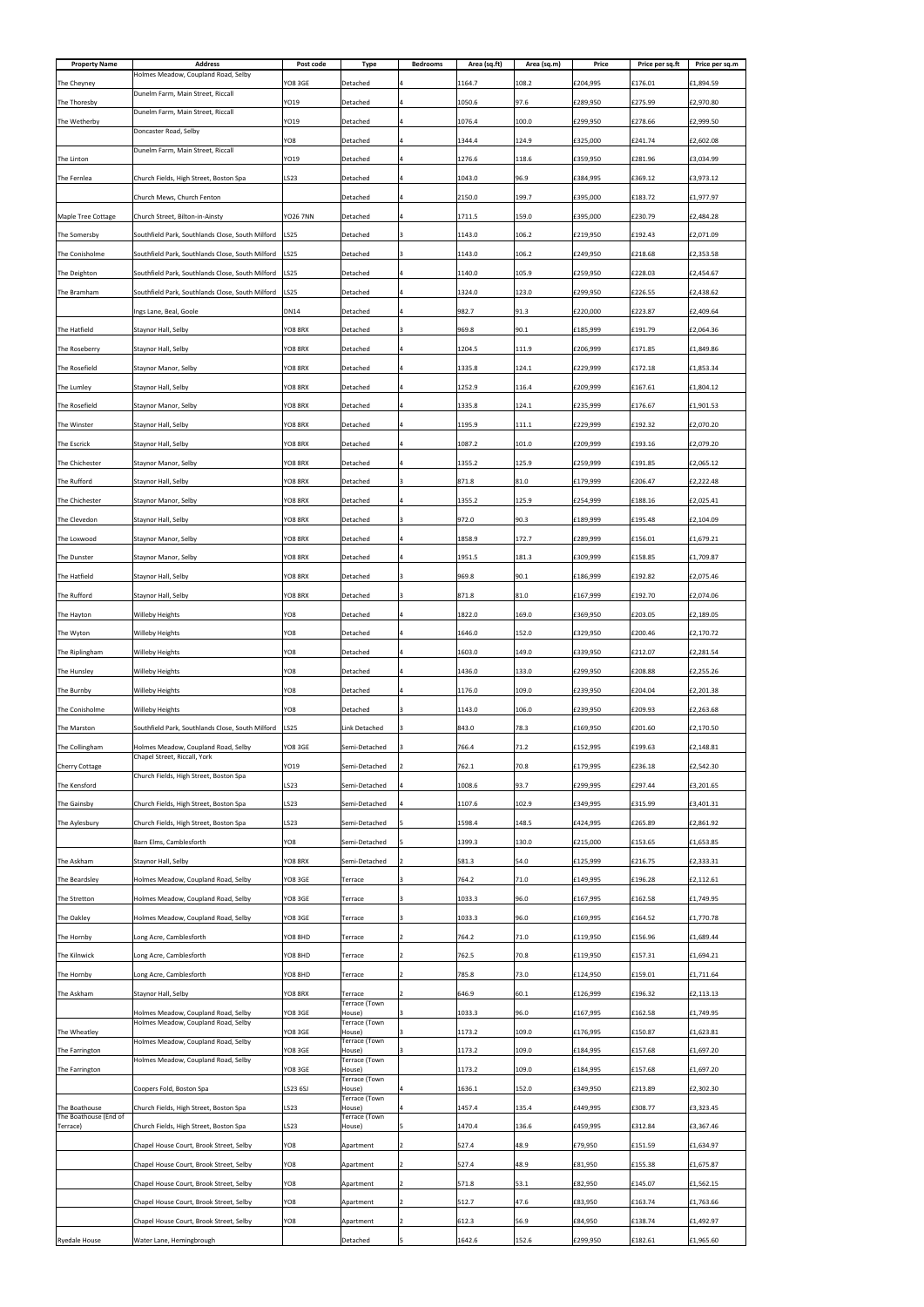



#### £/m2 study

**Description:** Rate per m2 gross internal floor area for the building Cost including prelims.

**Last updated:** 18-Oct-2014 12:19

**Rebased to Selby** 

#### **Maximum age of results:** Default period

| £/m <sup>2</sup> gross internal floor area<br><b>Building function</b> |       |        |                          |        |                          | Sample  |      |
|------------------------------------------------------------------------|-------|--------|--------------------------|--------|--------------------------|---------|------|
| (Maximum age of projects)                                              | Mean  | Lowest | Lower quartiles          | Median | <b>Upper quartiles</b>   | Highest |      |
| New build                                                              |       |        |                          |        |                          |         |      |
| Housing, mixed<br>developments (15)                                    | 926   | 445    | 793                      | 899    | 1,032                    | 2,034   | 950  |
| <b>Estate housing</b>                                                  |       |        |                          |        |                          |         |      |
| Generally (15)                                                         | 895   | 444    | 768                      | 872    | 989                      | 1,864   | 1733 |
| Single storey (15)                                                     | 979   | 522    | 841                      | 949    | 1,125                    | 1,689   | 289  |
| 2-storey $(15)$                                                        | 877   | 444    | 761                      | 860    | 963                      | 1,744   | 1314 |
| 3-storey (15)                                                          | 895   | 577    | 723                      | 859    | 999                      | 1,864   | 129  |
| 4-storey or above (25)                                                 | 1,277 | 975    | $\overline{\phantom{a}}$ | 1,162  | $\overline{\phantom{a}}$ | 1,695   | 3    |
| Estate housing detached<br>(15)                                        | 950   | 696    | 785                      | 966    | 1,068                    | 1,268   | 15   |
| <b>Estate housing semi</b><br>detached                                 |       |        |                          |        |                          |         |      |
| Generally (15)                                                         | 893   | 456    | 775                      | 874    | 978                      | 1,689   | 389  |
| Single storey (15)                                                     | 1,017 | 617    | 867                      | 1,004  | 1,153                    | 1,689   | 64   |
| $2$ -storey $(15)$                                                     | 871   | 456    | 767                      | 863    | 961                      | 1,538   | 306  |
| $3$ -storey $(15)$                                                     | 838   | 620    | 694                      | 820    | 906                      | 1,322   | 19   |
| <b>Estate housing terraced</b>                                         |       |        |                          |        |                          |         |      |
| Generally (15)                                                         | 912   | 444    | 759                      | 877    | 1,019                    | 1,864   | 385  |
| Single storey (15)                                                     | 963   | 582    | 784                      | 917    | 1,152                    | 1,489   | 60   |
| 2-storey $(15)$                                                        | 901   | 444    | 762                      | 867    | 1,003                    | 1,744   | 270  |
| $3$ -storey $(15)$                                                     | 907   | 578    | 730                      | 855    | 975                      | 1,864   | 55   |
| <b>Flats (apartments)</b>                                              |       |        |                          |        |                          |         |      |
| Generally (15)                                                         | 1,069 | 533    | 897                      | 1,031  | 1,207                    | 2,855   | 783  |
| 1-2 storey (15)                                                        | 1,010 | 598    | 877                      | 986    | 1,125                    | 1,923   | 189  |
| 3-5 storey (15)                                                        | 1,056 | 533    | 892                      | 1,029  | 1,203                    | 2,165   | 523  |
| $6+$ storey $(15)$                                                     | 1,328 | 784    | 1,088                    | 1,311  | 1,471                    | 2,855   | 67   |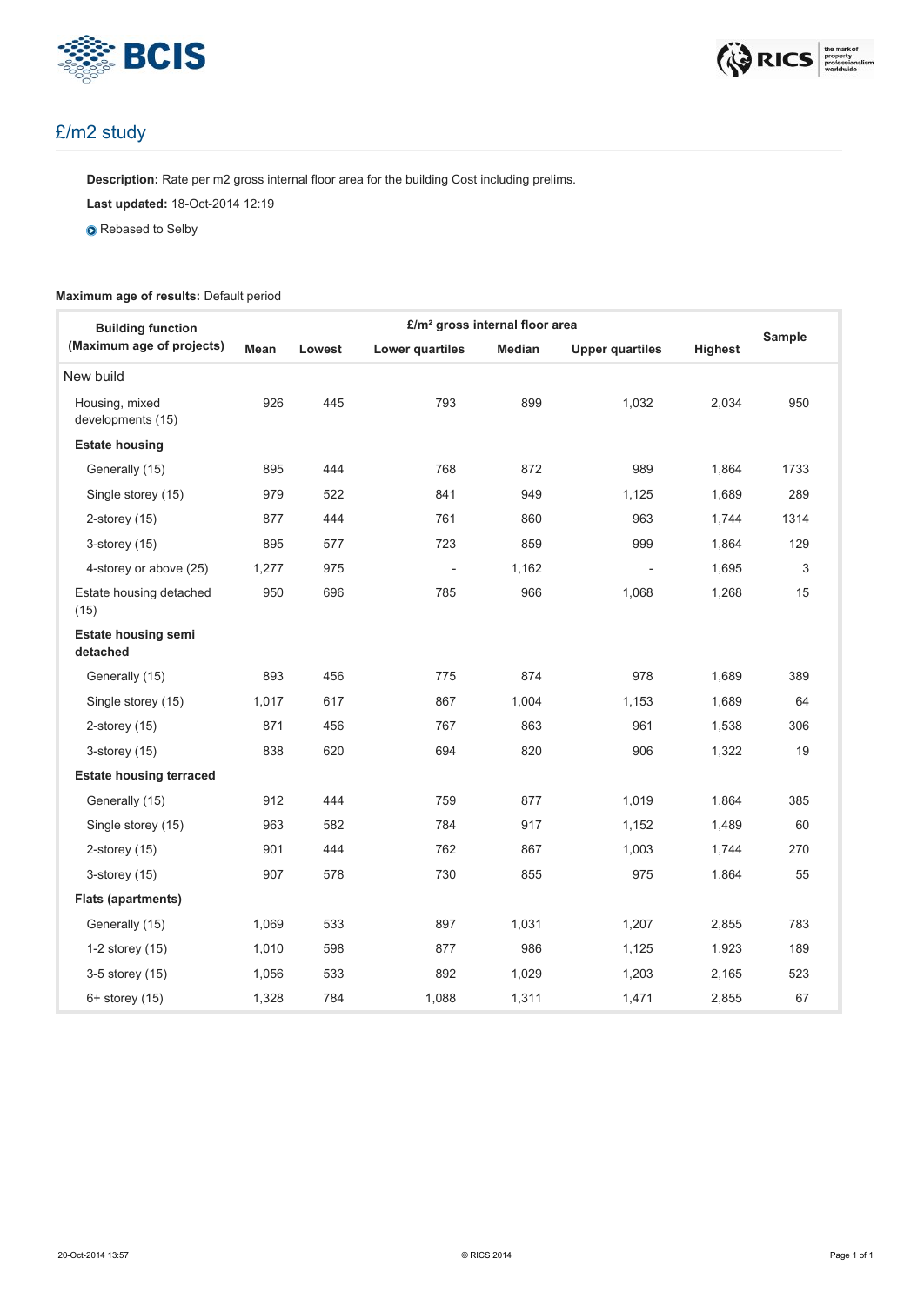

# **APPENDIX B NON-RESIDENTIAL DATA**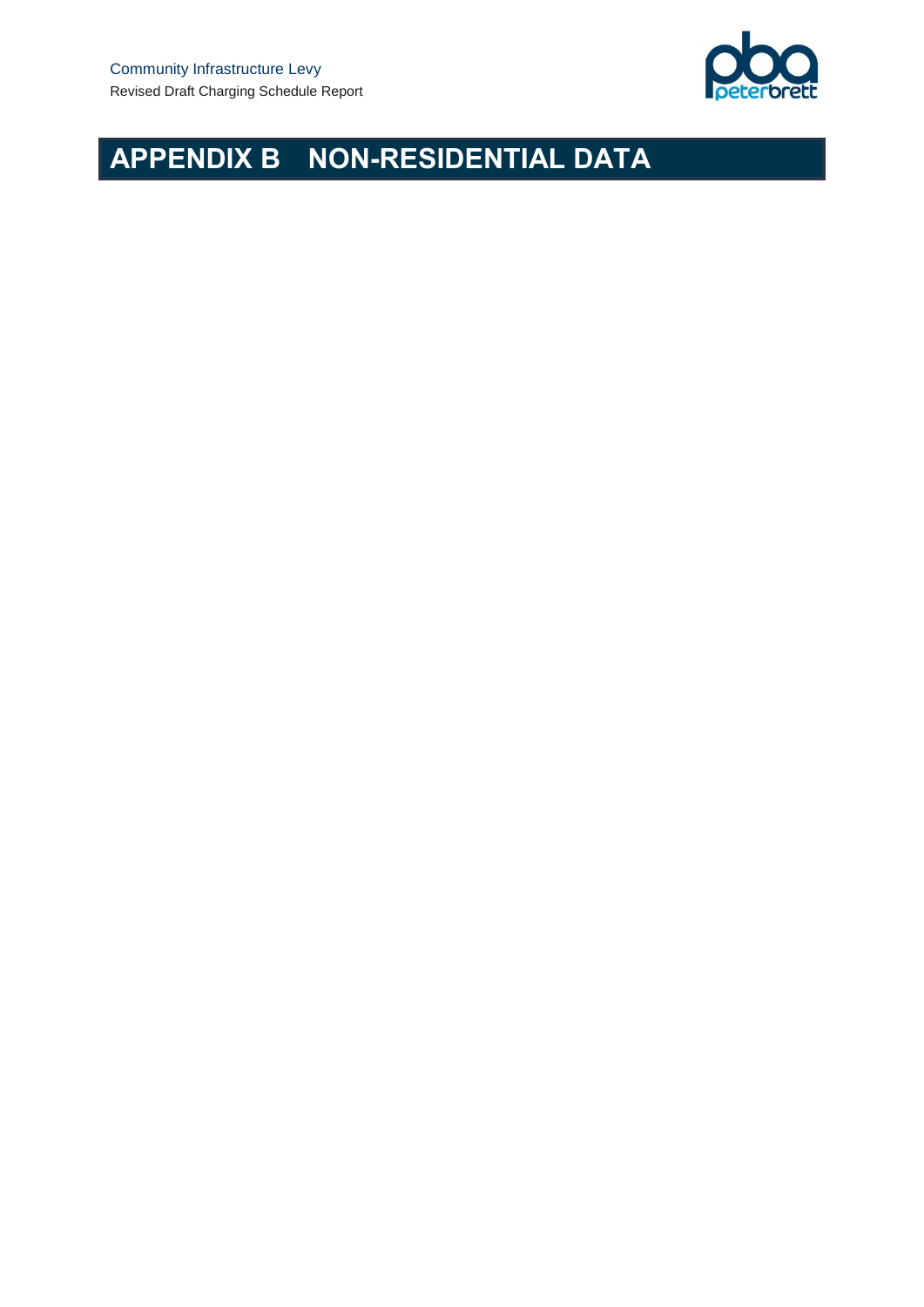



#### £/m2 study

**Description:** Rate per m2 gross internal floor area for the building Cost including prelims.

**Last updated:** 01-Nov-2014 12:19

**Rebased to Selby** 

#### **Maximum age of results:** Default period

| <b>Building function</b><br>(Maximum age of projects)                       | £/m <sup>2</sup> gross internal floor area |        |                          |        |                          |         |                |  |
|-----------------------------------------------------------------------------|--------------------------------------------|--------|--------------------------|--------|--------------------------|---------|----------------|--|
|                                                                             | Mean                                       | Lowest | Lower quartiles          | Median | <b>Upper quartiles</b>   | Highest | Sample         |  |
| New build                                                                   |                                            |        |                          |        |                          |         |                |  |
| <b>Factories</b>                                                            |                                            |        |                          |        |                          |         |                |  |
| Generally (20)                                                              | 777                                        | 182    | 456                      | 652    | 942                      | 2,866   | 168            |  |
| Up to 500m2 GFA (20)                                                        | 939                                        | 537    | 657                      | 837    | 1,226                    | 1,721   | 27             |  |
| 500 to 2000m2 GFA (20)                                                      | 784                                        | 182    | 454                      | 639    | 924                      | 2,866   | 76             |  |
| Over 2000m2 GFA (20)                                                        | 702                                        | 242    | 403                      | 555    | 888                      | 1,643   | 65             |  |
| <b>Advance factories</b>                                                    |                                            |        |                          |        |                          |         |                |  |
| Generally (15)                                                              | 590                                        | 313    | 433                      | 574    | 731                      | 1,125   | 43             |  |
| Up to 500m2 GFA (15)                                                        | 771                                        | 621    | 657                      | 743    | 869                      | 1,009   | 8              |  |
| 500 to 2000m2 GFA (15)                                                      | 584                                        | 329    | 434                      | 527    | 707                      | 1,125   | 24             |  |
| Over 2000m2 GFA (15)                                                        | 470                                        | 313    | 373                      | 435    | 559                      | 785     | 11             |  |
| <b>Advance factories/offices</b><br>- mixed facilities (class<br><b>B1)</b> |                                            |        |                          |        |                          |         |                |  |
| Generally (15)                                                              | 940                                        | 347    | 562                      | 945    | 1,169                    | 1,721   | 22             |  |
| Up to 500m2 GFA (20)                                                        | 1,535                                      | 1,255  | $\overline{\phantom{a}}$ | 1,630  | $\overline{\phantom{a}}$ | 1,721   | 3              |  |
| 500 to 2000m2 GFA (15)                                                      | 891                                        | 347    | 721                      | 939    | 1,099                    | 1,388   | 9              |  |
| Over 2000m2 GFA (15)                                                        | 805                                        | 367    | 490                      | 647    | 1,081                    | 1,643   | 10             |  |
| <b>Purpose built factories</b>                                              |                                            |        |                          |        |                          |         |                |  |
| Generally (25)                                                              | 874                                        | 182    | 477                      | 761    | 1,077                    | 2,866   | 98             |  |
| Up to 500m2 GFA (25)                                                        | 1,008                                      | 537    | 700                      | 863    | 1,377                    | 1,507   | $\overline{7}$ |  |
| 500 to 2000m2 GFA (25)                                                      | 900                                        | 182    | 500                      | 733    | 953                      | 2,866   | 37             |  |
| Over 2000m2 GFA (25)                                                        | 838                                        | 242    | 448                      | 831    | 1,067                    | 2,102   | 54             |  |
| Purpose built<br>factories/Offices - mixed<br>facilities (15)               | 795                                        | 305    | 573                      | 712    | 901                      | 1,743   | 14             |  |
| Warehouses/stores                                                           |                                            |        |                          |        |                          |         |                |  |
| Generally (15)                                                              | 621                                        | 157    | 398                      | 495    | 697                      | 3,126   | 67             |  |
| Up to 500m2 GFA (15)                                                        | 1,209                                      | 560    | 684                      | 853    | 1,318                    | 3,126   | 9              |  |
| 500 to 2000m2 GFA (15)                                                      | 607                                        | 321    | 399                      | 471    | 764                      | 1,180   | 16             |  |
| Over 2000m2 GFA (15)                                                        | 501                                        | 157    | 382                      | 438    | 586                      | 1,057   | 42             |  |
| Advance<br>warehouses/stores (15)                                           | 471                                        | 157    | 355                      | 430    | 595                      | 924     | 18             |  |

**Purpose built**

**warehouses/stores**